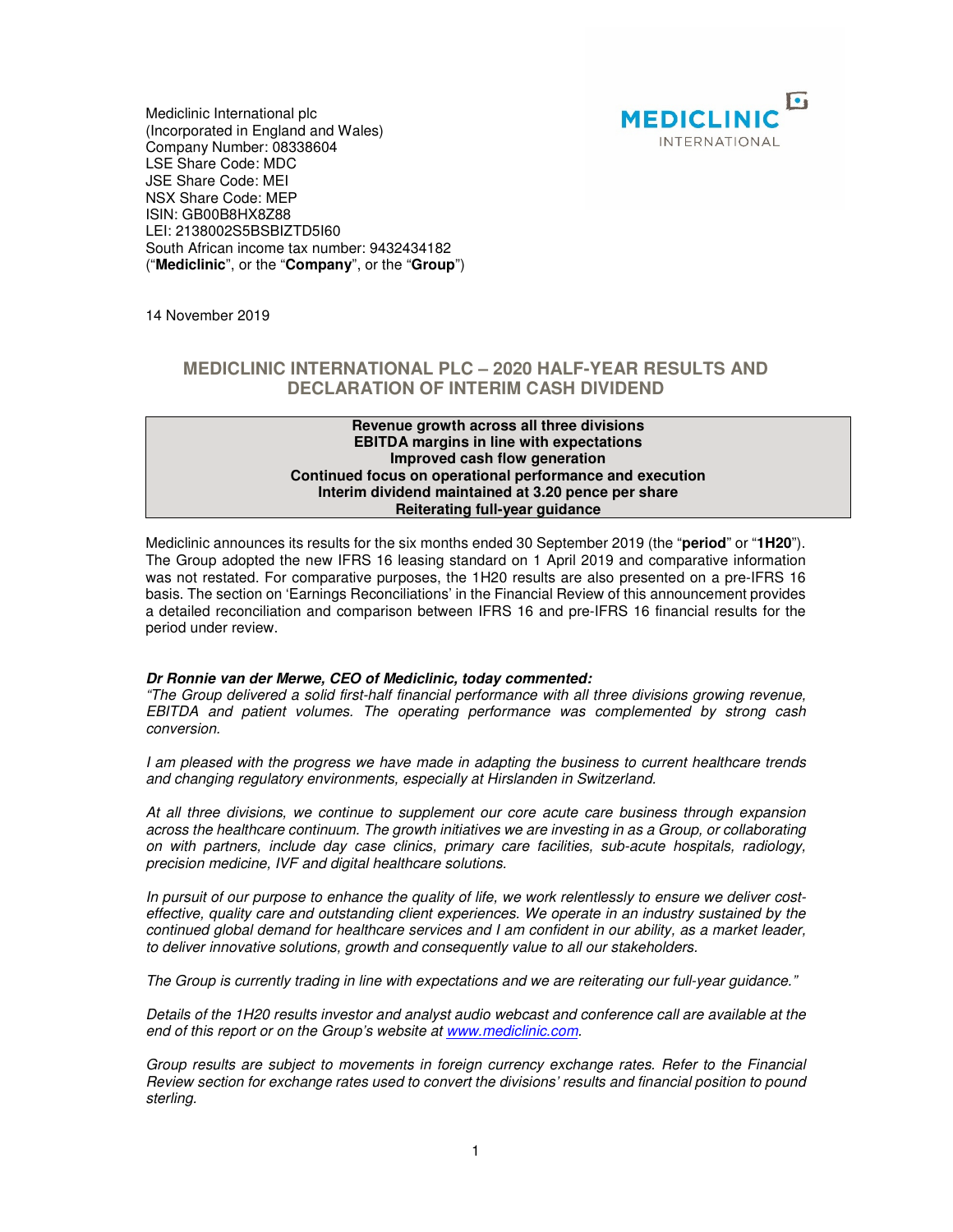# **GROUP FINANCIAL RESULTS SUMMARY**

|                                                  | <b>IFRS 16 1H20</b><br>£'ml | Pre-IFRS 16<br>1H <sub>20</sub><br>£'m | Pre-IFRS 16<br>1H <sub>19</sub><br>£'m | Pre-IFRS 16<br>% variance <sup>5</sup> |
|--------------------------------------------------|-----------------------------|----------------------------------------|----------------------------------------|----------------------------------------|
| Revenue <sup>1</sup>                             | 1 515                       | 1515                                   | 1 390                                  | 9%                                     |
| EBITDA <sup>2</sup>                              | 252                         | 222                                    | 213                                    | 4%                                     |
| Adjusted EBITDA <sup>2</sup>                     | 252                         | 222                                    | 213                                    | 4%                                     |
| Operating profit                                 | 149                         | 142                                    | 39                                     | 264%                                   |
| Adjusted operating profit <sup>2</sup>           | 144                         | 137                                    | 137                                    | 0%                                     |
| Earnings / $(logs)3$                             | 109                         | 112                                    | (168)                                  | 167%                                   |
| Adjusted earnings <sup>2&amp;3</sup>             | 73                          | 76                                     | 76                                     | 0%                                     |
| Earnings / (loss) per share (pence)              | 14.8                        | 15.2                                   | (22.8)                                 | 167%                                   |
| Adjusted earnings per share (pence) <sup>2</sup> | 9.9                         | 10.3                                   | 10.3                                   | 0%                                     |
| Interim dividend per share (pence)               | 3.20                        | 3.20                                   | 3.20                                   | 0%                                     |
| Net debt $4$                                     | 1 775                       | 1775                                   | 1 7 1 7                                | 3%                                     |
| Cash conversion                                  | 98%                         | 98%                                    | 69%                                    |                                        |

1 An income statement reclassification has increased Mediclinic Southern Africa 1H19 revenue and cost of sales by £3m. Refer to note 2 in the condensed consolidated financial statements.

- 2 The Group uses adjusted income statement reporting as non-IFRS measures in evaluating performance and to provide consistent and comparable reporting. Refer to the section on 'Earnings Reconciliations' in the Financial Review of this announcement which includes a reconciliation between IFRS 16 and pre-IFRS 16 results.
- 3 Reported earnings refers to profit / (loss) attributable to equity holders.
- 4 Net debt reflects borrowings incurred and therefore excludes the IFRS 16 lease liabilities. The comparative for net debt reflects the balance at 31 March 2019.
- 5 The percentage variances are calculated in unrounded pound sterling values and not in millions.

# **PRE-IFRS 16: GROUP FINANCIAL SUMMARY**

- Revenue up 9% to £1 515m; up 6% in constant currency, reflecting growth across all three divisions
- Adjusted EBITDA up 4% at £222m; up 3% in constant currency terms, reflecting adjusted EBITDA margins in line with expectations for all three divisions
- Adjusted operating profit flat at £137m, reflecting increased depreciation charges associated with infrastructure and technology investments; reported operating profit up 264% to £142m, reflecting prior year period non-cash Hirslanden impairment charges of £98m
- Reported earnings of £112m (1H19: loss of £168m), reflecting prior year period non-cash impairment charges on the equity investment in Spire of £164m
- Net debt at £1 775m reflects borrowings incurred; leverage ratio flat on FY19 at 3.5x
- Adjusted earnings per share flat at 10.3 pence
- Improved cash conversion at 98% of adjusted EBITDA (1H19: 69%)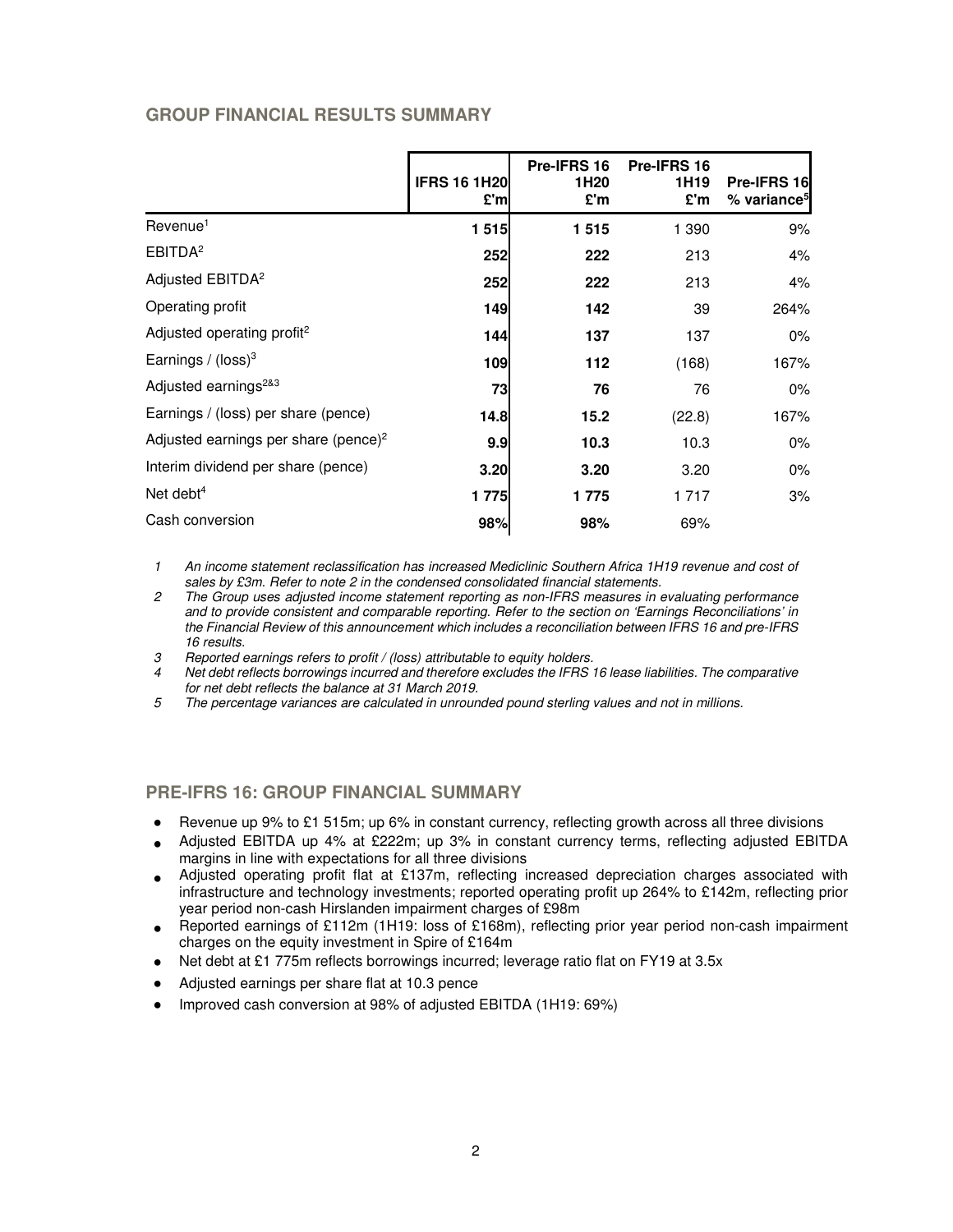# **GROUP STRATEGIC OVERVIEW**

The global demand for quality healthcare services remains unwavering. An ageing population, the growing disease burden and digitalisation of healthcare are creating further opportunities for expansion and evolution across the healthcare continuum.

In line with its purpose to enhance the quality of life, the Group's strategic focus is to provide costeffective, quality care and outstanding client experiences across the healthcare continuum. By doing so, Mediclinic will deliver value across its operations and realise its vision to be the partner of choice who people trust for all their healthcare needs. The Group's depth of experience, increasingly diversified footprint, scale and unified focus enable it to extract synergies, cost-efficiencies and deliver value to all stakeholders.

The Group's corporate strategy provides a framework within which the Company is able to quickly adapt to market needs; sustain a diverse, performance-driven and collaborative culture that engages talent and leverages scale, knowledge and skills; and position itself to grow sustainably.

Mediclinic has a philosophy of taking long-term growth decisions that support its core business and future positioning. The Group is actively focused on building innovative care delivery models to ensure that appropriate and affordable care settings are developed in line with industry trends and regulatory requirements.

The Group maintains a strategy of responsible leverage, largely using its asset base to secure costefficient borrowings. While property ownership drives operational and financial benefits, the approach to this remains flexible, reflecting the business needs of the Group. Leverage at the end of the period was at 3.5x and the Group maintains sufficient financing flexibility to fund continued investment in the business and incremental growth. With the expected increase in free cash flow over the coming years, the Group will have further flexibility in its allocation of capital, delivering growth while maintaining its approach to responsible leverage.

# **GROUP FINANCIAL PERFORMANCE**

The Group adopted the new IFRS 16 standard, which requires operating leases to be accounted for on balance sheet, from 1 April 2019, using the simplified approach. Consequently, comparative information was not restated. For comparative purposes, the 1H20 results are also presented on a pre-IFRS 16 basis. The section on 'Earnings Reconciliations' in the Financial Review of this announcement provides a detailed reconciliation and comparison between IFRS 16 and pre-IFRS 16 financial results for the period under review.

## **PRE-IFRS 16 BASIS**

## **Adjusted results**

The Group's 1H20 revenue was £1 515m (1H19: £1 390m) and adjusted EBITDA was £222m (1H19: £213m), up 9% and 4% respectively. In constant currency terms, 1H20 revenue was up 6% and adjusted EBITDA was up 3%. The Group's adjusted EBITDA margin was 14.7% (1H19: 15.3%), in line with expectations.

Adjusted depreciation and amortisation was up 12% to £85m (1H19: £76m) in line with the continued investment to support growth and to enhance patient experience and clinical quality.

Adjusted operating profit was flat at £137m (1H19: £137m).

Adjusted net finance costs increased by 7% to £29m (1H19: £27m) mainly due to the discontinued capitalisation of borrowing costs following the opening of Mediclinic Parkview Hospital. Adjusted taxation was £23m (1H19: £26m) with an adjusted effective tax rate for the period of 21.7% (1H19: 23.4%), which reduced due to lower statutory tax rates in Switzerland.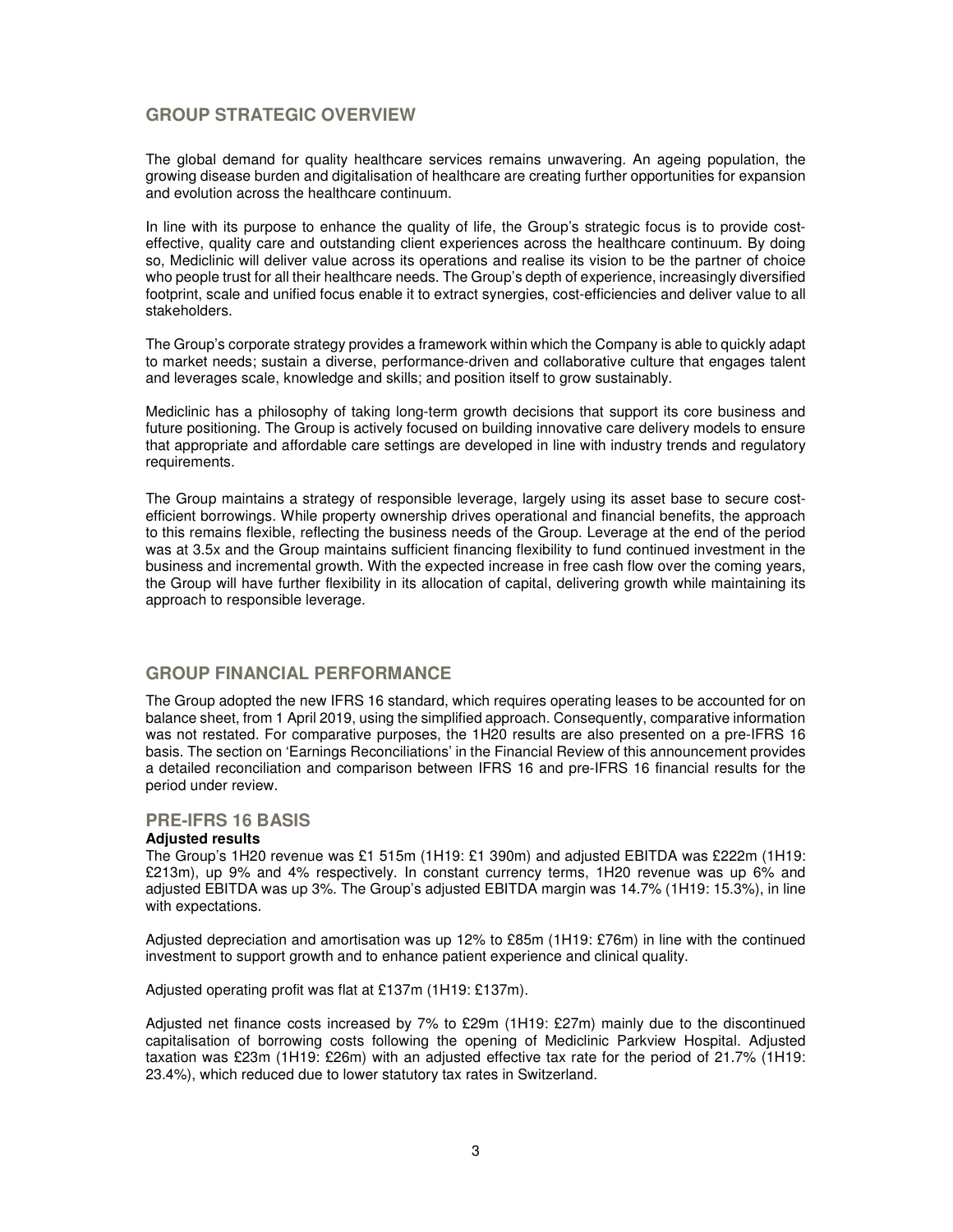Adjusted non-controlling interests increased by 11% to £11m (1H19: £10m), reflecting the increased minority interest following the Clinique La Colline and Clinique des Grangettes combination on 1 October 2018, offset by the expansion of the new Mediclinic Stellenbosch.

Both adjusted earnings and adjusted earnings per share were flat at £76m (1H19: £76m) and 10.3 pence (1H19: 10.3 pence) respectively. The interim dividend per share is maintained at 3.20 pence (1H19: 3.20 pence), with the Group applying its full-year dividend policy of 25% to 35% of adjusted earnings per share.

Cash flow conversion at 98% (1H19: 69%) was driven by improved cash collections across all three divisions.

### **Reported results**

Reported 1H20 revenue was up 9% to £1 515m (1H19: £1 390m) and EBITDA was up 4% to £222m (1H19: £213m), both up 6% and 3% respectively in constant currency terms.

Depreciation and amortisation increased by 12% to £85m (1H19: £76m).

Operating profit increased by 264% to £142m (1H19: £39m) mainly due to prior period impairment charges on Hirslanden properties of £43m and trade names of £55m. A reversal of an impairment of £5m was recognised on Swiss properties following the completion of the sale of the small 28-bed Klinik Belair hospital in October 2019.

Net finance costs increased by 7% to £29m (1H19: £27m).

The Group's effective tax rate for the period under review was (10%) (1H19: (6%)), mainly due to the reduction in Hirslanden's deferred tax liabilities of £35m resulting from lower statutory tax rates in Switzerland.

The reported earnings were £112m (1H19: loss of £168m). In the prior period, the equity accounted investment in Spire was impaired by £164m.

## **IFRS 16 BASIS**

The effect of the adoption of IFRS 16 on the income statement is as follows:

- EBITDA increased by £30m;
- Depreciation charge increased by £23m;
- Operating profit increased by £7m;
- Finance costs increased by £11m; and
- Profit for the period decreased by £3m.

#### **Adjusted results**

The Group's 1H20 adjusted EBITDA was £252m; adjusted operating profit was £144m; adjusted earnings was £73m; and adjusted earnings per share was 9.9 pence.

#### **Reported results**

The Group's 1H20 EBITDA was £252m; operating profit was £149m; earnings was £109m; and earnings per share was 14.8 pence.

Mediclinic's 29.9% investment in Spire Healthcare Group plc ("**Spire**") is equity accounted. For the six months ended 30 June 2019, Spire reported a profit after tax of £7.1m (30 June 2018 pre-IFRS16: £8.2m). Mediclinic's 1H20 equity accounted income amounted to £2.1m (1H19: £1.8m).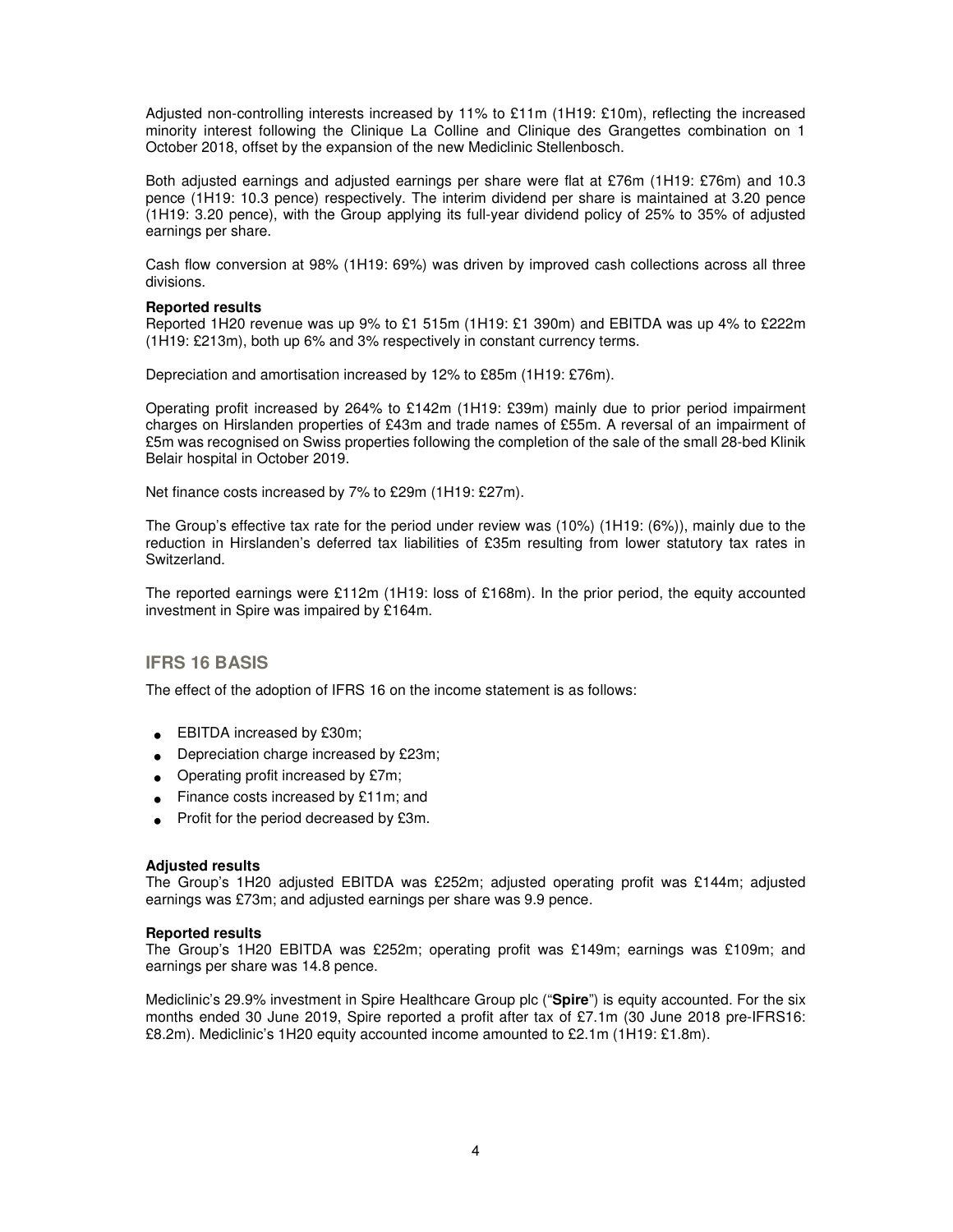# **OPERATIONAL RESULTS**

Relevant financials in the following operational results section of the announcement are presented on a pre-IFRS 16 basis unless otherwise stated.

## **Hirslanden**

- Revenue up 5% to CHF871m
- Adjusted pre-IFRS16 EBITDA up 3% to CHF121m
- Adjusted pre-IFRS16 EBITDA margin of 13.9% (1H19: 14.3%)
- First half performance in line with expectations, supported by contribution from Clinique des **Grangettes**
- Hirslanden has made good progress in growing across the healthcare continuum and adapting the business to the regulatory changes affecting the Swiss healthcare system
- Hirslanden has continued to implement its day case clinic strategy which focusses on a more efficient, lower cost service delivery model; attracted additional clinical professionals; delivered ongoing cost management and efficiency savings; and also advanced the Hirslanden 2020 strategic project
- Hirslanden announced important collaboration agreements with the cantonal hospitals in Geneva and Baselland and are in advanced discussions with Medbase, the Swiss primary healthcare specialist and part of the Migros Group, towards establishing a framework to develop across the healthcare continuum

## **Southern Africa**

- Revenue up 7% to ZAR8 578m
- Adjusted pre-IFRS16 EBITDA up 2% to ZAR1 720m
- Adjusted pre-IFRS16 EBITDA margin of 20.1% (1H19: 21.0%)
- Mediclinic Southern Africa's EBITDA margin reflects decisions taken to invest in initiatives to enhance clinical standards and to expand across the healthcare continuum
- Successfully opened the new Mediclinic Stellenbosch day case clinic in June 2019; six additional day case clinics expected to open during FY20-22, taking the division's total day case clinics to 15
- Reflecting on outcomes from NHI and HMI, Mediclinic fully supports the principles of Universal Health Care and greater collaboration across the public and private sectors; the affordability of healthcare needs to be further addressed through a more efficient, transparent and sustainable delivery system
- Improving the value proposition and enhancing patient experience remain key focus areas

## **Middle East**

- Revenue up 8% to AED1 616m
- Adjusted pre-IFRS16 EBITDA up 10% to AED155m
- Adjusted pre-IFRS16 EBITDA margin of 9.6% (1H19: 9.4%)
- Contributing to the division's growth was the continued ramp-up at the new Mediclinic Parkview Hospital in Dubai and the continued gradual improvement in the Abu Dhabi business where Mediclinic Airport Road Hospital delivered a strong performance
- Continued to make good operational progress recently opening the newly renovated ground and mezzanine floors at Mediclinic Al Noor Hospital and on track to deliver the new Comprehensive Cancer Centre at Mediclinic Airport Road in mid-2020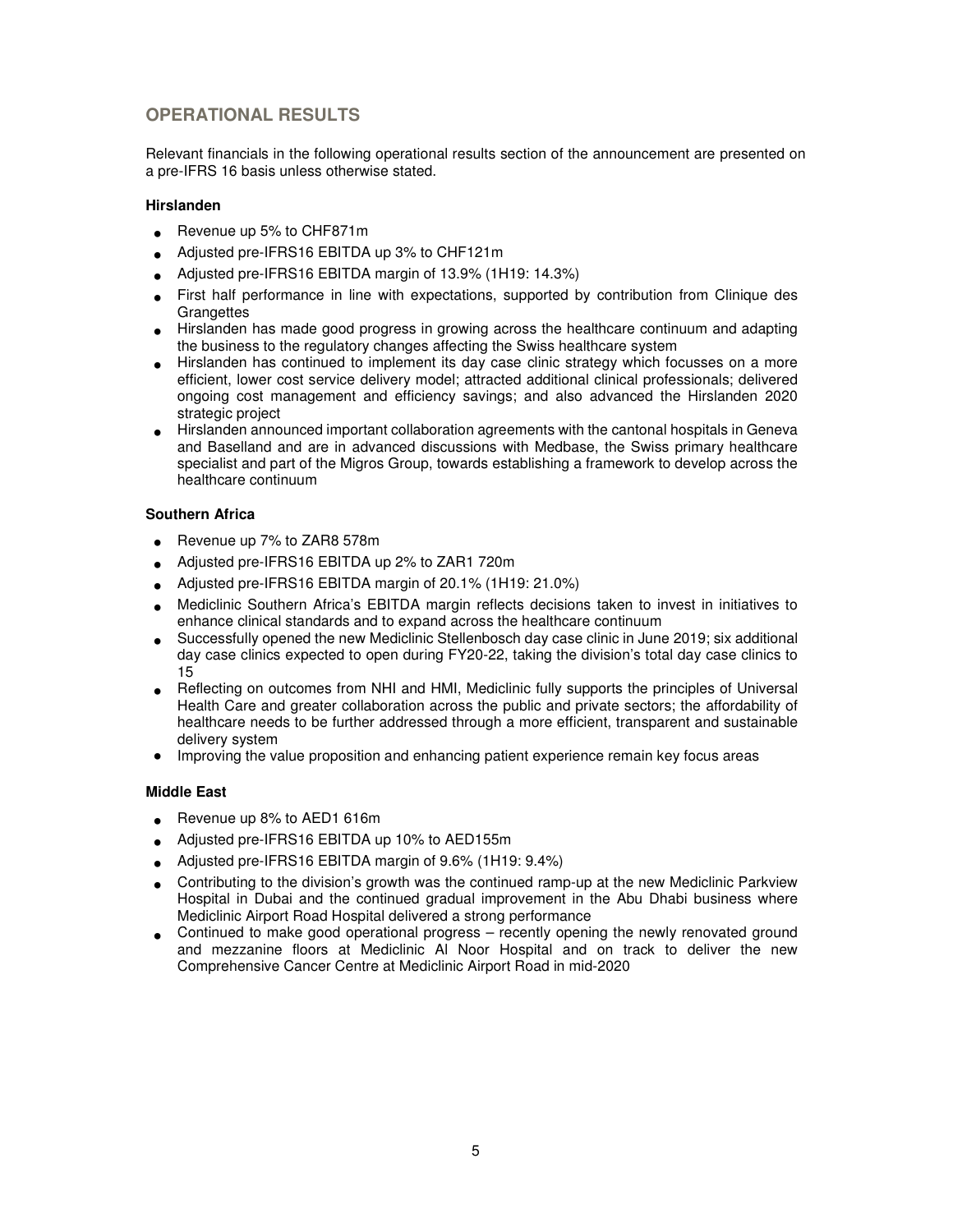# **HIRSLANDEN**

|                                             | 1H <sub>20</sub> | 1H19      | Variance<br>% |
|---------------------------------------------|------------------|-----------|---------------|
| Inpatient admissions (000s)                 | 52               | 49        | 5.0%          |
| Movement in inpatient revenue per admission | (2.2%)           | $(2.8\%)$ |               |
| Revenue (CHF'm)                             | 871              | 826       | 5%            |
| Adjusted EBITDA (CHF'm)                     | 141              | 118       |               |
| Adjusted EBITDA margin                      | 16.2%            | 14.3%     |               |
| Adjusted pre-IFRS 16 EBITDA (CHF'm)         | 121              | 118       | 3%            |
| Adjusted pre-IFRS 16 EBITDA margin          | 13.9%            | 14.3%     |               |
| Expansion capex (CHF'm)                     | 10               | 14        | (29%)         |
| Maintenance capex (CHF'm)                   | 15               | 18        | (17%)         |
| Adjusted EBITDA converted to cash           | 86%              | 51%       |               |
| Average £/CHF exchange rate                 | 1.25             | 1.31      | (5%)          |
| Revenue (£'m)                               | 696              | 631       | 10%           |
| Adjusted EBITDA (£'m)                       | 113              | 90        |               |
| Adjusted pre-IFRS 16 EBITDA (£'m)           | 97               | 90        | 8%            |

## **Financial review**

At the end of the reporting period, Hirslanden operated 18 hospitals, two day case clinics and three outpatient clinics with a total of 1 916 inpatient beds and 10 388 employees (8 262 full-time equivalents). It is the largest private acute care hospital group in Switzerland servicing approximately one third of inpatients treated in Swiss private hospitals. Hirslanden accounted for 46% of the Group's revenues (1H19: 45%) and 44% of its adjusted pre-IFRS 16 EBITDA (1H19: 42%).

Hirslanden continued to make good progress in growing across the healthcare continuum and adapting the business to the regulatory changes affecting the Swiss healthcare system. Performance during the first six months of the financial year, which incorporates the impact of identified clinical treatments transferring from an inpatient to a lower outpatient tariff ("**outmigration**"), was in line with expectations. The outmigration process has gradually occurred across Swiss cantons over the past two years, with official national implementation effective from 1 January 2019. In line with the Group's strategic intent, Hirslanden has continued to implement a day case clinic strategy which focusses on moving towards a more efficient, lower cost service delivery model. The division furthermore has continued to attract additional clinical professionals; delivered ongoing cost management and efficiency savings; and advanced the Hirslanden 2020 strategic project.

Including the contribution from the Clinique des Grangettes acquisition in October 2018, first-half revenue increased 5% to CHF871m (1H19: CHF826m). Inpatient revenue was up 3% and admissions up 5.0%. Outpatient and day case revenue, which contributed some 21% (1H19: 19%) to total revenue in the period, was up 16% reflecting the relatively high proportion of outpatient and day case activity conducted by Clinique des Grangettes in addition to cases gained through outmigration. The general insurance mix was broadly stable at 49.2% (1H19: 49.4%) supported by the supplementary insurance contribution from Clinique des Grangettes. Inpatient revenue per case was down 2.2% as a result of a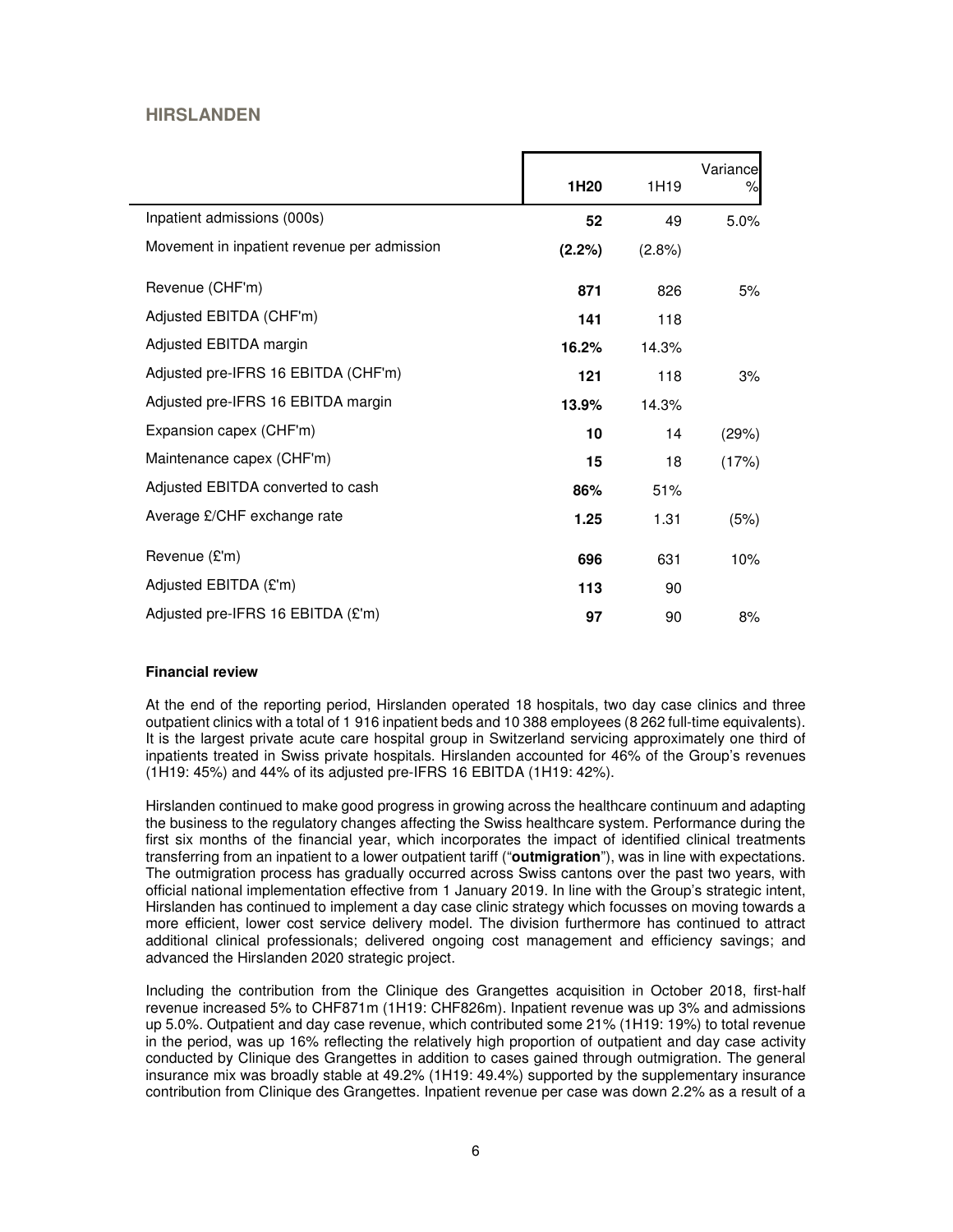lower insurance and acuity mix at certain hospitals. Average occupancy was down in the period to 65.0% (1H19: 68.1%) due to a decline in the average length of stay from 4.6 to 4.4 days.

The revenue contribution in 1H20 from Clinique des Grangettes (consolidated from 1 October 2018) was CHF55m (1H19: nil) and the hospital contributed 5.5% growth in Hirslanden inpatient admissions during the period.

Despite the significant effect of outmigration, adjusted EBITDA was up 3% to CHF121m (1H19: CHF118m) and the adjusted EBITDA margin was broadly stable at 13.9% (1H19: 14.3%), supported by the acquisition of Clinique des Grangettes, a strong focus on operational performance and ongoing cost management initiatives.

Adjusted depreciation and amortisation decreased marginally by 2% to CHF60m (1H19: CHF61m). Adjusted operating profit increased by 5% to CHF61m (1H19: CHF58m).

Adjusted net finance costs increased by 2% to CHF26m (1H19: CHF25m).

In May 2019, the Swiss public voted to adopt the Federal Act on Tax Reform and AHV Financing ("**TRAF**"), confirming the reform of corporate taxation in Switzerland. Due to this reform, several cantons decreased their tax rates. For the current financial year ("**FY20**"), Hirslanden's forecast weighted statutory tax rate has been reduced to 16.8% (1H19: 18.5%).

Hirslanden contributed £30m to the Group's adjusted earnings (representing 39%) compared to £27m (representing 35%) in the prior year period.

Hirslanden converted 86% (1H19: 51%) of adjusted IFRS 16 EBITDA into cash generated from operations. The prior year period reflected an increase in trade receivables largely caused by the new HIT2020 billing system implementation in Zurich.

During the period, Hirslanden reduced its secured debt facilities by a total of CHF86m. Of the payments, CHF50m was the annual repayment and CHF36m was an optional repayment. Hirslanden expects to make an additional optional repayment in the second half of the year, further reducing the division's gross debt.

In October 2019, Hirslanden completed the sale of the small 28-bed Klinik Belair hospital for a total consideration of CHF14m. As a result, in 1H20, Hirslanden recognised a reversal of the impairment charge in relation to the Klinik Belair property of £5m which is excluded from adjusted earnings.

## **Adapting and growing across the healthcare continuum**

Hirslanden continues to make good progress in adapting its business model to address the current healthcare trends and regulatory changes in the inpatient and outpatient environments in Switzerland. Through ongoing constructive engagement with insurers, regulators and other major healthcare providers in Switzerland, Hirslanden continues to demonstrate the benefit of its strategic focus on delivering improved value through integrated healthcare provision, offering care and services through the most appropriate settings and delivery models, while maintaining excellent clinical standards and patient experience.

The execution of Hirslanden's day case clinic strategy is progressing well. This strategy, which focusses on a conveniently located, more efficient, lower cost service delivery model, is fully operational at two Hirslanden locations – Bellaria in Zurich and St. Anna im Bahnhof at the train station in Lucerne. The division is confident in the strategy to establish further day case clinics over the coming years in order to attain a leading market position in this growing area of healthcare delivery and recently appointed an experienced day case clinic manager to the business. Hirslanden expects to add an additional standalone day case clinic around the end of the current financial year and plans another two in FY21. Where a standalone day case clinic is not currently planned, the hospitals have already initiated inhouse day case solutions which seek to achieve more efficient, lower cost delivery models compared to the normal inpatient process.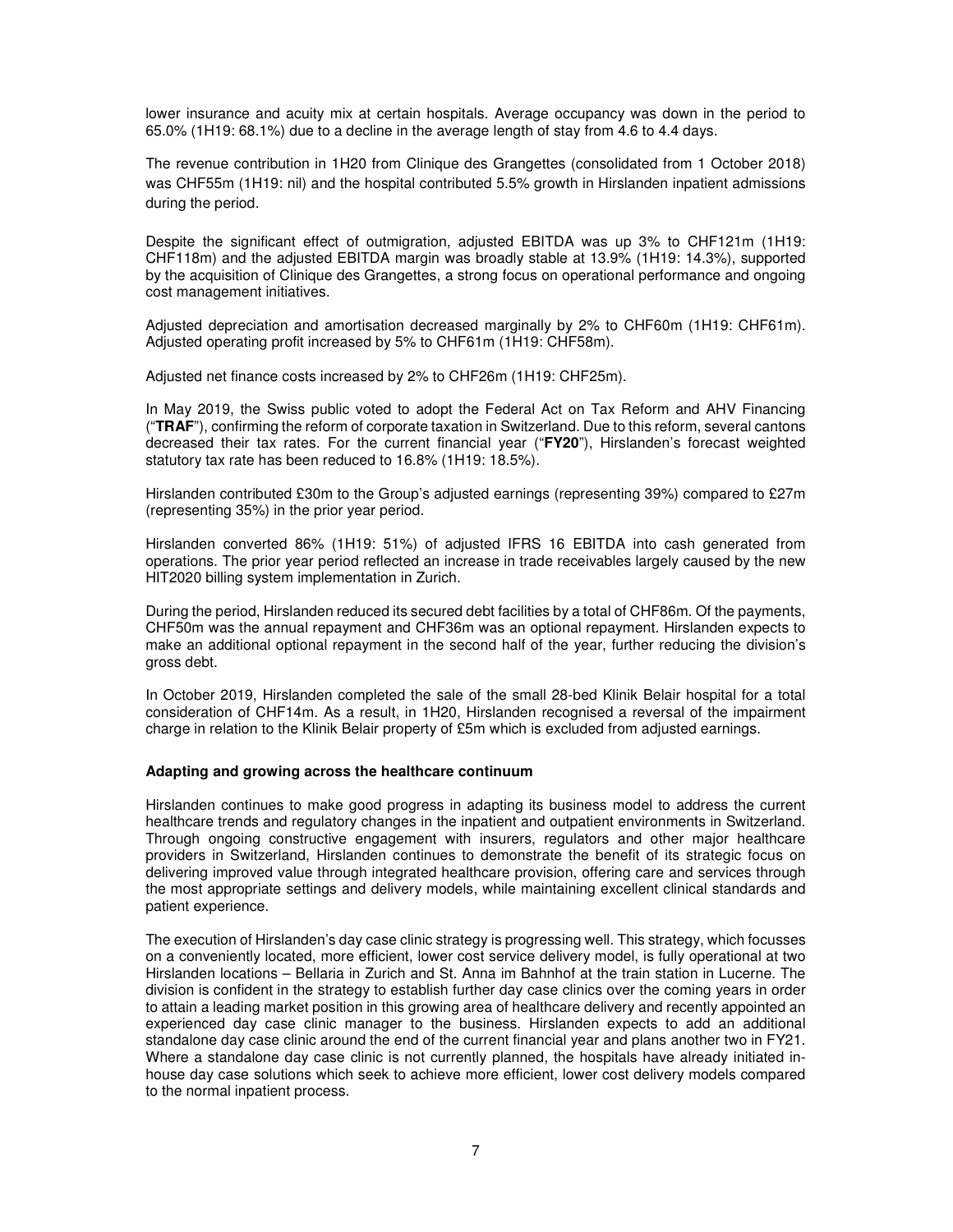In line with the Group's vision of being the partner of choice that people trust for all their healthcare needs, Hirslanden has recently announced two important collaborations with public healthcare providers in Switzerland. In Geneva, the university hospital ("**HUG**") and Hirslanden have agreed to create the largest public-private partnership day case clinic for outpatient surgery in Switzerland. The partnership reflects the desire to respond in a coordinated and efficient manner to the increasing demand in the area of outpatient surgery. Hirslanden was specifically chosen by HUG due to its knowledge and expertise in delivering cost-efficient, high-quality care in the day case clinic environment. In the canton of Baselland, Hirslanden and the Kantonspital Baselland ("**KSBL**") have agreed to form a joint venture to establish a centre of excellence and research and teaching facility for musculoskeletal patient care. This will provide excellent medical care for inpatients and outpatients across the northwestern region of Switzerland.

Further to the public initiatives announced, the division is in advanced discussions with Medbase, the Swiss primary healthcare specialist and part of the Migros Group (Switzerland's largest retail company), to create a framework from which to develop across the healthcare continuum. This is aimed at leveraging Hirslanden's acute care and day surgery expertise with Medbase's primary care representation per region across Switzerland.

To support Hirslanden's drive for improved medium-term operational efficiencies and cost management, the division is advancing the Hirslanden 2020 strategic project. In FY20, this project is in the final year of peak operating and capital investment spend. The division is already benefiting from the initial HIT2020 phased information communication technology rollout element of the project, with the introduction of mass invoicing, automated recording and processing of doctors' invoices; and enhanced capacity planning to increase hospital utilisation and staff efficiencies. The division is furthermore benefiting from Group procurement and cost management initiatives. The strategic collaboration with German healthcare provider Sana is enabling Hirslanden to leverage Sana's scale and purchasing power to secure lower product pricing. In addition, to benefit further from this collaboration, Hirslanden is refining its product portfolio management to leverage volume discount arrangements.

## **Disciplined investment sustaining a leading market position**

In 1H20, Hirslanden invested CHF10m (down 29% on 1H19) in expansion capital projects and new equipment and CHF15m (down 17% on 1H19) on the replacement of existing equipment and upgrade projects. During the period, Hirslanden continued to invest in the HIT2020 project to standardise IT and systems across the division, completing the rollout at Klinik Stephanshorn and preparing for project delivery at Andreas Klinik.

Capital discipline remains a key focus of the Group and there will be an ongoing review of maintenance and expansion capital expenditure at Hirslanden during this period of regulatory change, while ensuring clinical standards and the quality of patient care remain appropriate. In FY20, Hirslanden's capex guidance remains unchanged at CHF92m. The division expects to invest CHF43m and CHF49m on expansion and maintenance capex respectively which includes ongoing investment in the Hirslanden 2020 strategic project and growth initiatives across the healthcare continuum.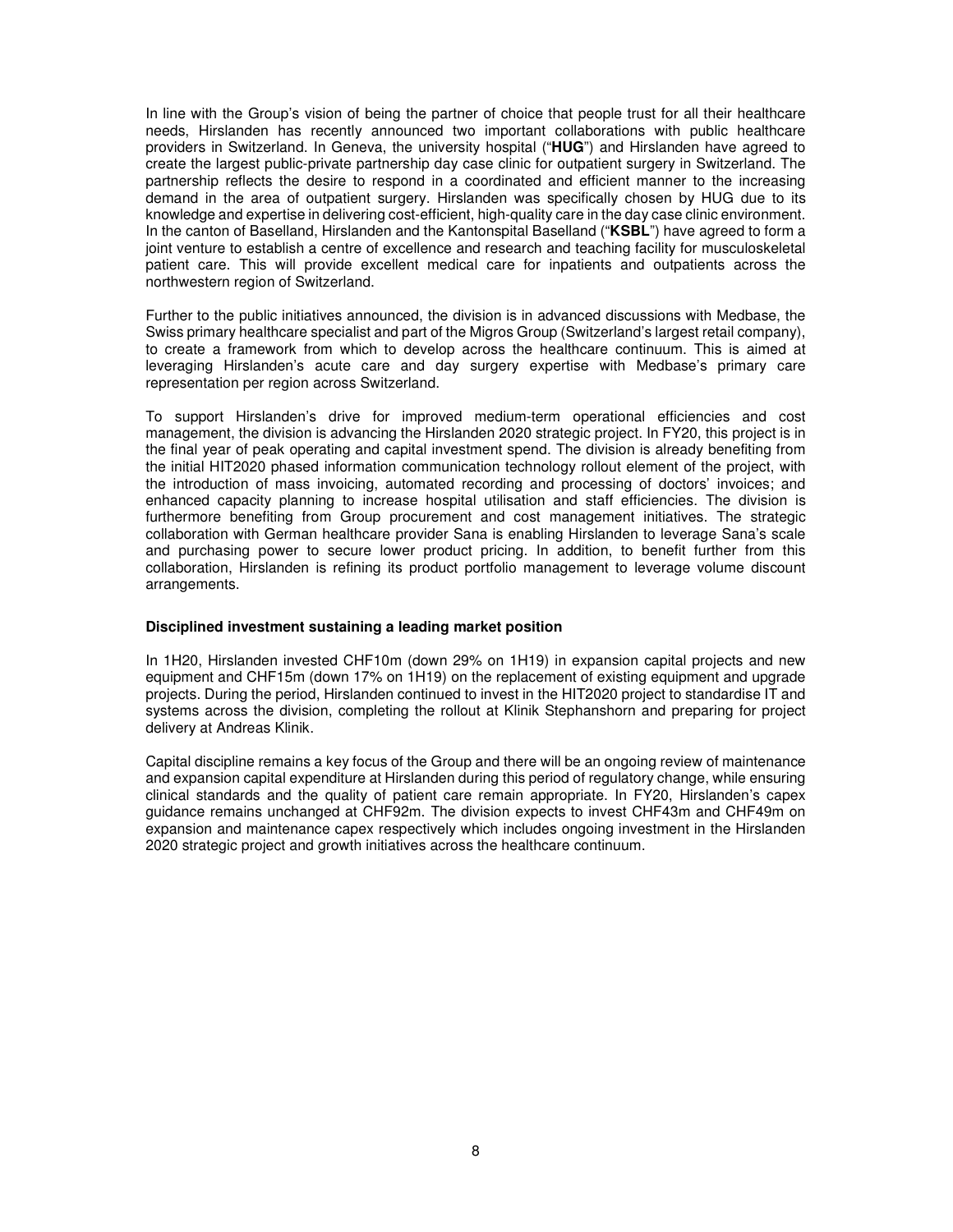# **MEDICLINIC SOUTHERN AFRICA**

|                                      | 1H20  | 1H <sub>19</sub> * | Variance<br>% |
|--------------------------------------|-------|--------------------|---------------|
| Movement in bed days sold            | 2.7%  | 0.5%               |               |
| Movement in revenue per bed day sold | 4.2%  | 4.4%               |               |
| Revenue (ZAR'm)                      | 8578  | 8013               | 7%            |
| Adjusted EBITDA (ZAR'm)              | 1785  | 1 684              |               |
| Adjusted EBITDA margin               | 20.8% | 21.0%              |               |
| Adjusted pre-IFRS 16 EBITDA (ZAR'm)  | 1720  | 1 684              | 2%            |
| Adjusted pre-IFRS 16 EBITDA margin   | 20.1% | 21.0%              |               |
| Expansion capex (ZAR'm)              | 256   | 176                | 45%           |
| Maintenance capex (ZAR'm)            | 354   | 348                | 2%            |
| Adjusted EBITDA converted to cash    | 106%  | 79%                |               |
| Average £/ZAR exchange rate          | 18.28 | 17.71              | 3%            |
| Revenue (£'m)                        | 469   | 452                | 4%            |
| Adjusted EBITDA (£'m)                | 97    | 95                 |               |
| Adjusted pre-IFRS 16 EBITDA (£'m)    | 94    | 95                 | (1%)          |

\* An income statement reclassification has increased 1H19 revenue and cost of sales by R55m. Refer to note 2 in the condensed consolidated financial statements.

## **Financial review**

At the end of the period, Mediclinic Southern Africa (including South Africa and Namibia) operated 53 hospitals, five sub-acute hospitals and nine day case clinics with a total of 8 597 beds and 15 884 employees (19 658 full-time equivalents). Mediclinic Southern Africa is the third largest private healthcare provider in Southern Africa by number of licenced beds. Mediclinic Southern Africa accounted for 31% of the Group's revenues (1H19: 33%) and 42% of its adjusted pre-IFRS16 EBITDA (1H19: 45%).

Revenue in Southern Africa increased by 7% to ZAR8 578m (1H19: ZAR8 013m). Bed days sold increased by 2.7% in line with expectations, and average revenue per bed day increased by 4.2%. The average length of stay was flat while the occupancy rate was 69.8% (1H19: 71.2%), reflecting the rampup stage of the Intercare Group ("**Intercare**").

The revenue contribution in 1H20 from the majority investment in Intercare, consisting of four day case clinics, four sub-acute hospitals and one specialist hospital, effective since 1 December 2018, was around ZAR105m (1H19: nil). As expected, Intercare accounted for the majority of growth in the division's inpatient bed days sold during the period at 2.4%.

Adjusted EBITDA increased by 2% to ZAR1 720m (1H19: ZAR1 684m) with the adjusted EBITDA margin in line with expectations at 20.1% (1H19: 21.0%). The margin reflects decisions to further enhance clinical standards and to expand across the healthcare continuum with the Intercare acquisition and new Mediclinic Stellenbosch hospital and day case clinic both incorporating lease hold properties and rental charges.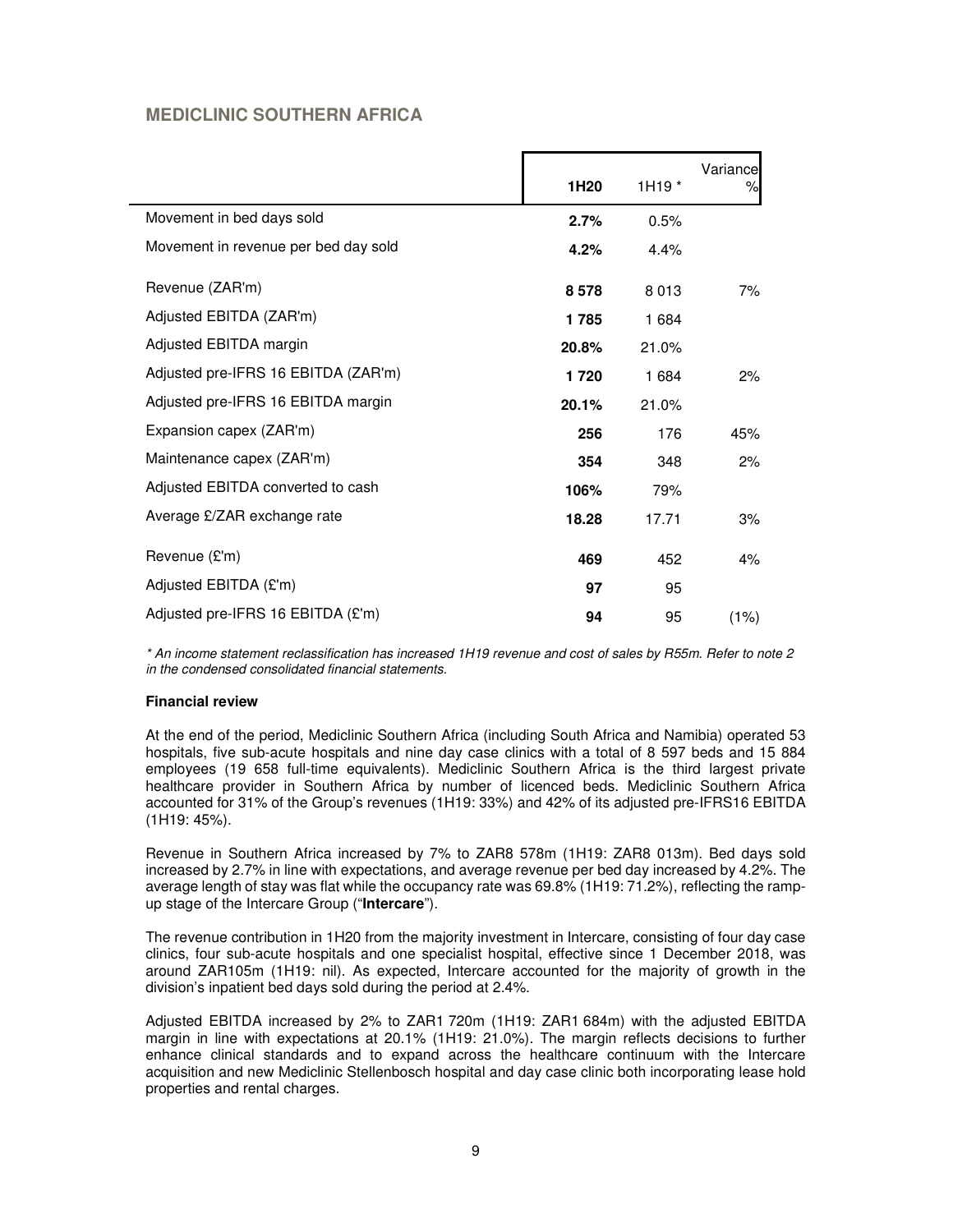Depreciation and amortisation increased by 15% to ZAR302m (1H19: ZAR263m) mainly due to increased spend on hospital infrastructure upgrades and medical equipment. Operating profit decreased by 1% to ZAR1 418m (1H19: ZAR1 436m).

Net finance costs decreased by 4% to ZAR241m (1H19: ZAR252m) due to increased capitalisation on the cost of qualifying assets as well as interest received on cash balances. Mediclinic Southern Africa contributed £36m to the Group's adjusted earnings (representing 47%), compared to £37m (representing 49%) in the comparative period.

The division converted 106% (1H19: 79%) of adjusted IFRS 16 EBITDA into cash generated from operations, mainly due to improved collections.

## **Investing to support continued long-term growth**

Mediclinic Southern Africa invested ZAR256m (up 45% on 1H19) on expansion capital projects and new equipment and ZAR354m (up 2% on 1H19) on the replacement of existing equipment and upgrade projects. The total number of licenced beds increased marginally to 8 597 (FY19: 8 517). This comprised existing hospital expansion work completed in 1H20 at Mediclinic Vergelegen and the Wits Donald Gordon Medical Centre, in addition to the re-location at Mediclinic Stellenbosch of the existing business and a new day case clinic. In conjunction with the opening of Mediclinic Stellenbosch, Mediclinic Winelands Orthopaedic Hospital opened in August 2019. The hospital is situated at the previous Mediclinic Stellenbosch site and will focus on delivering specialist medical care in the disciplines of orthopaedic surgery and rheumatology. The hospital has entered into a partnership with the Institute of Orthopaedics and Rheumatology to deliver exceptional outcomes to the Winelands and greater Cape Town community.

In FY20, Mediclinic Southern Africa capex guidance remains broadly unchanged at around ZAR1 250m, investing around ZAR550m and ZAR700m on expansion and maintenance capex respectively. Major hospital upgrades are ongoing at Mediclinic Constantiaberg, Mediclinic Legae, Mediclinic Medforum, Mediclinic Paarl, Mediclinic Vereeniging and Mediclinic Vergelegen. In the second half of the year, one additional day case clinic is due to be opened at Mediclinic Nelspruit.

The division's day case clinic rollout is premised on co-locating the facilities with the main hospitals to adapt to the outmigration of care trend. While admissions had previously been impacted by declining day cases, a reversal of this trend in 1H20, excluding Intercare, gives the division further confidence in its strategy to invest across the healthcare continuum. Mediclinic plans to open a further five day case clinics through to FY22 at Mediclinic Winelands, Mediclinic Cape Gate, Mediclinic Pietermaritzburg, Mediclinic Bloemfontein and Mediclinic Panorama, which will add an additional 11 operating theatres to the Southern African operations.

The proposed acquisition of a controlling shareholding in Matlosana Medical Health Services (Pty) Ltd, based in Klerksdorp in the North West Province of South Africa, was prohibited by the Competition Tribunal in January 2019. Mediclinic appealed against this decision and the case was heard by the Competition Appeal Court in October 2019. A final decision is expected in the coming months.

## **Regulatory update**

The Competition Commission concluded its inquiry into the private healthcare sector in South Africa on 30 September 2019. The report has now been handed over to be tabled in parliament for discussion. The report contains various findings and recommendations. It remains to be seen to what extent these will translate into future healthcare policy and legislative actions. With respect to hospitals, Mediclinic welcomes the inquiry's final stance that divestiture of hospitals and/or moratoria on new licences for the three leading hospital groups are not warranted. Mediclinic is also pleased with the recommendation that facilities continue with their current tariff negotiation framework. These proposals are largely aligned with the analyses submitted to the inquiry by Mediclinic and its legal and economic experts. Although Mediclinic disagreed with certain key findings, many of the inquiry's proposals will enable greater efficiency, transparency and sustainability of the private healthcare sector. Mediclinic will continue to monitor the debate concerning the report, as well as its implications for future healthcare policy and regulation.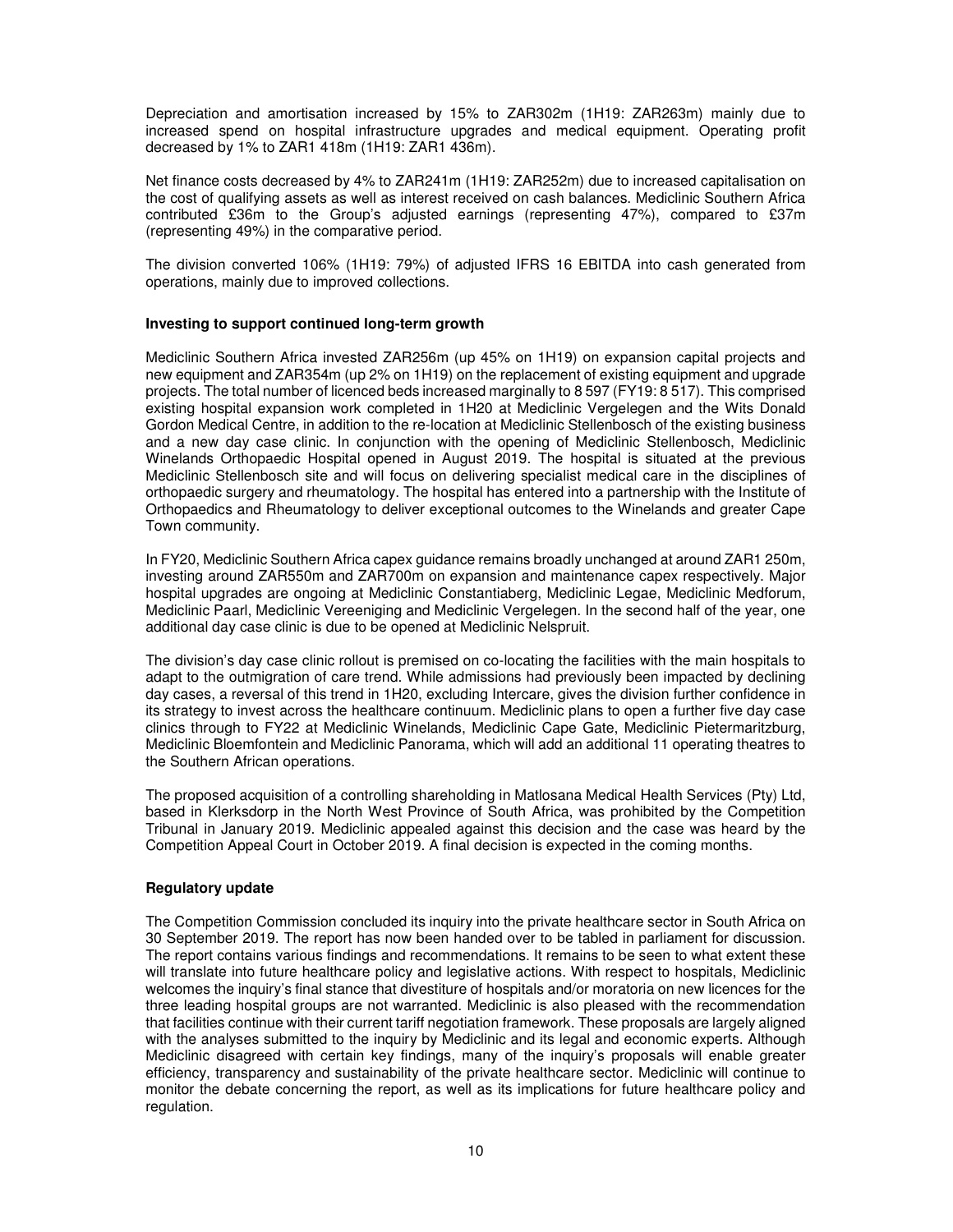The South African Government continues to explore the introduction of a National Health Insurance system. On 8 August 2019, a revised National Health Insurance Bill ("**NHI Bill**") was published for comment by interested stakeholders. The NHI Bill will now be discussed and debated within the various forums of the legislative process before it is enacted. The current NHI Bill follows the release of an earlier version of the document in June 2018. Mediclinic submitted comprehensive comments on the aforementioned version and will provide a further submission on the current NHI Bill. The NHI Bill incorporates amendments to the Medical Schemes Act, No. 131 of 1998, which are aimed at amending the functioning of the medical schemes and member benefits. Mediclinic will also submit comments detailed thereon. Mediclinic continues to seek counsel from legal, economic and actuarial experts to understand the potential impact of the NHI Bill and the extent to which the proposals are legally sound. Mediclinic has also requested the opportunity to make an oral presentation to the legislature regarding its views on the NHI Bill. Mediclinic fully supports the principle of Universal Health Care ("**UHC**") and improving access and affordability of healthcare to all South Africans. The NHI Bill is the first of numerous pieces of legislation which will be required to introduce the NHI system and Mediclinic will continue to contribute constructively toward achieving the UHC principle. Mediclinic believes that an enhanced healthcare system can be achieved through greater collaboration across the public and private sectors to find common solutions that leverage existing expertise and capacity.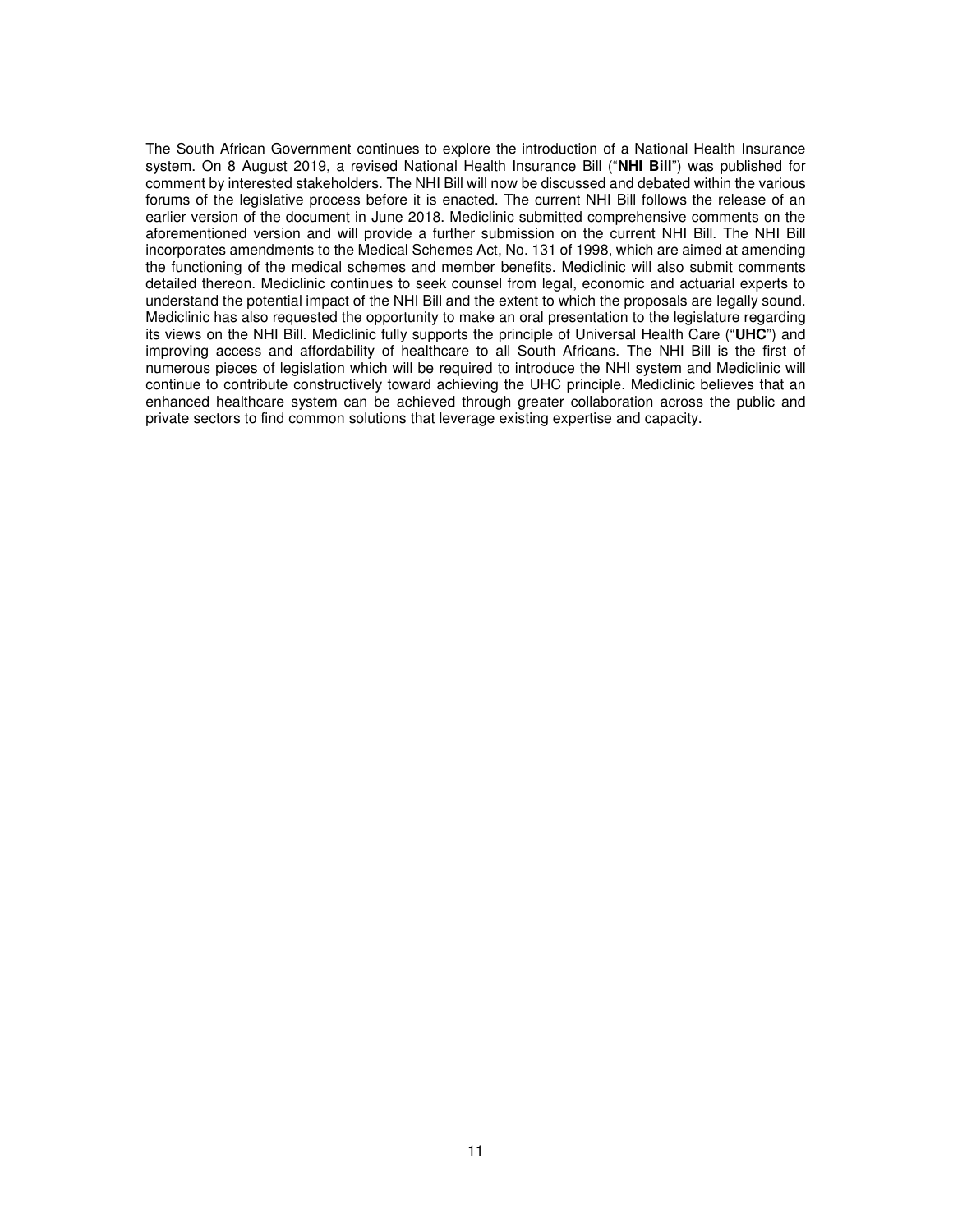# **MEDICLINIC MIDDLE EAST**

|                                     |                  |       | Variance |
|-------------------------------------|------------------|-------|----------|
|                                     | 1H <sub>20</sub> | 1H19  | %        |
| Movement in inpatient admissions    | 9.2%             | 3.1%  |          |
| Outpatient cases (000s)             | 1421             | 1 347 | 5.5%     |
| Revenue (AED'm) <sup>1</sup>        | 1616             | 1495  | 8%       |
| Adjusted EBITDA (AED'm)             | 204              | 141   |          |
| Adjusted EBITDA margin              | 12.6%            | 9.4%  |          |
| Adjusted pre-IFRS 16 EBITDA (AED'm) | 155              | 141   | 10%      |
| Adjusted pre-IFRS 16 EBITDA margin  | 9.6%             | 9.4%  |          |
| Expansion capex (AED'm)             | 44               | 256   | (83%)    |
| Maintenance capex (AED'm)           | 22               | 26    | (15%)    |
| Adjusted EBITDA converted to cash   | 109%             | 78%   |          |
| Average £/AED exchange rate         | 4.62             | 4.89  | (5%)     |
| Revenue (£'m)                       | 350              | 307   | 14%      |
| Adjusted EBITDA (£'m)               | 44               | 29    |          |
| Adjusted pre-IFRS 16 EBITDA (£'m)   | 33               | 29    | 14%      |

<sup>&</sup>lt;sup>1</sup> The Group adopted the new IFRS 15 accounting standard (Revenue from Contracts with Customers) from 1 April 2018. IFRS 15 has implications for Mediclinic Middle East where disallowances are classified to revenue. In the current period, AED47m was recognised as part of revenue (decreasing the revenue recognised) (1H19: AED40m). The increase largely relates to growth at the new Mediclinic Parkview Hospital.

## **Financial review**

Mediclinic Middle East, at the end of the reporting period, operated seven hospitals, two day case clinics and 19 outpatient clinics with a total of 926 beds and 6 570 employees (6 570 full-time equivalents). Mediclinic Middle East is one of the leading private healthcare providers in the United Arab Emirates ("**UAE**") with the majority of its operations in Dubai and Abu Dhabi (including Al Ain). Mediclinic Middle East accounted for 23% of the Group's revenues (1H19: 22%) and 15% of its adjusted pre-IFRS16 EBITDA (1H19: 14%).

The UAE remains a long-term growth market for the provision of high-quality private healthcare services, driven by an ageing local population facing an increased prevalence of lifestyle-related medical conditions and an expatriate market. The regulatory environment is maturing with an increasing focus on quality and clinical outcome measures and the introduction of Diagnostic Related Groups ("**DRG**") in Dubai and Health Information Exchanges ("**HIE**") and Centres of Excellence ("**CoE**") in both Dubai and Abu Dhabi. Despite the weaker macroeconomic environment and sustained competitive landscape, Mediclinic has confidence in its Middle East growth strategy. This strategy builds on Mediclinic Middle East's leading market position, strong brand reputation, sustainable delivery of internationally recognised healthcare services and its employer of choice status. It also includes the ramp-up of new hospitals; the integration of new investments and clinical service offerings; expansion and upgrades to existing facilities; and further regional growth opportunities across the healthcare continuum.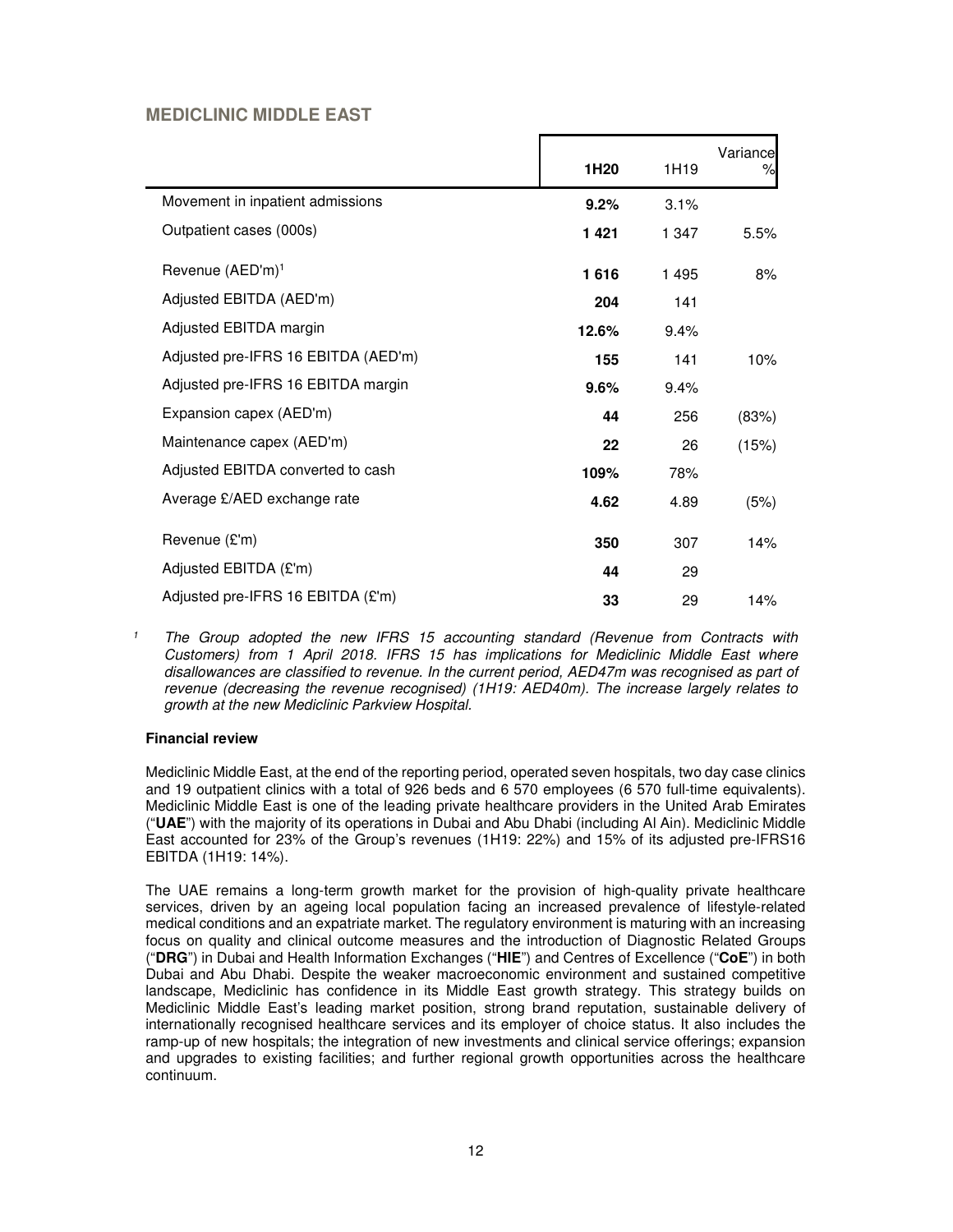1H20 revenue was up 8% to AED1 616m (1H19: 1 495m). In Dubai, revenue growth of 11% was supported by the continued strong ramp-up of the new Mediclinic Parkview Hospital. In Abu Dhabi, revenue growth of 4% was supported by the excellent performance at Mediclinic Airport Road Hospital. Across the division, inpatient admissions were up 9.2%, while outpatient cases were up 5.5%.

During the seasonally quieter first half of the year, adjusted EBITDA increased by 10% to AED155m (1H19: AED141m) with the adjusted EBITDA margin increasing to 9.6% (1H19: 9.4%).

Adjusted depreciation and amortisation increased by 25% to AED91m (1H19: AED73m), as expected, mainly due to the commissioning of Mediclinic Parkview Hospital. Operating profit decreased by 3% to AED64m (1H19: AED66m).

Net finance costs increased by 133% to AED21m (1H19: AED9m), as expected, mainly due to the discontinued capitalisation of borrowing costs following the opening of Mediclinic Parkview Hospital. The division contributed £9m to the Group's adjusted earnings (representing 12%) compared to £12m (representing 16%) in the prior period.

The division converted 109% (1H19: 78%) of adjusted IFRS 16 EBITDA into cash generated from operations, mainly due to improved collections.

### **Investing for sustainable long-term growth**

Supported by continued business and operational improvements in Abu Dhabi and the ramp-up benefits from investments into new facilities, expansions and upgrades, Mediclinic Middle East is expected over time to sustainably deliver an increase in revenue and gradual improvement in EBITDA margins, towards a 20% target. However, the current macro environment in the UAE and below-inflation regulated tariff increases in 2018, 2019 and likely again in 2020, are impacting the pace of revenue growth and margin expansion.

In Dubai, the new Mediclinic Parkview Hospital is rapidly growing its market share, performing very strongly in the first half of the year. The hospital, the Group's largest ever greenfield construction project by value, was completed in two and a half years, ahead of schedule, and within the AED680m original budget. Since opening in September 2018, the ramp-up of the hospital's patient volumes has exceeded expectations. The current success of the hospital is attributed to Mediclinic's strong brand and reputation in Dubai; the detailed planning and preparation for its opening, including the recruitment of doctors and medical staff; and, the hospital's strategic location serving the population expansion that has occurred to the south of Dubai. The hospital furthermore established services and specialities in high demand from the surrounding population, such as a comprehensive maternity unit, Level III neonatal intensive care, 24/7 paediatrics, and accident and emergency care. Mediclinic has signed a Memorandum of Understanding with the Dubai Health Authority ("**DHA**") to provide healthcare services to visitors and exhibitors during the Dubai Expo 2020 event, which is in close proximity to Mediclinic Parkview Hospital.

At the division's flagship Mediclinic City Hospital, renowned across the region for its complex tertiary care, Comprehensive Cancer Centre and highly specialised medicine, performance has been impacted by the opening of the new Mediclinic Parkview Hospital. This is largely as a result of additional independent doctors that set up practices at the new hospital. Mediclinic City Hospital has already initiated several plans to address the impact, including the on-boarding of new doctors.

In Abu Dhabi, revenue growth in the first half of the year benefited from the investments made to enhance the business and operational performance over recent years. The main contributor to the growth was Mediclinic Airport Road Hospital where inpatient and outpatient volumes were up 15% and 10% respectively during the first half of the year. In addition, the hospital benefited from the introduction of medical oncology, improved dialysis services, a growing reputation among clinical professionals, and the recruitment of some leading Emirati doctors. Construction of the new Comprehensive Cancer Centre and expansion plans remain on track and are expected to be completed mid-2020.

The Mediclinic Al Noor Hospital project furthermore supports the continued growth in Abu Dhabi. In November 2019, the major renovation of the ground and mezzanine floor at the hospital was completed, significantly enhancing one of Mediclinic's busiest hospitals with a new main entrance, lobby, reception,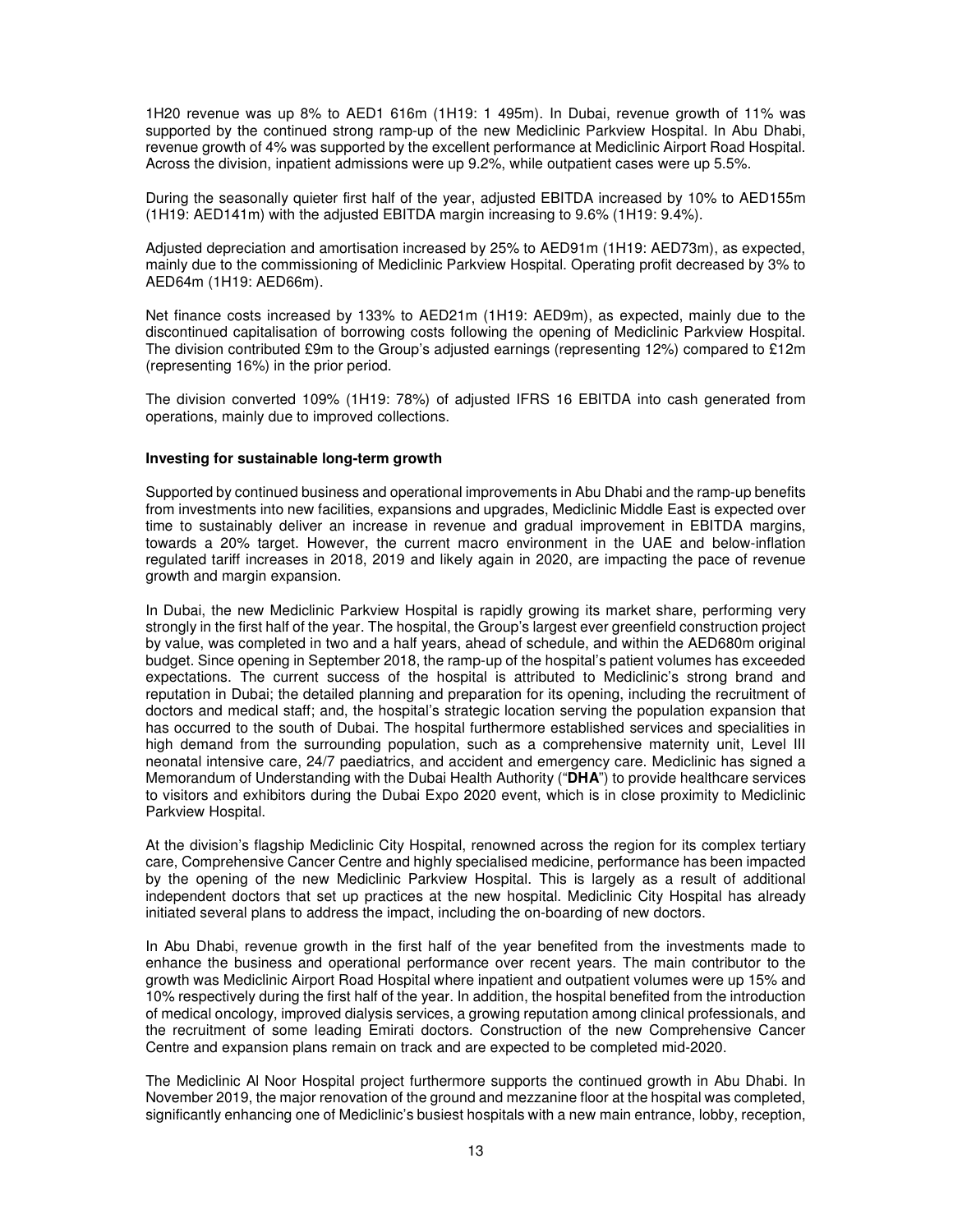accident and emergency unit, pharmacy, outpatient clinic, treatment rooms, paediatrics department and internal medicine department.

In 1H20, Mediclinic Middle East invested AED44m (down 83% on 1H19, which included capex associated with the new Mediclinic Parkview Hospital) on expansion and AED22m (down 15% on 1H19) on maintenance capex. Expansion capex in the period largely related to the projects at Mediclinic Airport Road Hospital and Mediclinic Al Noor Hospital and the Electronic Health Record ("**EHR**"). The EHR is being systematically rolled out across Mediclinic Middle East during FY20 and FY21 and successfully went live during FY19 at Mediclinic Parkview Hospital and Mediclinic Ibn Battuta, with a further three clinics having gone live in Dubai in 1H20. Rollout in Abu Dhabi began in August 2019 and it is anticipated that the project will be completed across the division in early 2021. The EHR is expected to deliver seamless care and improved service quality for patients, as well as improved administration efficiency for the division. Also during the first half of the year, Mediclinic Springs was opened in Dubai. This is Mediclinic Middle East's first dedicated paediatric clinic, strategically located in Dubai's Springs community, providing in-demand, dedicated paediatric services to families in the surrounding communities and serves as an extension to the well-established Mediclinic Meadows clinic.

For FY20, Mediclinic Middle East capex guidance is around AED290m, comprising AED70m of maintenance and AED220m of expansion capex. In addition, during 1H20, the division acquired properties relating to existing clinics for a total of around AED50m.

## **Regulatory update**

The division continues to maintain an active dialogue with government authorities on regulatory changes within the UAE healthcare sector. Preparations are ongoing for the implementation of DRGs for inpatient procedures in Dubai which are now expected in early 2020. Mediclinic continues to test the systems through a shadow billing process which has been operating since July 2018. The Dubai Health Authority DHA is following a collaborative approach in the design and implementation of the DRGs and, in addition to sharing and discussing the test version of the DRG methodology with the market, it also shared hospital- level results and impact studies. Currently, it is expected that the DRGs will have a neutral impact on the division's inpatient revenue, as prescribed by the DHA. Additional qualified medical practitioners have been appointed as case managers to ensure an effective change-over. Training has been carried out in the division's Abu Dhabi facilities where DRGs have been in operation since 2011.

The Abu Dhabi Department of Health ("**DoH**"), through industry engagement, has recently introduced the concept of CoE to improve the quality of care in the Emirate. Mediclinic Middle East was able to demonstrate its readiness for the initiative through its successful programmes already established in Dubai which include the Comprehensive Cancer Centre and Comprehensive Stroke and Neuroscience Centre at Mediclinic City Hospital. Mediclinic Middle East will establish CoEs at its two largest hospitals in Abu Dhabi. At Mediclinic Airport Road, a Comprehensive Cancer Centre and paediatric CoE will be established. A paediatric CoE will also be established at Mediclinic Al Noor Hospital. The Abu Dhabi DoH is also preparing for the implementation of the next phase of the Jawda initiative, being the introduction of a hospital star-rating system based on an extensive list of quality and experience measures with the first reports anticipated to be published at the end of the calendar year.

HIEs are expected to be established in Dubai and Abu Dhabi. Testing of the integration between Mediclinic's EHR system and the Abu Dhabi HIE has been successfully conducted and the division remains on track to go live with the initial integration before the end of 2019. The Dubai HIE initiative has also been launched with further testing and integration expected in 2020.

In November 2019, the Joint Commission International ("**JCI**") re-accreditation process for all Middle East's hospitals and clinics was completed. This is the first division-wide JCI process that Mediclinic Middle East has carried out and underlines its focus to provide high-quality healthcare services in the UAE.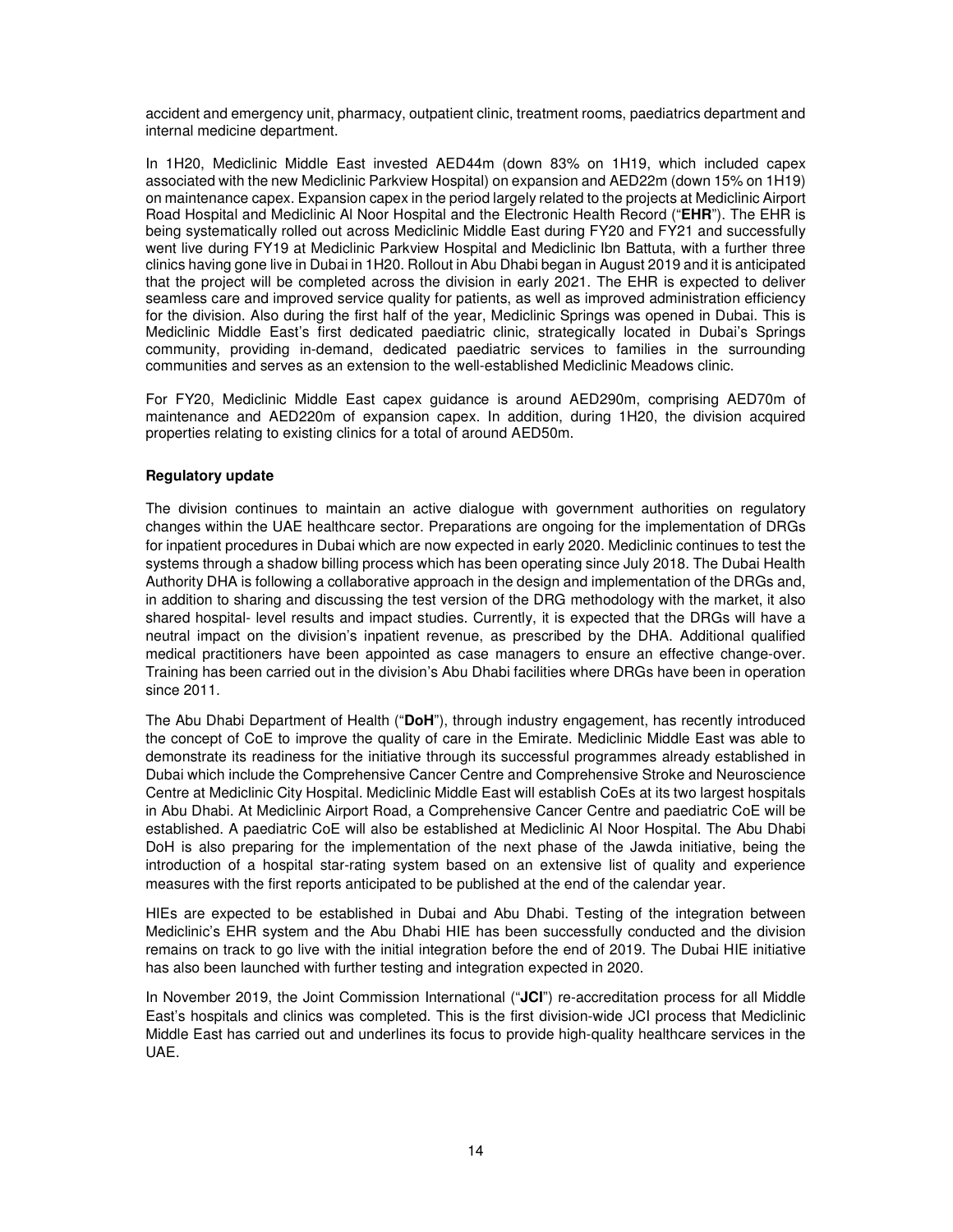# **SPIRE HEALTHCARE GROUP**

Mediclinic has a 29.9% investment in Spire.

For the six months to 30 June 2019, Spire delivered a 3% increase in revenue and 2% decrease in EBITDA. Inpatient and day case admissions declined by 1.3% while average revenue per case increased by 4.6%. Outpatient revenue grew by 4.5%. The IFRS 16 earnings per share decreased by 10% to 1.8 pence (30 June 2018 pre-IFRS 16: 2.0 pence).

Mediclinic's investment in Spire is equity accounted. Spire's IFRS 16 reported profit after tax was £7.1m for the six months ended 30 June 2019 (30 June 2018 pre-IFRS 16: £8.2m). The 1H20 income from associate was £2.1m (1H19 pre-IFRS 16: £1.8m).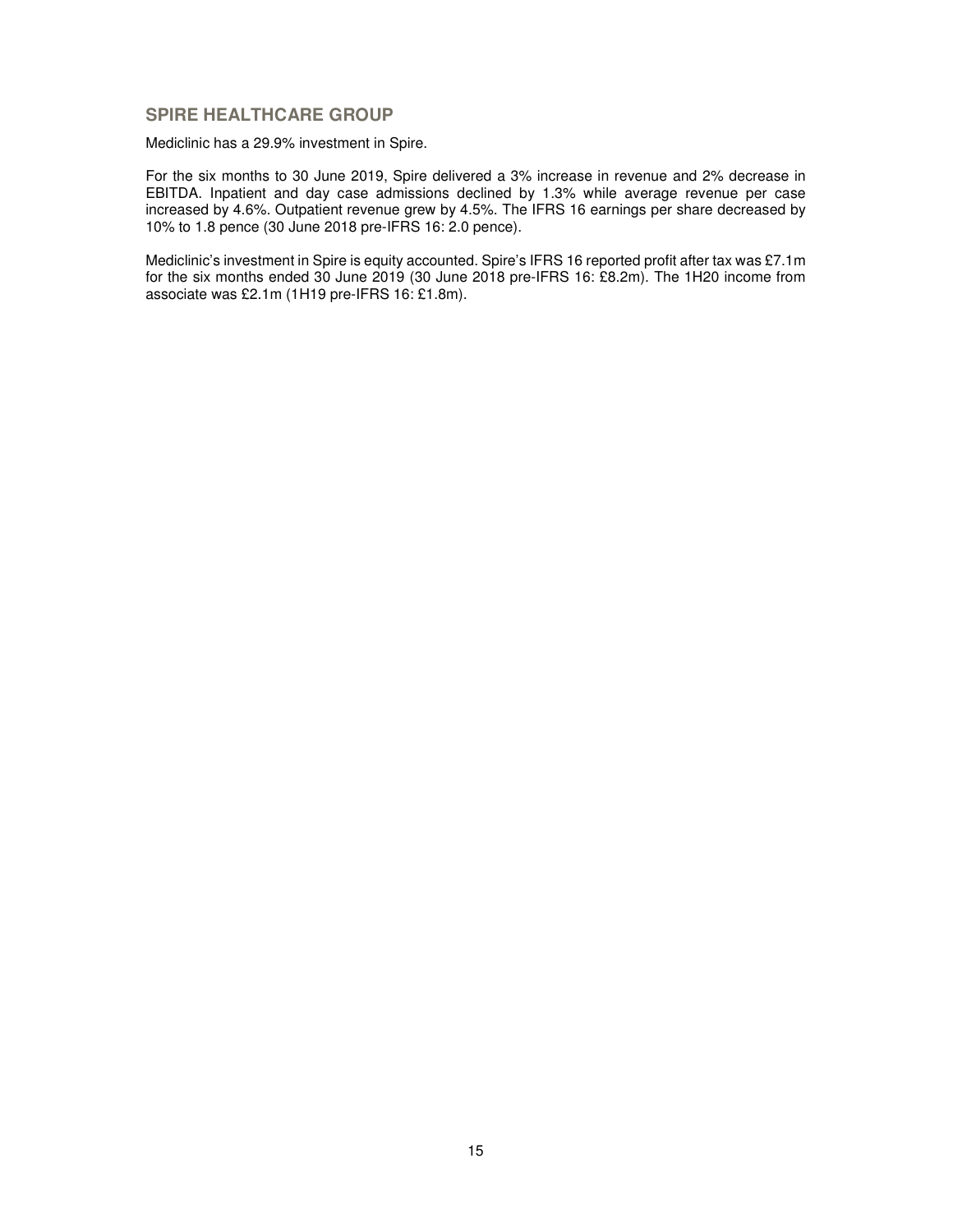# **OUTLOOK**

The Group reiterates the following unchanged pre-IFRS 16 FY20 guidance on an adjusted basis:

- Hirslanden: In FY20, Hirslanden expects modest revenue growth from an increase in average bed capacity for the year, reflecting the continued integration of Clinique des Grangettes. Under the current regulatory environment, Hirslanden will be impacted by a further nine months' comparative effect in FY20 from the national outmigration care programme that was implemented from 1 January 2019. The anticipated cost management and efficiency savings are likely to be more than offset by reductions in tariffs and the operational effects of outmigration, with the FY20 EBITDA margin expected to be around 15%. Over the medium-term, assuming no further regulatory changes are implemented, the operating performance is expected to be supported by benefits from the Hirslanden 2020 strategic project and structural efficiencies being implemented in the division.
- Mediclinic Southern Africa: In FY20, Mediclinic Southern Africa expects volume growth of around 1% reflecting the additional capacity from the Intercare day case clinics that were consolidated from December 2018. In line with the Group's strategic objectives and a continued focus on improving clinical quality and patient experience, further investment will be made in employees and information communication technology during FY20. This, together with the expected lower margin contribution from Intercare and the ramp-up of the new Mediclinic Stellenbosch facility, is anticipated to result in an EBITDA margin of around 20%.
- Mediclinic Middle East: In FY20, Mediclinic Middle East is expected to deliver revenue growth of around 10% supported by the continued ramp-up of the new Mediclinic Parkview Hospital. A gradual improvement in the EBITDA margin is expected in FY20 to around 14% incorporating the ramp-up of the Mediclinic Parkview Hospital and investment in the hospital expansion and new Comprehensive Cancer Centre at Mediclinic Airport Road Hospital, which is scheduled to open mid-2020. The division continues to target an EBITDA margin of around 20%.
- The Group's capital expenditure budget, in constant currency, for FY20 is expected to decrease by 14% to GBP200m (FY19: GBP232m). This comprises GBP70m in Hirslanden (FY19: GBP72m), GBP70m in Mediclinic Southern Africa (FY19: GBP65m), GBP60m in Mediclinic Middle East (FY19: GBP94m) and GBPnil (FY19: GBP1m) in Corporate. The decrease largely results from the conclusion in FY19 of the major new Mediclinic Parkview Hospital project in the UAE and continued focus on capital allocation in Switzerland to reflect the current regulatory environment. Average FY19 exchange rates used: CHF 1.30; ZAR 18.01; and AED 4.82.

The Group adopted the new IFRS 16 accounting standard (addressing the definition of a lease, recognition and measurement of leases and establishes principles for reporting useful information to users of financial statements about the leasing activities of both lessees and lessors) from 1 April 2019 and comparatives have not been restated. The EBITDA margin guidance for FY20 under IFRS 16 is set out below, which remains unchanged since the May 2019 Full-Year Results:

- Hirslanden: around 17%
- Mediclinic Southern Africa: around 21%
- Mediclinic Middle East: around 16.5%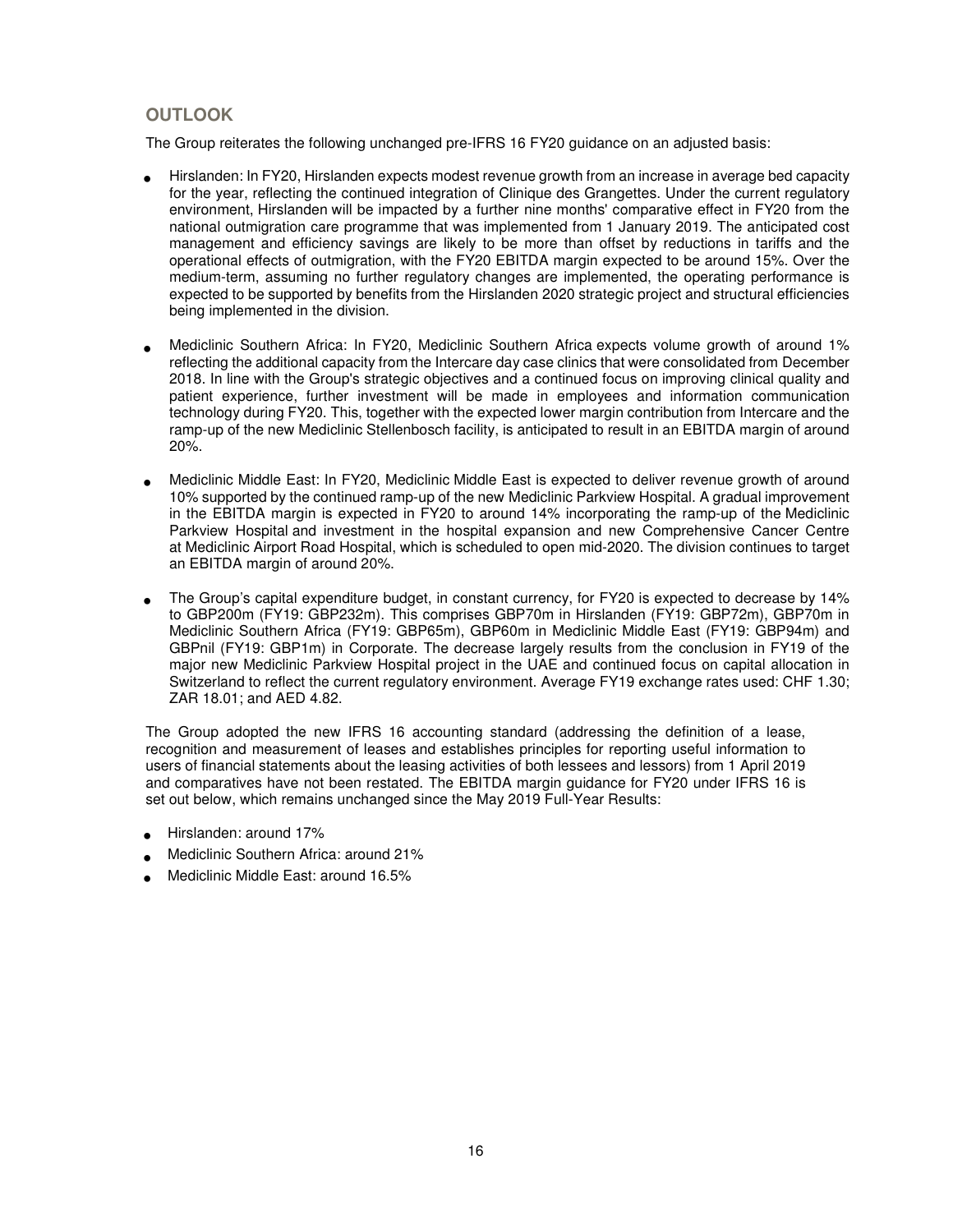# **BOARD CHANGES**

The following changes to the Board and its Committees have occurred and been announced since the financial year-end:

Mr Desmond Smith retired as an independent non-executive Director and Senior Independent Director at the conclusion of the 2019 Annual General Meeting ("**AGM**") on 24 July 2019, as planned. Mr Smith was succeeded as Senior Independent Director, Chairperson of the Audit and Risk Committee and member of the Nomination Committee from that date by Mr Alan Grieve.

Mr Tom Singer was appointed as an independent non-executive Director and member of the Audit and Risk Committee with effect from 24 July 2019.

Dr Edwin Hertzog indicated his intention to retire as Chairman with effect from the conclusion of the 2020 AGM. A search for Dr Hertzog's successor as Chairman has been initiated and the Board will provide an update as appropriate.

The Company would furthermore like to announce the appointment of Mr Singer as an additional member of the Remuneration Committee with effect from 13 November 2019.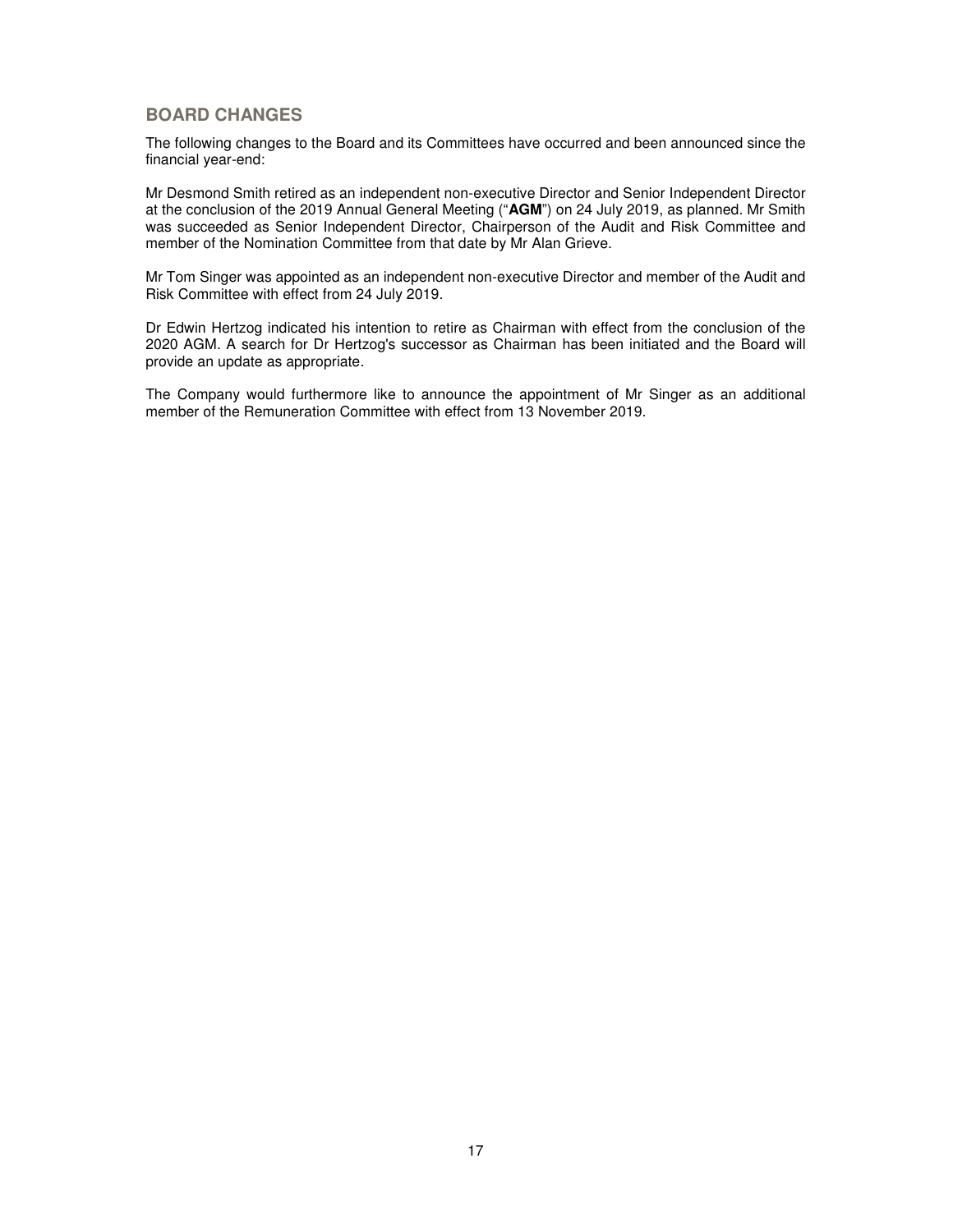# **FINANCIAL REVIEW**

# ADJUSTED NON-IFRS FINANCIAL MEASURES

The Group uses adjusted income statement reporting as non-IFRS measures in evaluating performance and as a method to provide shareholders with clear and consistent reporting. The adjusted measures are intended to remove volatility associated with certain types of exceptional income and charges from reported earnings. Historically, EBITDA and adjusted EBITDA were disclosed as supplemental non-IFRS financial performance measures because they are regarded as useful metrics to analyse the performance of the business from period to period. Measures like adjusted EBITDA are also used by analysts and investors in assessing performance.

The rationale for using non-IFRS measures:

- it tracks the adjusted operational performance of the Group and its operating segments by separating out exceptional items;
- it is used by management for budgeting, planning and monthly financial reporting;
- it is used by management in presentations and discussions with investment analysts; and
- it is used by the Directors in evaluating management's performance and in setting management incentives.

The Group's policy is to adjust, *inter alia*, the following types of significant income and charges from the reported IFRS measures to present adjusted results:

- cost associated with major restructuring programmes;
- profit/loss on sale of assets and transaction costs incurred during acquisitions;
- past service cost charges / credits in relation to pension fund conversion rate changes;
- accelerated amortisation charges;
- mark-to-market fair value gains / losses, relating to ineffective interest rate swaps;
- impairment charges and reversal of impairment charges;
- insurance proceeds; and
- tax impact of the above items, prior year period tax adjustments and significant tax rate changes.

EBITDA is defined as operating profit before depreciation and amortisation and impairments of non-financial assets, excluding other gains and losses.

Non-IFRS financial measures should not be considered in isolation from, or as a substitute for, financial information presented in compliance with IFRS. The adjusted measures used by the Group are not necessarily comparable with those used by other entities.

The Group has consistently applied this definition of adjusted measures as it has reported on its financial performance in the past as the Directors believe this additional information is important to allow shareholders to better understand the Group's trading performance for the reporting period. It is the Group's intention to continue to consistently apply this definition in the future.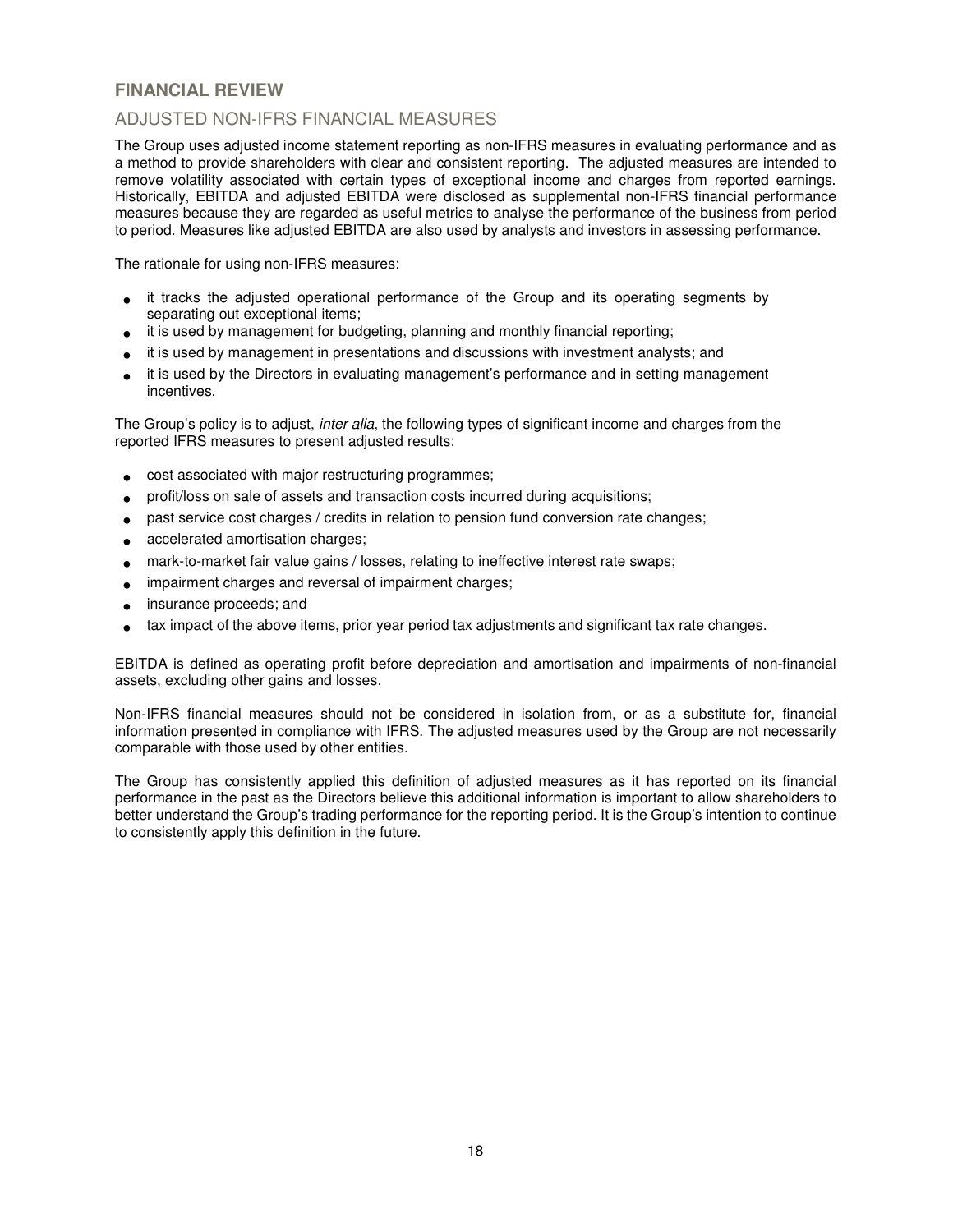# GROUP FINANCIAL PERFORMANCE

The Group adopted the new leasing standard IFRS 16 on 1 April 2019 using the simplified approach. Consequently, comparative information was not restated. On an IFRS 16 basis, the Group's 1H20 revenue was £1 515m, adjusted EBITDA £252m, adjusted operating profit £144m, adjusted earnings £73m and adjusted earnings per share 9.9 pence.

## **Pre-IFRS 16**

On a pre-IFRS 16 basis, the Group's revenue increased by 9% to £1 515m (1H19: £1 390m) and EBITDA was up 4% to £222m (1H19: £213m). The adjusted EBITDA margin declined from 15.3% to 14.7%.

Depreciation and amortisation was up 12% to £85m (1H19: £76m) in line with expectations and due to the continued investment to support growth and to enhance patient experience and clinical quality.

The Group recorded an operating profit of £142m in 1H20 (1H19: £39m). Adjusted operating profit was flat at £137m (1H19: £137m).

Operating profit included an exceptional impairment reversal of £5m relating to Swiss properties.

Prior period operating profit was adjusted for the following exceptional items:

- recognition of an impairment charge to Hirslanden properties of £43m; and
- recognition of an impairment charge to the Hirslanden trade name and Linde trade name of £55m.

Net finance costs are up by 7% at £29m (1H19: £27m) mainly due to the discontinued capitalisation of borrowing costs following the opening of Mediclinic Parkview Hospital.

The Group's reported effective tax rate of (10%) (1H19: (6%)) is significantly skewed by the reduction of Swiss property deferred tax liabilities of £35m resulting from corporate tax reforms in Switzerland. Adjusted taxation was £23m (1H19: £26m) with an adjusted effective tax rate for the period of 21.7% (1H19: 23.4%).

The Group recorded earnings attributable to equity holders of £112m in 1H20 (1H19: loss of £168m). Adjusted earnings were flat at £76m (1H19: £76m). Adjusted earnings per share was flat at 10.3 pence (1H19: 10.3 pence). The prior period reported loss was adjusted for an exceptional impairment charge on the equity investment in Spire of £164m (in addition to the Hirslanden impairment charges).

The tables on the next pages show the reconciliation from reported to adjusted results on an IFRS 16 and on a pre-IFRS 16 basis and the table thereafter shows the adjustments required to reconcile between these two bases.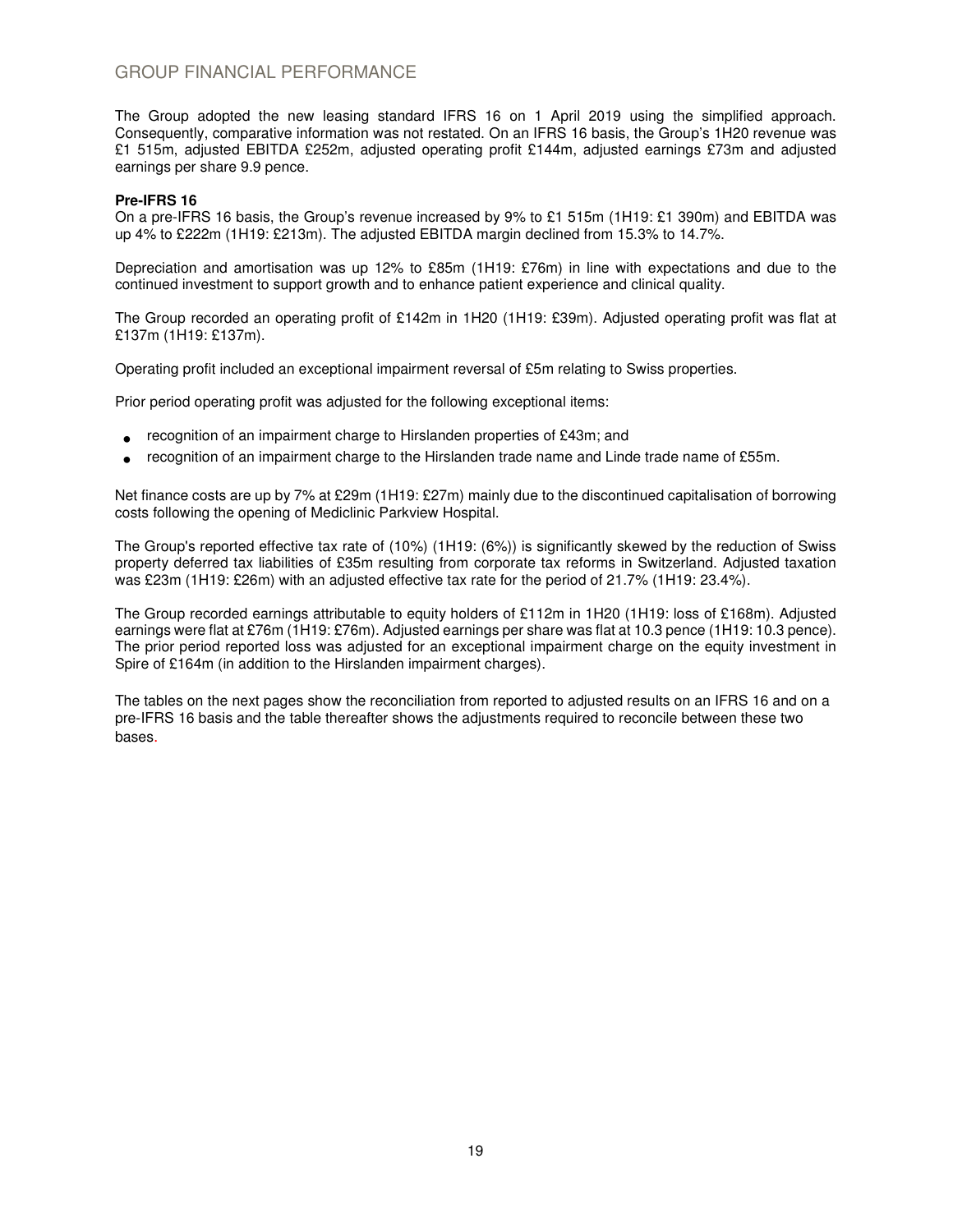# EARNINGS RECONCILIATIONS IFRS 16 1H20 EARNINGS RECONCILIATION

| <b>30 SEPTEMBER 2019</b>                         | Total<br>£'m | Hirslanden<br>£'m | Mediclinic<br>Southern<br>Africa<br>£'m | Mediclinic<br>Middle East<br>£'m | Spire<br>£'m                 | Corporate<br>£'m |
|--------------------------------------------------|--------------|-------------------|-----------------------------------------|----------------------------------|------------------------------|------------------|
| Revenue                                          | 1515         | 696               | 469                                     | 350                              |                              |                  |
| Operating profit/(loss)                          | 149          | 56                | 78                                      | 17                               |                              | (2)              |
| Profit/(loss) attributable to equity<br>holders* | 109          | 65                | 36                                      | 7                                | 2                            | (1)              |
| <b>Reconciliations</b>                           |              |                   |                                         |                                  |                              |                  |
| Operating profit/(loss)                          | 149          | 56                | 78                                      | 17                               |                              | (2)              |
| Add back:                                        |              |                   |                                         |                                  |                              |                  |
| - Other gains and losses                         |              |                   |                                         |                                  |                              |                  |
| - Depreciation and amortisation                  | 108          | 62                | 19                                      | 27                               |                              |                  |
| - Reversal of impairment of<br>properties        | (5)          | (5)               |                                         |                                  |                              |                  |
| <b>EBITDA</b>                                    | 252          | 113               | 97                                      | 44                               |                              | (2)              |
| No adjustments                                   |              |                   |                                         |                                  |                              | J.               |
| <b>Adjusted EBITDA</b>                           | 252          | 113               | 97                                      | 44                               |                              | (2)              |
| Operating profit/(loss)                          | 149          | 56                | 78                                      | 17                               |                              | (2)              |
| - Reversal of impairment of<br>properties        | (5)          | (5)               |                                         |                                  | $\qquad \qquad \blacksquare$ |                  |
| Adjusted operating profit/(loss)                 | 144          | 51                | 78                                      | 17                               | $\overline{a}$               | (2)              |
| Profit/(loss) attributable to equity<br>holders* | 109          | 65                | 36                                      | 7                                | 2                            | (1)              |
| Exceptional items                                |              |                   |                                         |                                  |                              |                  |
| - Reversal of impairment of<br>properties        | (5)          | (5)               |                                         |                                  |                              |                  |
| - Tax rate changes **                            | (32)         | (32)              |                                         |                                  |                              |                  |
| - Tax on exceptional items                       | 1            | $\mathbf{1}$      |                                         |                                  |                              |                  |
| <b>Adjusted earnings</b>                         | 73           | 29                | 36                                      | 7                                | 2                            | (1)              |
| Weighted average number of shares<br>(millions)  | 737.2        |                   |                                         |                                  |                              |                  |
| Adjusted earnings per share (pence)              | 9.9          |                   |                                         |                                  |                              |                  |

\* Profit attributable to equity holders in Hirslanden and Corporate is shown after the elimination of intercompany loan interest of £8m.

\*\* Tax rates changes of £35m is shown after taking non-controlling interest of £3m into consideration.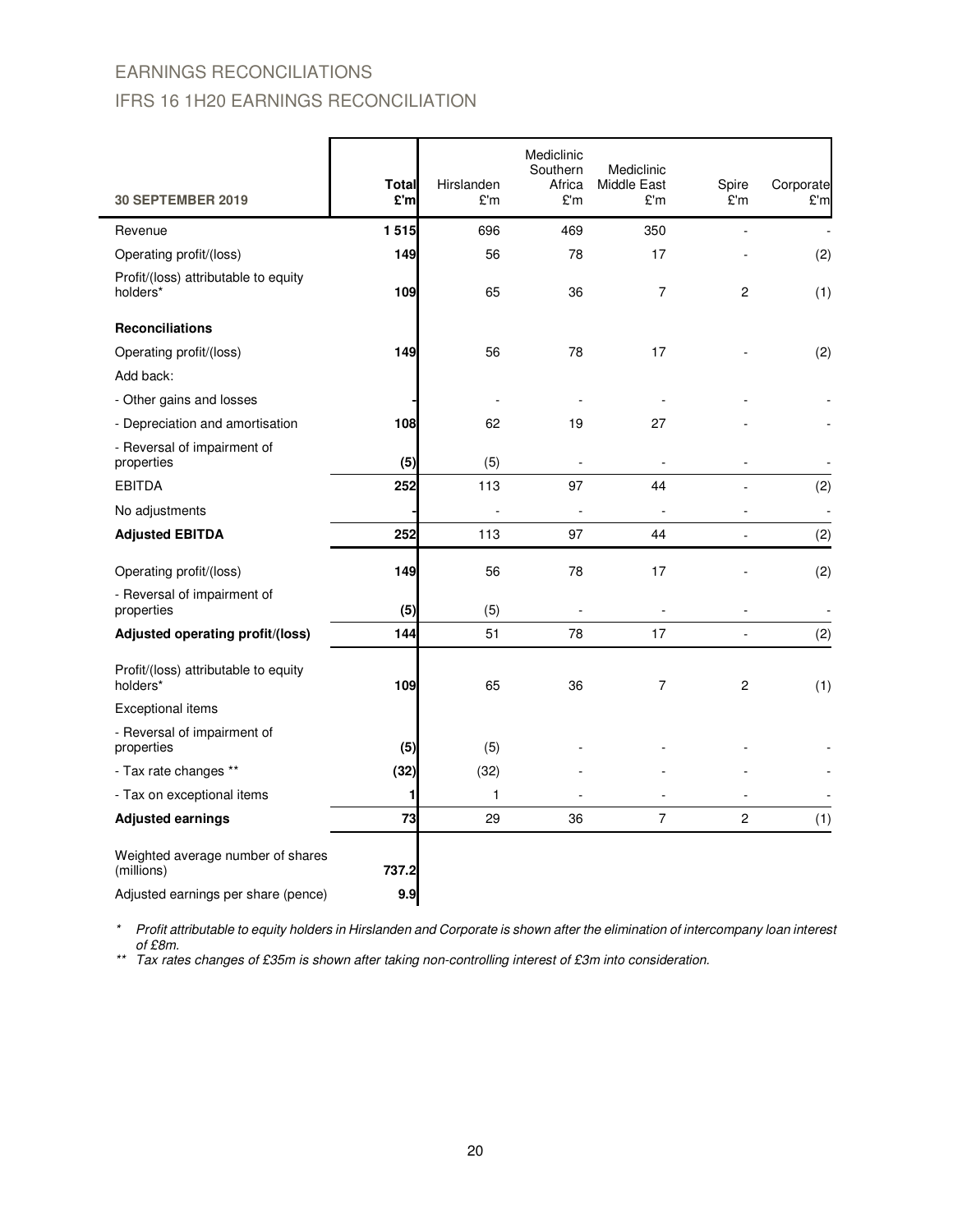# EARNINGS RECONCILIATIONS (continued) PRE-IFRS 16 1H20 EARNINGS RECONCILIATION

| <b>30 SEPTEMBER 2019</b>                                                               | <b>Total</b><br>£'ml | Hirslanden<br>£'m | Mediclinic<br>Southern<br>Africa<br>£'m | Mediclinic<br>Middle East<br>£'m | Spire<br>£'m             | Corporate<br>£'m |
|----------------------------------------------------------------------------------------|----------------------|-------------------|-----------------------------------------|----------------------------------|--------------------------|------------------|
| Revenue                                                                                | 1515                 | 696               | 469                                     | 350                              |                          |                  |
| Operating profit/(loss)                                                                | 142                  | 54                | 77                                      | 13                               |                          | (2)              |
| Profit/(loss) attributable to equity<br>holders*                                       | 112                  | 66                | 36                                      | 9                                | $\overline{c}$           | (1)              |
| <b>Reconciliations</b>                                                                 |                      |                   |                                         |                                  |                          |                  |
| Operating profit/(loss)                                                                | 142                  | 54                | 77                                      | 13                               |                          | (2)              |
| Add back:                                                                              |                      |                   |                                         |                                  |                          |                  |
| Other gains and losses                                                                 |                      |                   |                                         |                                  |                          |                  |
| Depreciation and amortisation                                                          | 85                   | 48                | 17                                      | 20                               |                          |                  |
| Reversal of impairment of properties                                                   | (5)                  | (5)               |                                         |                                  |                          |                  |
| <b>EBITDA</b>                                                                          | 222                  | 97                | 94                                      | 33                               |                          | (2)              |
| No adjustments                                                                         |                      |                   |                                         |                                  |                          |                  |
| <b>Adjusted EBITDA</b>                                                                 | 222                  | 97                | 94                                      | 33                               | $\overline{\phantom{a}}$ | (2)              |
| Operating profit/(loss)                                                                | 142                  | 54                | 77                                      | 13                               |                          | (2)              |
| - Reversal of impairment of<br>properties                                              | (5)                  | (5)               |                                         |                                  |                          |                  |
| Adjusted operating profit/(loss)                                                       | 137                  | 49                | 77                                      | 13                               |                          | (2)              |
| Profit/(loss) attributable to equity<br>holders*                                       | 112                  | 66                | 36                                      | 9                                | 2                        | (1)              |
| Exceptional items                                                                      |                      |                   |                                         |                                  |                          |                  |
| - Reversal of impairment of<br>properties                                              | (5)                  | (5)               |                                         |                                  |                          |                  |
| - Tax rate changes **                                                                  | (32)                 | (32)              |                                         |                                  |                          |                  |
| - Tax on exceptional items                                                             | 1                    | 1                 |                                         |                                  |                          |                  |
| <b>Adjusted earnings</b>                                                               | 76                   | 30                | 36                                      | 9                                | $\overline{c}$           | (1)              |
| Weighted average number of shares<br>(millions)<br>Adjusted earnings per share (pence) | 737.2<br>10.3        |                   |                                         |                                  |                          |                  |
|                                                                                        |                      |                   |                                         |                                  |                          |                  |

\* Profit attributable to equity holders in Hirslanden and Corporate is shown after the elimination of intercompany loan interest of £8m.

\*\* Tax rates changes of £35m is shown after taking non-controlling interest of £3m into consideration.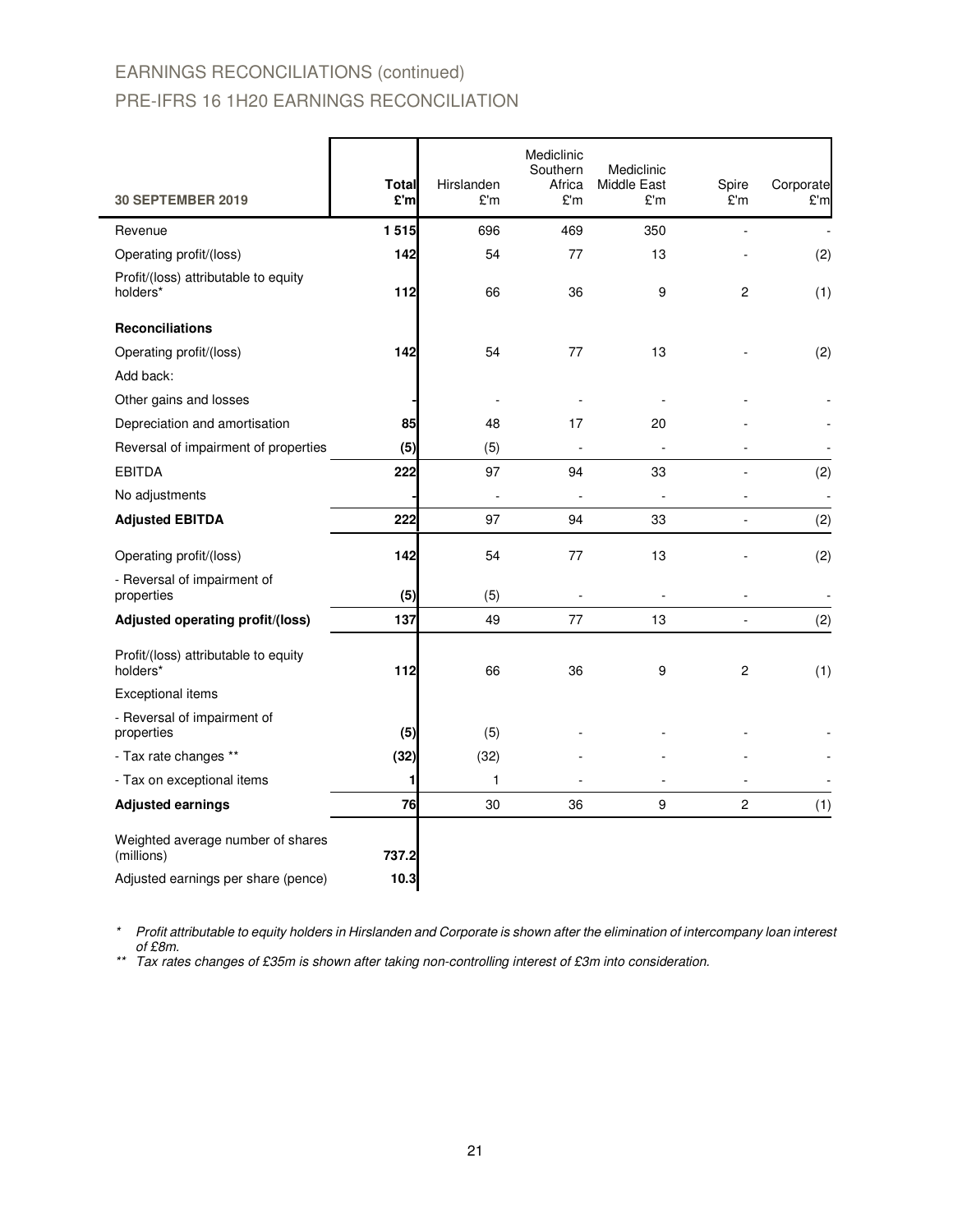# IFRS 16 / PRE-IFRS 16 ADJUSTMENTS

| <b>30 SEPTEMBER 2019</b>                         | <b>Total</b><br>£'ml | Hirslanden<br>£'m | Mediclinic<br>Southern<br>Africa<br>£'m | Mediclinic<br>Middle East<br>£'m | Spire<br>£'m   | Corporate<br>£'m |
|--------------------------------------------------|----------------------|-------------------|-----------------------------------------|----------------------------------|----------------|------------------|
| Revenue                                          |                      | $\overline{a}$    |                                         | $\overline{a}$                   |                |                  |
| Operating profit/(loss)                          | (7)                  | (2)               | (1)                                     | (4)                              |                |                  |
| Profit/(loss) attributable to equity<br>holders* | 3                    | 1                 |                                         | $\overline{c}$                   |                |                  |
| <b>Reconciliations</b>                           |                      |                   |                                         |                                  |                |                  |
| Operating profit/(loss)                          | (7)                  | (2)               | (1)                                     | (4)                              |                |                  |
| Add back:                                        |                      |                   |                                         |                                  |                |                  |
| Other gains and losses                           |                      |                   |                                         |                                  |                |                  |
| Depreciation and amortisation                    | (23)                 | (14)              | (2)                                     | (7)                              |                |                  |
| Reversal of impairment of properties             |                      |                   |                                         |                                  |                |                  |
| <b>EBITDA</b>                                    | (30)                 | (16)              | (3)                                     | (11)                             |                |                  |
| No adjustments                                   |                      |                   |                                         |                                  |                |                  |
| <b>Adjusted EBITDA</b>                           | (30)                 | (16)              | (3)                                     | (11)                             | $\blacksquare$ |                  |
| Operating profit/(loss)                          | (7)                  | (2)               | (1)                                     | (4)                              |                |                  |
| - Reversal of impairment of<br>properties        |                      |                   |                                         |                                  |                |                  |
| - Impairment of intangible assets                |                      |                   |                                         |                                  |                |                  |
| Adjusted operating profit/(loss)                 | (7)                  | (2)               | (1)                                     | (4)                              | $\frac{1}{2}$  |                  |
| Profit/(loss) attributable to equity<br>holders* | 3                    | 1                 |                                         | 2                                |                |                  |
| <b>Exceptional items</b>                         |                      |                   |                                         |                                  |                |                  |
| - Reversal of impairment of<br>properties        |                      |                   |                                         |                                  |                |                  |
| - Impairment of intangible assets                |                      |                   |                                         |                                  |                |                  |
| - Impairment of associate                        |                      |                   |                                         |                                  |                |                  |
| - Tax rate changes                               |                      |                   |                                         |                                  |                |                  |
| - Tax on exceptional items                       |                      |                   |                                         |                                  |                |                  |
| <b>Adjusted earnings</b>                         | 3                    | $\mathbf{1}$      | $\overline{a}$                          | $\overline{c}$                   |                |                  |
| Adjusted earnings per share (pence)              | 0.4                  |                   |                                         |                                  |                |                  |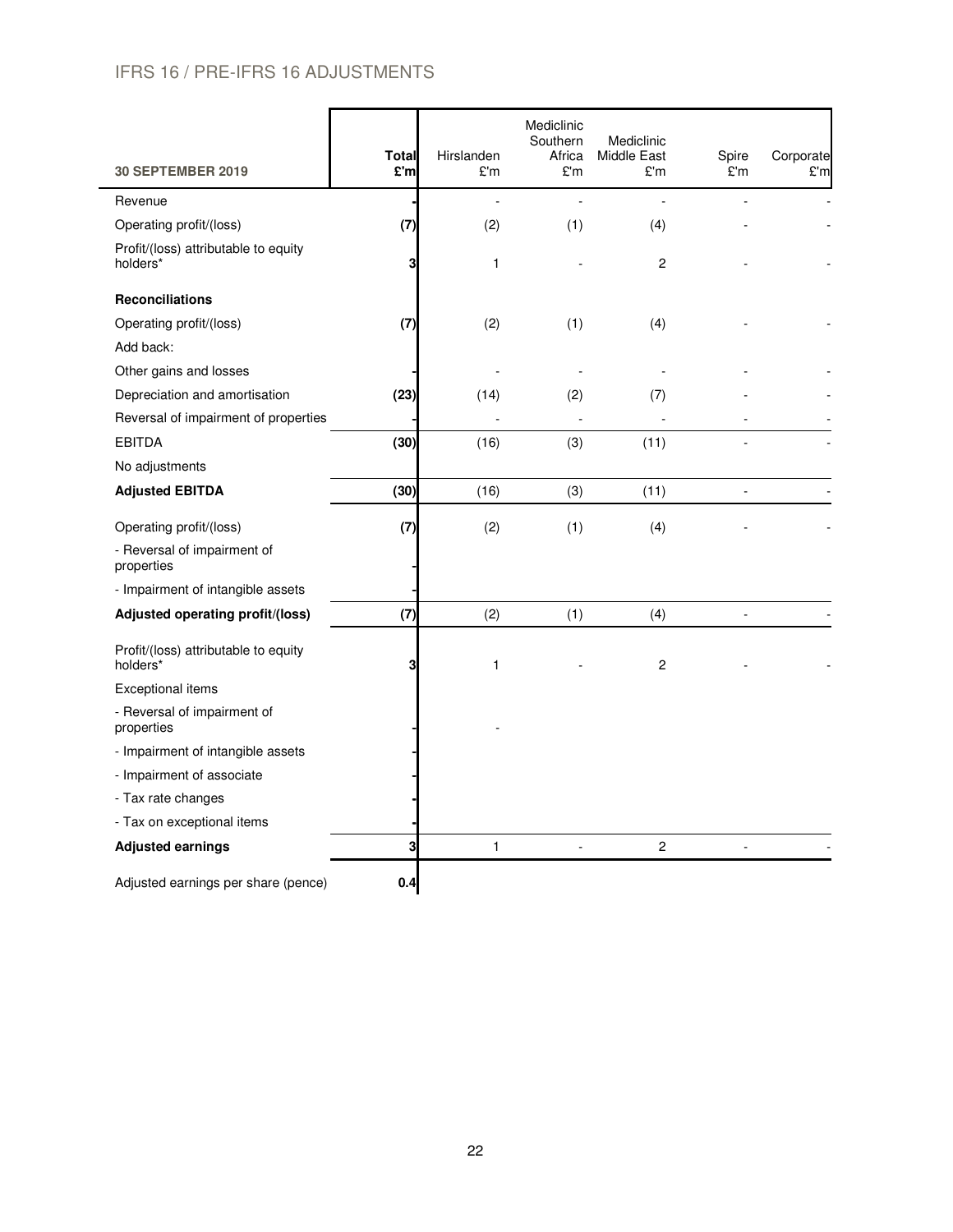# EARNINGS RECONCILIATIONS (continued) PRE-IFRS 16 1H19 EARNINGS RECONCILIATION

| <b>30 SEPTEMBER 2018</b>                         | <b>Total</b><br>£'m | Hirslanden<br>£'m | Mediclinic<br>Southern<br>Africa<br>£'m | Mediclinic<br><b>Middle East</b><br>£'m | Spire<br>£'m   | Corporate<br>£'m |
|--------------------------------------------------|---------------------|-------------------|-----------------------------------------|-----------------------------------------|----------------|------------------|
|                                                  |                     |                   |                                         |                                         |                |                  |
| Revenue                                          | 1 3 9 0             | 631               | 452                                     | 307                                     |                |                  |
| Operating profit/(loss)                          | 39                  | (54)              | 81                                      | 14                                      |                | (2)              |
| (Loss)/profit attributable to equity<br>holders* | (168)               | (53)              | 37                                      | 12                                      | (162)          | (2)              |
| <b>Reconciliations</b>                           |                     |                   |                                         |                                         |                |                  |
| Operating profit/(loss)                          | 39                  | (54)              | 81                                      | 14                                      |                | (2)              |
| Add back:                                        |                     |                   |                                         |                                         |                |                  |
| - Other gains and losses                         |                     |                   | (1)                                     |                                         |                | 1                |
| - Depreciation and amortisation                  | 76                  | 46                | 15                                      | 15                                      |                |                  |
| - Impairment of properties                       | 43                  | 43                |                                         |                                         |                |                  |
| - Impairment of intangible assets                | 55                  | 55                |                                         |                                         |                |                  |
| <b>EBITDA</b>                                    | 213                 | 90                | 95                                      | 29                                      |                | (1)              |
| No adjustments                                   |                     |                   |                                         |                                         |                |                  |
| <b>Adjusted EBITDA</b>                           | 213                 | 90                | 95                                      | 29                                      | ÷              | (1)              |
| Operating profit/(loss)                          | 39                  | (54)              | 81                                      | 14                                      |                | (2)              |
| - Impairment of properties                       | 43                  | 43                |                                         |                                         |                |                  |
| - Impairment of intangible assets                | 55                  | 55                | ä,                                      | $\overline{\phantom{a}}$                |                | $\overline{a}$   |
| Adjusted operating profit/(loss)                 | 137                 | 44                | 81                                      | 14                                      |                | (2)              |
| (Loss)/profit attributable to equity<br>holders* | (168)               | (53)              | 37                                      | 12                                      | (162)          | (2)              |
| <b>Exceptional items</b>                         |                     |                   |                                         |                                         |                |                  |
| - Impairment of properties                       | 43                  | 43                |                                         |                                         |                |                  |
| - Impairment of intangible assets                | 55                  | 55                |                                         |                                         |                |                  |
| - Impairment of associate                        | 164                 |                   |                                         |                                         | 164            |                  |
| - Tax on exceptional items                       | (18)                | (18)              |                                         |                                         |                |                  |
| <b>Adjusted earnings</b>                         | 76                  | 27                | 37                                      | 12                                      | $\overline{c}$ | (2)              |
| Weighted average number of shares<br>(millions)  | 737.2               |                   |                                         |                                         |                |                  |
| Adjusted earnings per share (pence)              | 10.3                |                   |                                         |                                         |                |                  |

\* Profit attributable to equity holders in Hirslanden and Corporate is shown after the elimination of intercompany loan interest of £8m.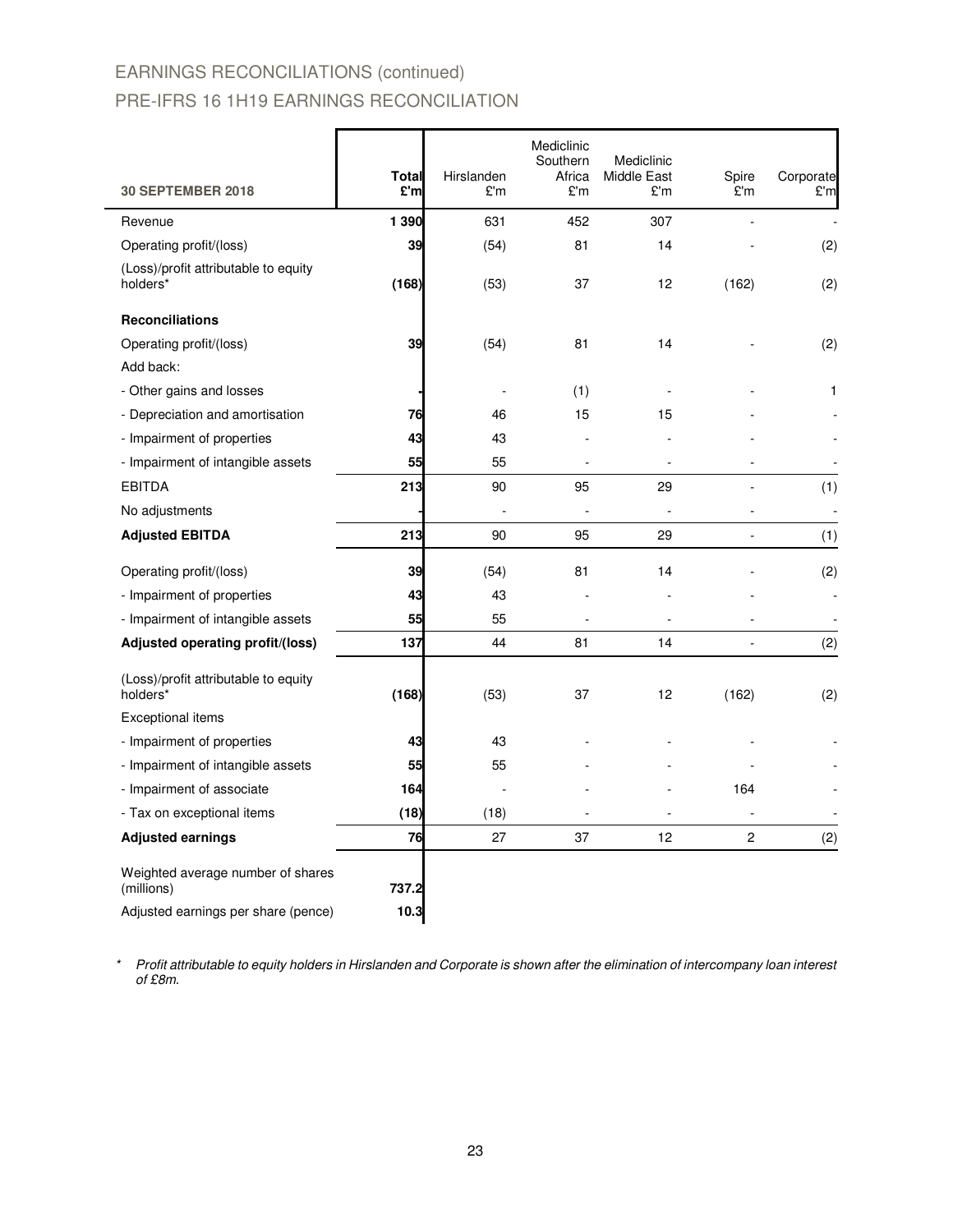# IFRS 16 LEASES

The Group adopted the new IFRS 16 Leases standard effective on 1 April 2019. Since the Group has applied the simplified approach on adoption, comparative figures were not restated.

The effect of the adoption of IFRS 16 on the income statement is as follows:

- EBITDA increased by £30m;
- Depreciation charge increased by £23m;
- Operating profit increased by £7m;
- Finance costs increased by £11m; and
- Profit for the period decreased by £3m.

The effect of the adoption of IFRS 16 on the statement of financial position:

- Opening retained earnings decreased by £37m;
- Right of use asset of £640m booked on 1 April 2019; and
- Lease liability of £665m booked on 1 April 2019.

Reconciliation of adjusted IFRS 16 and pre-IFRS 16 numbers per division.

| <b>IFRS 16 TABLE</b>                   | <b>IFRS 16</b><br>£ml | <b>Hirslanden</b><br>£m | <b>Mediclinic</b><br><b>Southern</b><br><b>Africa</b><br>£m | <b>Mediclinic</b><br><b>Middle East</b><br>£ml | <b>Pre-IFRS</b><br>16<br>£m |
|----------------------------------------|-----------------------|-------------------------|-------------------------------------------------------------|------------------------------------------------|-----------------------------|
| <b>Adjusted EBITDA</b>                 | 252                   | (16)                    | (3)                                                         | (11)                                           | 222                         |
| Adjusted depreciation and amortisation | 108                   | (14)                    | (2)                                                         | 7)                                             | 85                          |
| Adjusted operating profit              | 144                   | (2)                     | (1)                                                         | (4)                                            | 137                         |
| Adjusted finance cost                  | 45                    | (3)                     | (2)                                                         | (6)                                            | 34                          |
| Adjusted earnings                      | 73                    |                         |                                                             |                                                | 76                          |

Refer to notes 8 and 15 in the condensed consolidated financial statements for more information.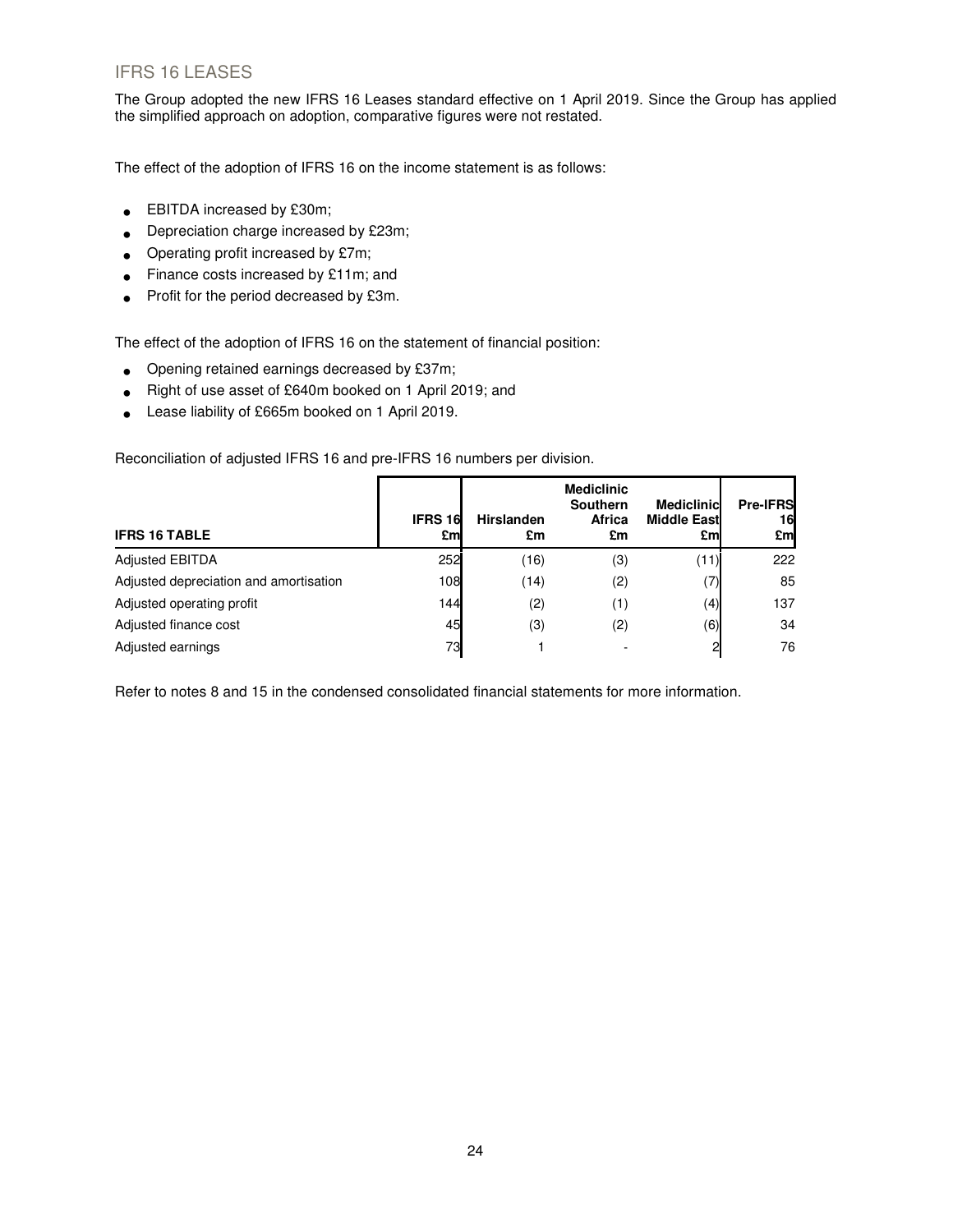# FOREIGN EXCHANGE RATES

Although the Group reports its results in pound sterling, the divisional profits are generated in Swiss franc, South African rand and UAE dirham. Consequently, movements in exchange rates affected the reported earnings and reported balances in the statement of financial position. The resulting currency translation difference, which is the amount by which the Group's interest in the equity of the divisions increased because of spot rate movements, amounted to £176m (1H19: increase of £169m) and was credited (1H19: credited) to the statement of other comprehensive income. The main reason for the increase was the strengthening of the period-end Swiss franc and UAE dirham rates in particular against pound sterling.

Foreign exchange rate sensitivity:

- The impact of a 10% change in the  $E/CHF$  exchange rate for a sustained period of six months is that reported profit for the period would increase/decrease by £3m (1H19: increase/decrease by £3m) due to exposure to the £/CHF exchange rate.
- The impact of a 10% change in the  $E/ZAR$  exchange rate for a sustained period of six months is that reported profit for the period would increase/decrease by £4m (1H19: increase/decrease by £4m) due to exposure to the £/ZAR exchange rate.
- The impact of a 10% change in the £/AED exchange rate for a sustained period of six months is that reported profit for the period would increase/decrease by £1m (1H19: increase/decrease by £1m) due to exposure to the £/AED exchange rate.

During the reporting period, the average and closing exchange rates were as follows:

| 1H20  |       | 1H19 Variance% |
|-------|-------|----------------|
|       |       |                |
| 1.25  | 1.31  | (5%)           |
| 18.28 | 17.71 | 3%             |
| 4.62  | 4.89  | (5%)           |
|       |       |                |
|       |       | FY19 Variance% |
|       |       |                |
|       |       |                |
| 1.23  | 1.30  | (5%)           |
| 18.64 | 18.90 | (1%)           |
|       | 1H20  |                |

## CASH FLOW

The Group converted 98% (1H19 pre-IFRS16: 69%) of adjusted IFRS 16 EBITDA into cash generated from operations.

|                                        | 1H <sub>20</sub><br>E'm | 1H19<br>E'm |
|----------------------------------------|-------------------------|-------------|
| Cash from operations (a)               | 248                     | 146         |
| Adjusted EBITDA (b)                    | 252                     | 213         |
| Cash conversion $((a)/(b) \times 100)$ | 98%                     | 69%         |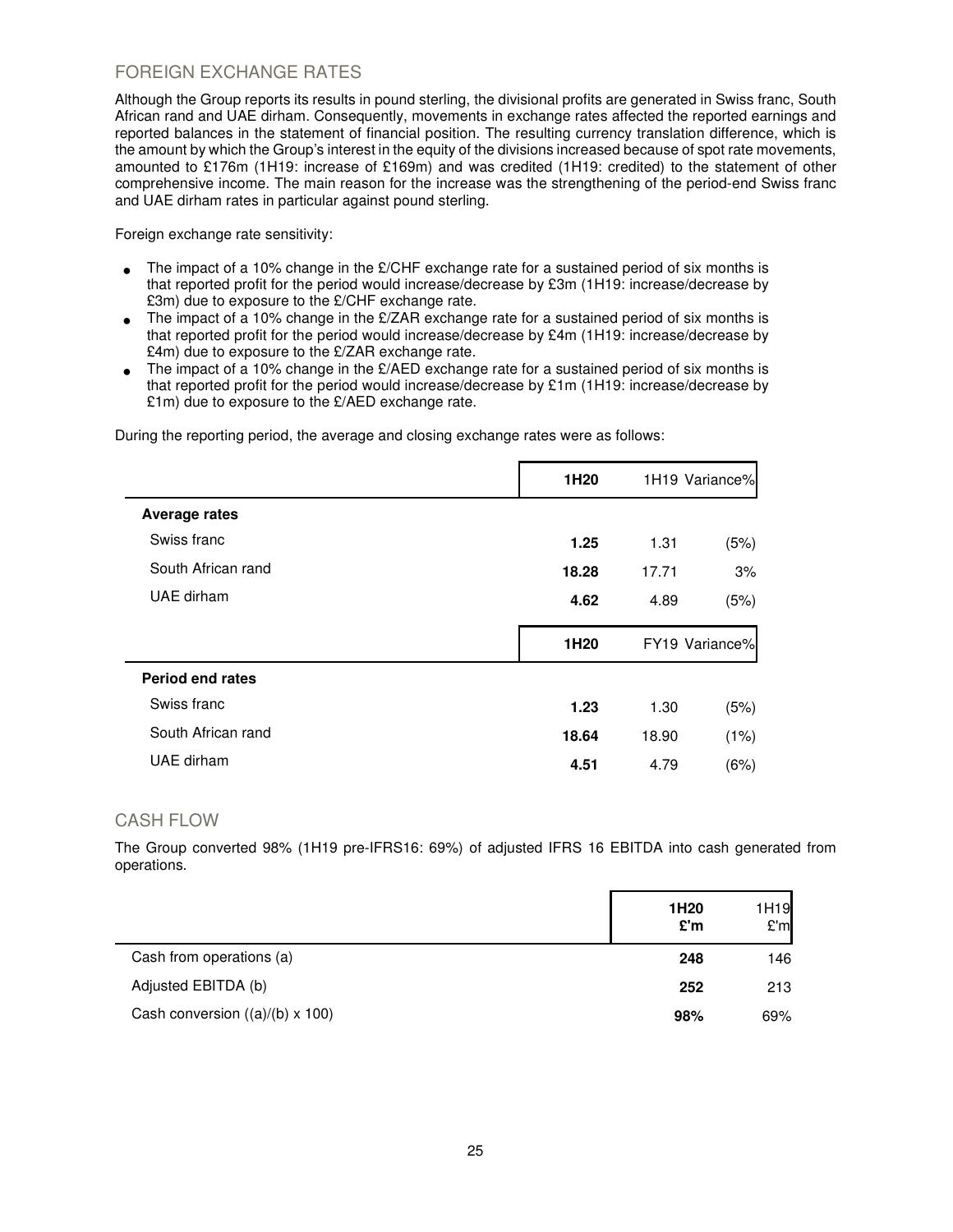# INTEREST-BEARING BORROWINGS

Interest-bearing borrowings increased from £1 982m at 31 March 2019 to £2 006m at 30 September 2019 mainly due to the weakening of the pound sterling exchange rate against the Swiss franc and the UAE dirham, offset by Swiss bank loan amortisation.

|                                 | 1H <sub>20</sub><br>£'m | <b>FY19</b><br>E'm |
|---------------------------------|-------------------------|--------------------|
| <b>Borrowings</b>               | 2 0 0 6                 | 1982               |
| Less: cash and cash equivalents | (231)                   | (265)              |
| Net debt                        | 1775                    | 1 7 1 7            |
| Total equity                    | 3449                    | 3 2 6 6            |
| Debt-to-equity capital ratio    | 51.5%                   | 52.6%              |

# ASSETS

Property, equipment and vehicles increased from £3 524m as at 31 March 2019 to £4 386m at 30 September 2019, mainly due to the inclusion of right of use assets of £681m at 30 September 2019 since the adoption of IFRS 16 Leases standard. Intangible assets increased from £1 586m to £1 652m at 30 September 2019. Due to the continued investment to support growth and to enhance patient experience and clinical quality, the abovementioned non-current assets included an increase of £79m on capital projects and fixed asset additions. Furthermore, the change in the closing exchange rate increased the closing balances of property, equipment and vehicles and intangible assets.

|                                           | 1H <sub>20</sub><br>E'm | 1H <sub>19</sub><br>E'm |
|-------------------------------------------|-------------------------|-------------------------|
| Pre-IFRS 16 depreciation and amortisation | 85                      | 76                      |
| Depreciation on right of use assets       | 23                      | n/a                     |
| IFRS 16 depreciation and amortisation     | 108                     | 76                      |

In line with the continued investment to support growth and to enhance patient experience and clinical quality, the pre-IFRS 16 depreciation and amortisation charge increased by 12% to £85m.

# HIRSLANDEN PENSION PLAN

Hirslanden provides defined contribution pension plans in terms of Swiss legislation to employees, the assets of which are held in separate trustee-administered funds. These plans are funded by payments from employees and Hirslanden, taking into account the recommendations of independent qualified actuaries. Because of the strict definition of defined contribution plans in IAS 19 these plans are classified as defined benefit plans since the funds are obliged to take some investment and longevity risk in terms of Swiss legislation.

The IAS 19 pension liability was valued by the actuaries at the end of the period and amounted to a liability of £88m (31 March 2019: a liability of £52m), included under "Retirement benefit obligations" in the Group's statement of financial position. The increase in the pension liability was largely due to the decrease of the discount rate from 0.45% to -0.05% due to the reduction in Swiss benchmark rates as well as changes in actuarial assumptions.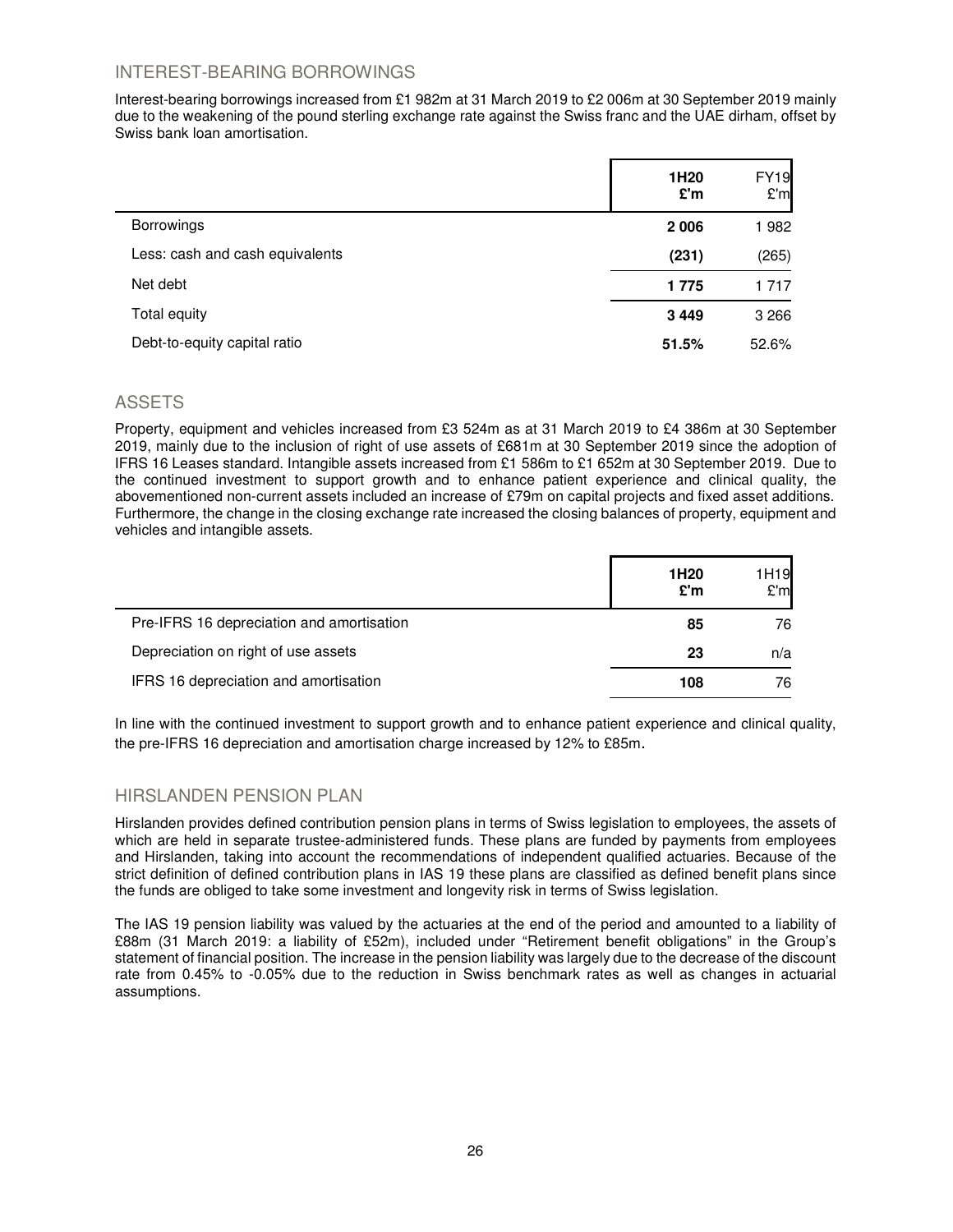# FINANCE COSTS

Pre-IFRS 16 net finance costs are up by 7% at £29m (1H19: £27m) mainly due to the discontinued capitalisation of borrowing costs following the opening of Mediclinic Parkview Hospital.

|                               | 1H <sub>20</sub><br>£'m | 1H19<br>E'm |
|-------------------------------|-------------------------|-------------|
| Pre-IFRS 16 net finance costs | 29                      | 27          |
| Interest on lease liabilities | 11                      | n/a         |
| IFRS 16 net finance costs     | 40                      | 27          |

# INCOME TAX

The Group's effective tax rate for the period under review was (10%) (1H19: (6%)), mainly due to the reduction in Hirslanden's deferred tax liabilities resulting from corporate tax reforms in Switzerland. Hirslanden's expected weighted statutory tax rate for FY20 reduced by 1.7% to 16.8% mainly due to the reduction in Swiss statutory tax rates.

Excluding the one-off Swiss tax rate changes and exceptional non-deductible expenses in the prior period, the adjusted effective tax rate would be 21.7% (1H19: 23.4%) for the period ended 30 September 2019.

Adjusted income tax was calculated as follows:

|                                                       | 1H <sub>20</sub><br>£'m | 1H <sub>19</sub><br>£'ml |
|-------------------------------------------------------|-------------------------|--------------------------|
| Income tax (credit) / expense                         | (11)                    | 8                        |
| Swiss tax rate changes                                | 35                      |                          |
| Tax impact of exceptional items                       | (1)                     | 18                       |
| - (Reversal of impairment) / impairment of properties | (1)                     | 7                        |
| - Impairment of trade names                           |                         | 11                       |
| Adjusted income tax expense                           | 23                      | 26                       |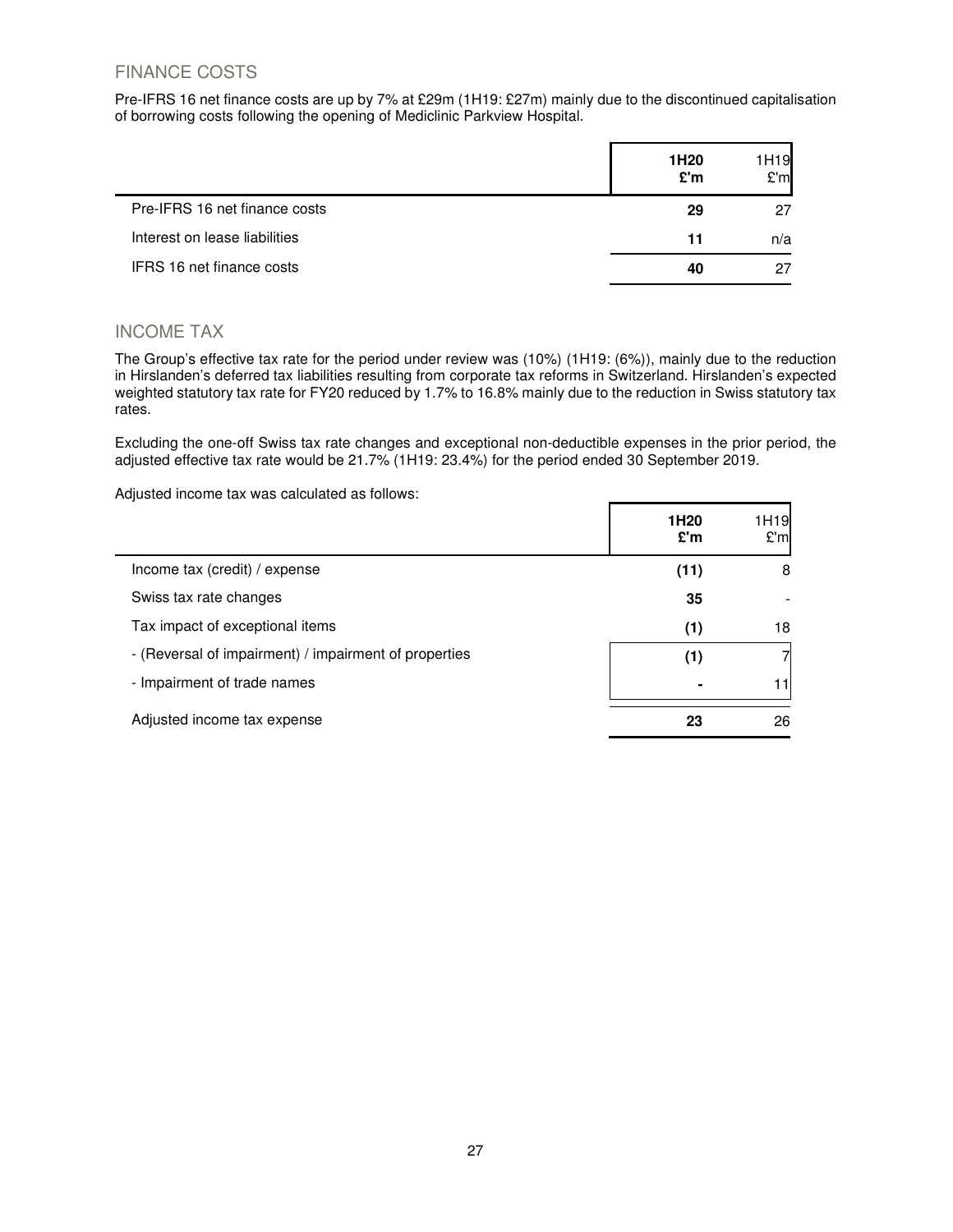# **DIVIDEND POLICY AND DIVIDEND DECLARATION**

The Group's dividend policy is to target a pay-out ratio of between 25% and 35% of full-year adjusted earnings. The Board may revise the policy at its discretion.

The Board declared an interim dividend from retained earnings of 3.20 pence per ordinary share for the six months ended 30 September 2019. Shareholders on the South African register will be paid the ZAR cash equivalent of 60.83200 cents (48.6656 cents net of dividend withholding tax) per share. A dividend withholding tax of 20% will be applicable to all shareholders on the South African register who are not exempt therefrom. The ZAR cash equivalent has been calculated using the following exchange rate: £1: ZAR19.01, being the 5-day average £/ZAR exchange rate (Bloomberg) on Friday, 8 November 2019 at 3:00pm GMT.

The interim dividend will be paid on Tuesday, 17 December 2019 to all ordinary shareholders who are on the register of members at the close of business on the record date of Friday, 6 December 2019.

The salient dates for the dividend will be as follows:

| Dividend announcement date                      | Thursday, 14 November 2019 |
|-------------------------------------------------|----------------------------|
| Last date to trade cum dividend (SA register)   | Tuesday, 3 December 2019   |
| First date of trading ex-dividend (SA register) | Wednesday, 4 December 2019 |
| First date of trading ex-dividend (UK register) | Thursday, 5 December 2019  |
| Record date                                     | Friday, 6 December 2019    |
| Payment date                                    | Tuesday, 17 December 2019  |
|                                                 |                            |

Share certificates may not be dematerialised or rematerialised within Strate from Wednesday, 4 December 2019 to Friday, 6 December 2019, both dates inclusive. No transfers between the UK and SA registers may take place from Thursday, 14 November 2019 to Friday, 6 December 2019, both days inclusive.

## **Tax treatment for shareholders on the South African register**

### South African tax resident shareholders on the South African register:

In terms of the Company's Dividend Access Trust structure, the following South African tax resident shareholders on the South African register will receive a component of the dividend from the Dividend Access Trust and therefore regarded as a local South African dividend, with the remaining component being received from the Company and therefore regarded as a foreign non-South African dividend. For purposes of South African dividend withholding tax, the entire dividend of 60.83200 cents per share is taxable at a rate of 20%, unless an applicable exemption applies:

- 1. in the case of shares held in certificated form, who are registered on the South African register with an address in South Africa (other than PLC Nominees Proprietary Limited (or any successor entity through which shares held in dematerialised form are held)); and
- 2. in the case of shares held in dematerialised form, in respect of whom the South African transfer secretaries of the Company have determined, in good faith and by reference to the information provided to them by the eligible shareholders and/or their brokers and/or central securities depository participants, that such eligible shareholders are either (i) tax resident in South Africa or (ii) have an address in South Africa and have not expressly indicated that they are not tax resident in South Africa as at the dividend record date.

The component of the dividend payable by the Dividend Access Trust and by the Company will be announced on the JSE's Stock Exchange News Service and on the LSE's Regulatory News Service as soon as possible after the record date, 6 December 2019, of the dividend.

## Non-South African tax resident shareholders on the South African register:

Non-South African tax resident shareholders on the South African register will be paid the dividend by the Company in the usual way and not through the Dividend Access Trust. The entire dividend of 60.83200 cents per share payable to such shareholders will therefore be regarded as a foreign dividend and exempt from South African dividend withholding tax, provided that the relevant exemption forms have been completed and submitted as prescribed.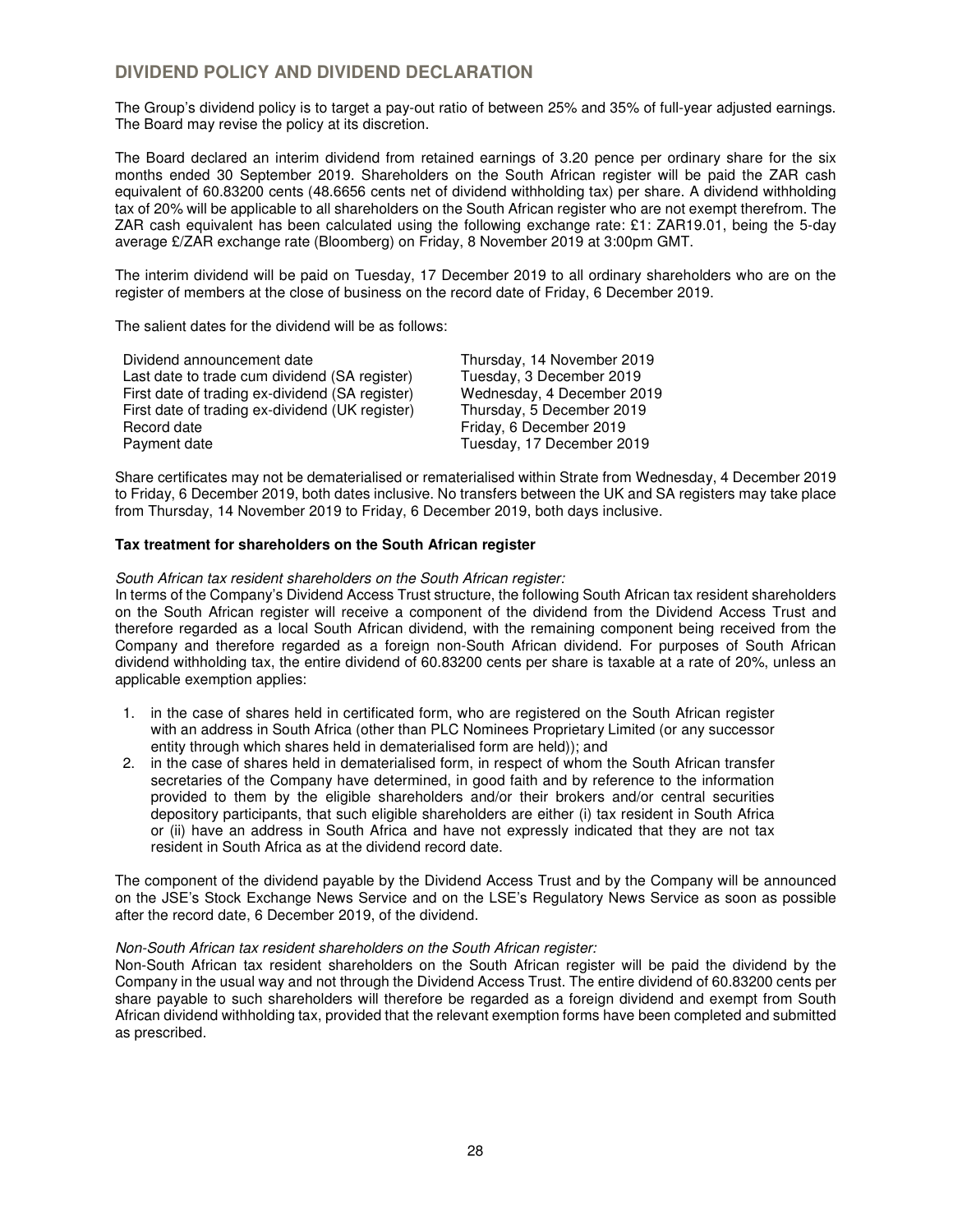# **PRINCIPAL RISKS**

The Board is ultimately accountable for the Group's risk management process and system of internal control. The executive management and the Board have reviewed the principal risks and mitigating factors, and consider that they remain the same as described on pages 55 to 59 of the Group's Annual Report and Financial Statements for the year ended 31 March 2019 (a copy of which is available on the Group's website at www.mediclinic.com), and are appropriate for the remaining six months period to 31 March 2020.

- Regulatory and compliance risks These risks relate to adverse changes in legislation and regulations impacting on the Group or the failure to comply with legislation and regulations which may result in losses, fines, penalties or damage to reputation. The risks include healthcare reform by regulators aimed at reducing the cost of healthcare, broadening the access to quality healthcare and increasing the monitoring of quality standards by regulators.
- Information systems security and cyber risk Information systems security risk and cyber risk relate to the unauthorised access to information systems through external or internal attack or unauthorised breach resulting in the unavailability of systems, failure of data integrity and data confidentiality breaches.
- Business investment and acquisition risks These risks relate to increased financial exposure relating to major strategic business investments and acquisitions. The risk includes the sensitivity of the assumptions made when capital is allocated and the effective implementation of major investment decisions.
- Business project risks The Group plans to adapt to the evolving regulatory, industry and market environment. These risks refer to issues or occurrences that may potentially interfere with successful completion of projects, including timeliness, cost and quality.
- Economic and business environment risks These risks relate to the downturn in the general economic and business environments impacting on the affordability of healthcare for funders and selfpaying patients. The business environment risks include the potential negative impact on tariffs and fees resulting from the shift of the relative positioning away from healthcare service providers toward funders. Changes in the political, economic and business environment in the United Kingdom could have an indirect impact on the carrying value of the Group's equity accounted investment in Spire.
- Competition risks These risks relate to the uncertainty created by the existence of competitors or the emergence of new competitors with their own strategies. The risk includes the outmigration of care, partly driven by further technological developments, and the development of alternative care models.
- Clinical risks These risks relate to all clinical risks associated with the provision of clinical care resulting in undesirable clinical outcomes. Clinical risks at the Group's facilities are managed daily. High-priority clinical risk areas include patient safety culture, adverse obstetric outcomes, medication errors, surgical and procedural adverse events and multidrug resistant organisms. Such risks may also result in damage to Mediclinic's reputation and impact on brand equity. Brand equity refers to the commercial value derived from the consumer perception of the Group's brand names rather than the services provided under those brand names.
- Disruptive innovation and digitalisation risks Disruptive innovation and digitalisation risks include the disintermediation and erosion of the Mediclinic business model due to the impact of technological development. It refers to the extent and speed that new technologies (and combinations thereof) change and transform industries and to what extent an organisation is able to exploit these opportunities and also being able to respond and innovate, while managing associated risks.
- Availability, recruitment and retention of skilled resources and medical practitioners The availability and support of admitting medical practitioners, whether independent or employed, are critical to the Group's services. There is a shortage of skilled labour, particularly a shortage of qualified and experienced nursing staff in Southern Africa.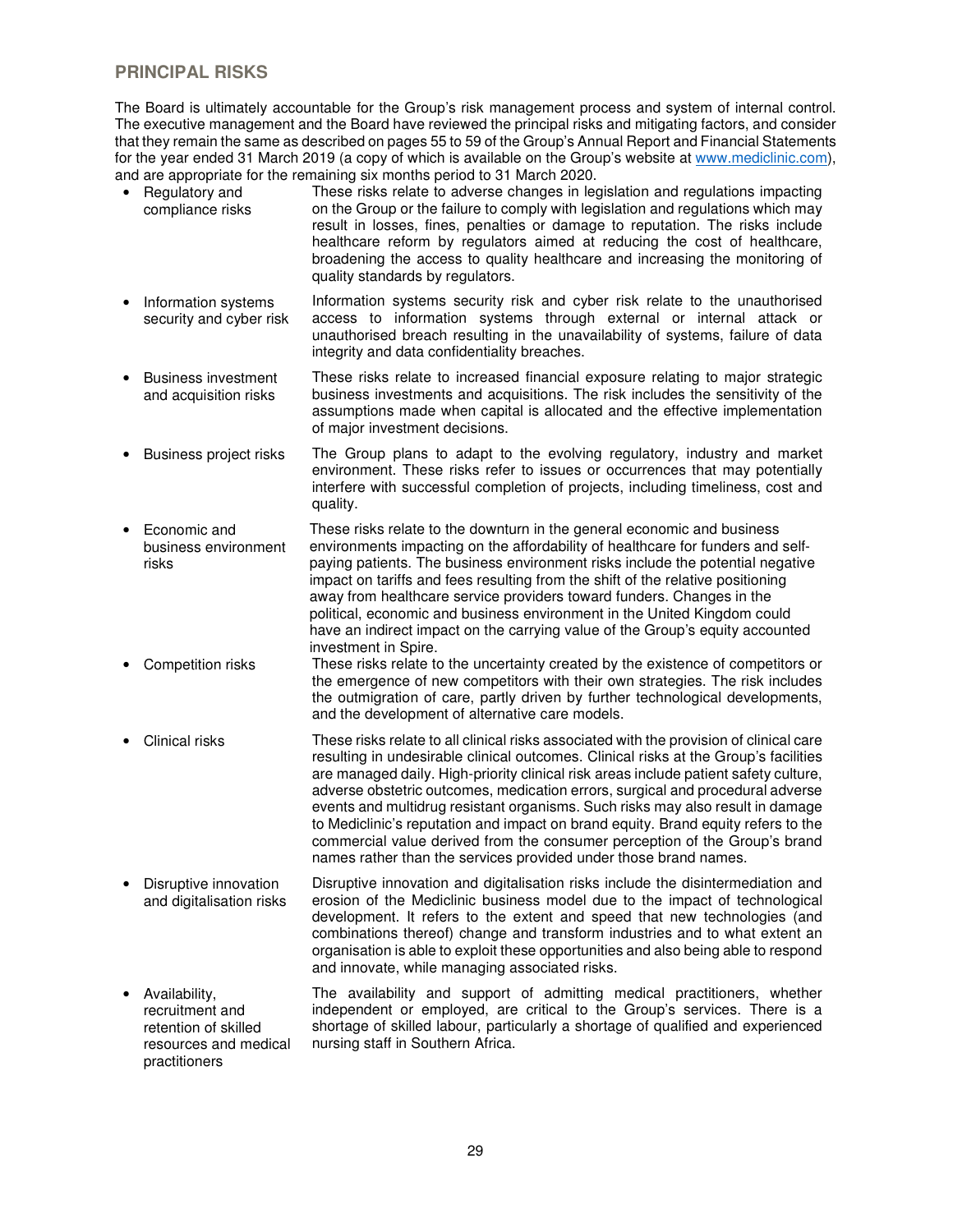• Availability and cost of capital risks (Including financing and liquidity risks)

These risks relate to the cost, terms and availability of capital to finance strategic expansion opportunities and/or the refinancing or restructuring of existing debt affected by prevailing capital market conditions.

• Operational and credit risks Operational risk refers to diverse types of operational events with a potential for financial loss, operational interruptions or reputational damage. Credit risk is the risk of loss due to a funder's inability to pay the outstanding balance owing, default by banks and/or other deposit-taking institutions, or the inability to recover outstanding amounts due from patients.

• Quality and stability of operational services risks

These risks refer to the quality of service and the stability of the operations. It includes:

- incidents of poor service or where operational management fail to respond effectively to complaints;
- operational interruptions which refer to any disruption of the facility and may include the threat of disrupted electricity or water supply; and
- fire and allied perils causing damage or business interruption.

# **DIRECTORS' RESPONSIBILITIES STATEMENT**

The Directors confirm that these condensed consolidated financial statements have been prepared in accordance with International Accounting Standard 34, 'Interim Financial Reporting', as adopted by the European Union, and give a true and fair view of the assets, liabilities, financial position and profit or loss of the undertakings included in the consolidation, and that the interim management report includes a fair review of the information required by DTR 4.2.7 and DTR 4.2.8, namely:

- an indication of important events that have occurred during the first six months and their impact on the condensed consolidated financial information and a description of the principal risks and uncertainties for the remaining six months of the financial year; and
- material related-party transactions in the first six months and any material changes in the related-party transactions described in the last annual report.

The maintenance and integrity of the Mediclinic International plc website is the responsibility of the Directors; the work carried out by the auditors does not involve consideration of these matters and, accordingly, the auditors accept no responsibility for any changes that might have occurred to the condensed consolidated financial information since they were initially presented on the website.

The names and functions of the Company's Directors are listed on the Company's website.

By order of the Board.

13 November 2019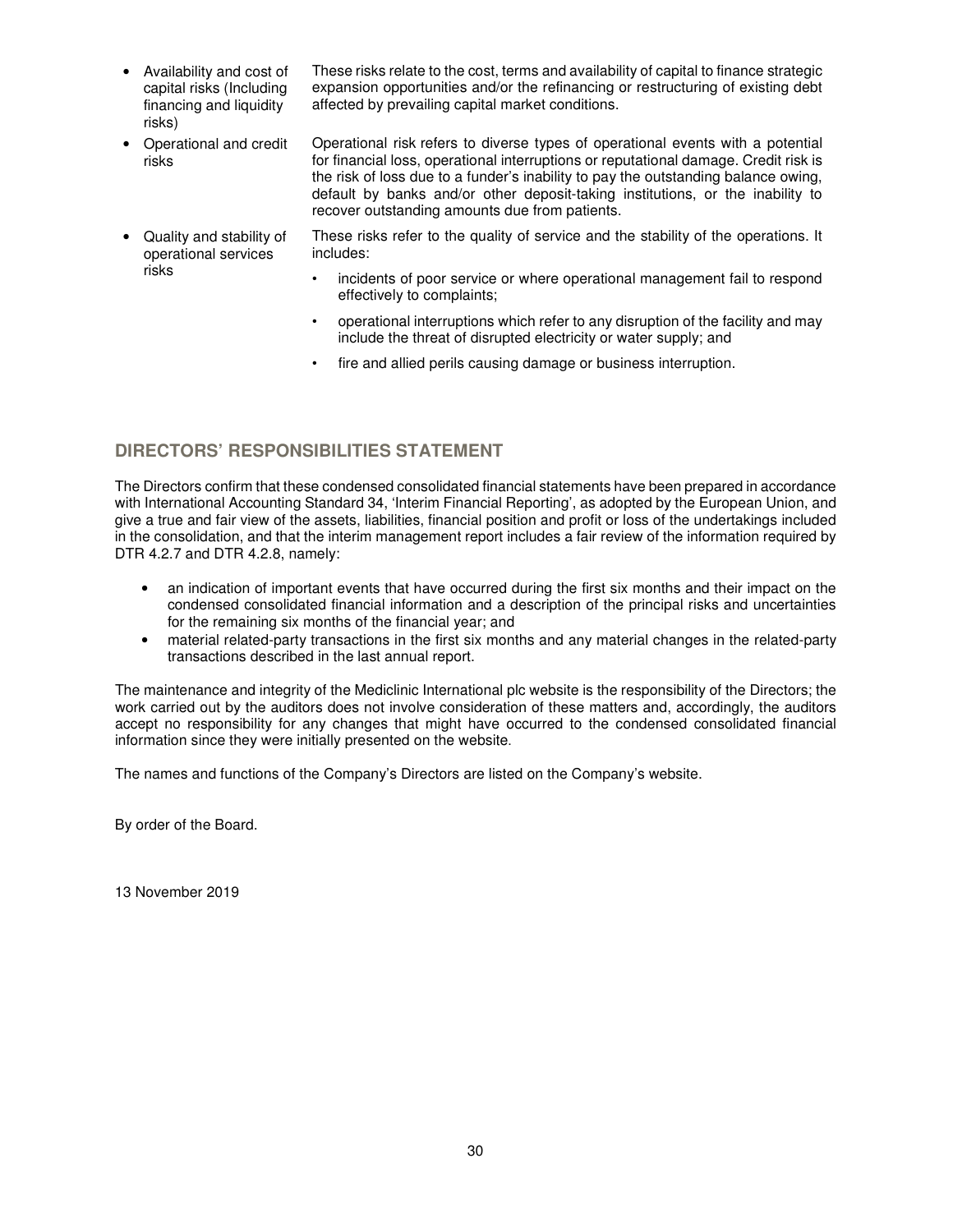# **CAUTIONARY STATEMENT**

This announcement contains certain forward-looking statements relating to the business of the Company and its subsidiaries, including with respect to the progress, timing and completion of the Group's development; the Group's ability to treat, attract and retain patients and clients; its ability to engage consultants and general practitioners and to operate its business and increase referrals; the integration of prior acquisitions; the Group's estimates for future performance and its estimates regarding anticipated operating results; future revenue; capital requirements; shareholder structure; and financing. In addition, even if the Group's actual results or development are consistent with the forward-looking statements contained in this announcement, those results or developments may not be indicative of the Group's results or developments in the future. In some cases, forwardlooking statements can be identified by words such as "could", "should", "may", "expects", "aims", "targets", "anticipates", "believes", "intends", "estimates", or similar. These forward-looking statements are based largely on the Group's current expectations as of the date of this announcement and are subject to a number of known and unknown risks and uncertainties and other factors that may cause actual results, performance or achievements to be materially different from any future results, performance or achievement expressed or implied by these forward-looking statements. In particular, the Group's expectations could be affected by, among other things, uncertainties involved in the integration of acquisitions or new developments; changes in legislation or the regulatory regime governing healthcare in Switzerland, South Africa, Namibia and the United Arab Emirates; poor performance by healthcare practitioners who practise at its facilities; unexpected regulatory actions or suspensions; competition in general; the impact of global economic changes; and the Group's ability to obtain or maintain accreditation or approval for its facilities or service lines. In light of these risks and uncertainties, there can be no assurance that the forward-looking statements made in this announcement will in fact be realised and no representation or warranty is given as to the completeness or accuracy of the forward-looking statements contained in this announcement.

The Group is providing the information in this announcement as of this date, and disclaims any intention to, and make no undertaking to, publicly update or revise any forward-looking statements, whether as a result of new information, future events or otherwise.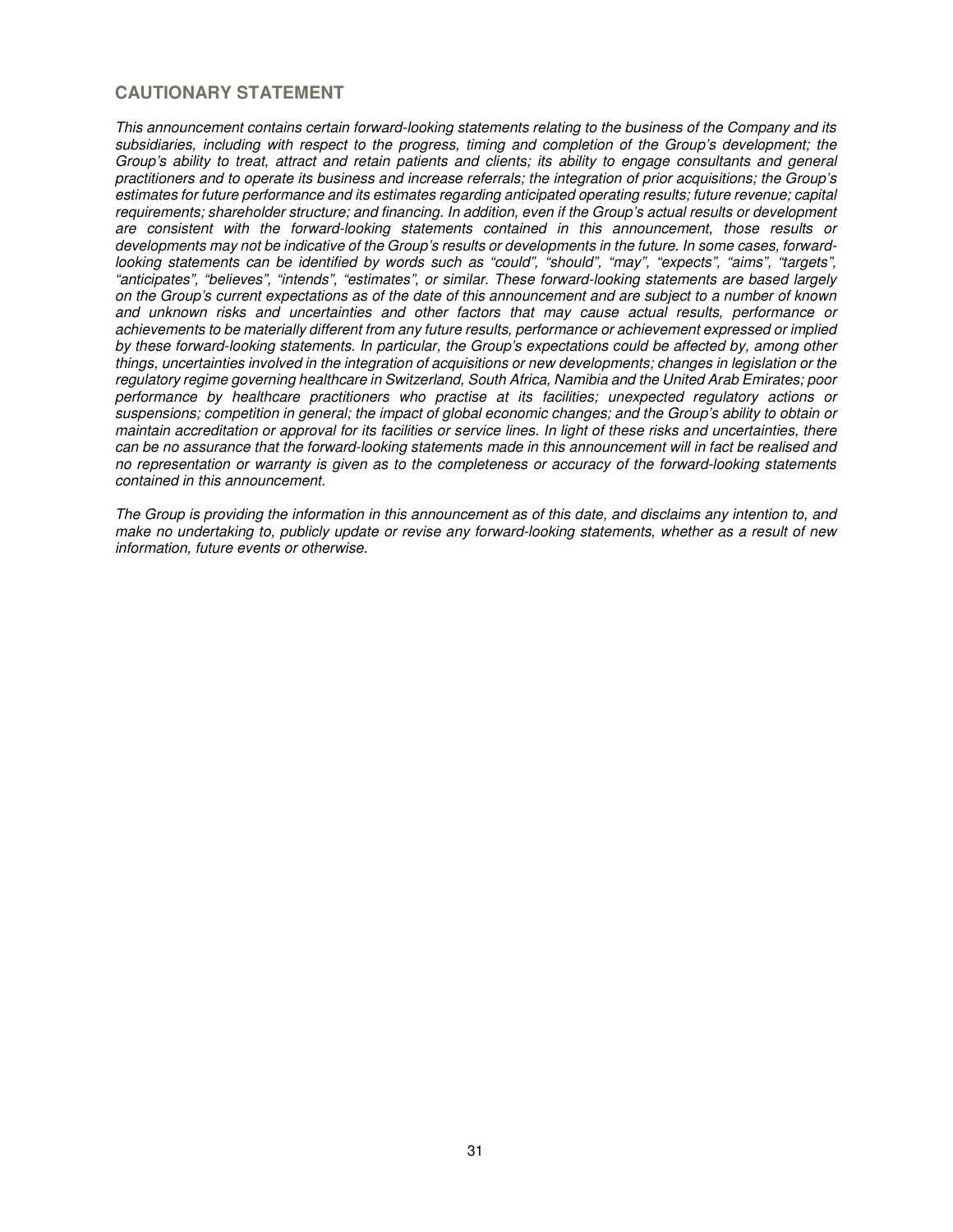# **INDEPENDENT REVIEW REPORT TO MEDICLINIC INTERNATIONAL PLC**

**Report on the condensed consolidated financial information**

## **Our conclusion**

We have reviewed Mediclinic International plc's condensed consolidated financial information (the "**interim financial statements**") in the interim results announcement of Mediclinic International plc for the six month period ended 30 September 2019. Based on our review, nothing has come to our attention that causes us to believe that the interim financial statements are not prepared, in all material respects, in accordance with International Accounting Standard 34, 'Interim Financial Reporting', as adopted by the European Union and the Disclosure Guidance and Transparency Rules sourcebook of the United Kingdom's Financial Conduct Authority.

### **What we have reviewed**

The interim financial statements comprise:

- the condensed consolidated statement of financial position at 30 September 2019;
- the condensed consolidated income statement and condensed consolidated statement of comprehensive income for the period then ended;
- the condensed consolidated statement of cash flows for the period then ended;
- the condensed consolidated statement of changes in equity for the period then ended; and
- the explanatory notes to the condensed consolidated financial information.

The interim financial statements included in the interim results announcement have been prepared in accordance with International Accounting Standard 34, 'Interim Financial Reporting', as adopted by the European Union and the Disclosure Guidance and Transparency Rules sourcebook of the United Kingdom's Financial Conduct Authority.

As disclosed in note 2 to the interim financial statements, the financial reporting framework that has been applied in the preparation of the full annual financial statements of the Group is applicable law and International Financial Reporting Standards (IFRSs) as adopted by the European Union.

**Responsibilities for the interim financial statements and the review** 

## **Our responsibilities and those of the directors**

The interim results announcement, including the interim financial statements, is the responsibility of, and has been approved by, the directors. The directors are responsible for preparing the interim results announcement in accordance with the Disclosure Guidance and Transparency Rules sourcebook of the United Kingdom's Financial Conduct Authority.

Our responsibility is to express a conclusion on the interim financial statements in the interim results announcement based on our review. This report, including the conclusion, has been prepared for and only for the company for the purpose of complying with the Disclosure Guidance and Transparency Rules sourcebook of the United Kingdom's Financial Conduct Authority and for no other purpose. We do not, in giving this conclusion, accept or assume responsibility for any other purpose or to any other person to whom this report is shown or into whose hands it may come save where expressly agreed by our prior consent in writing.

## **What a review of interim financial statements involves**

We conducted our review in accordance with International Standard on Review Engagements (UK and Ireland) 2410, 'Review of Interim Financial Information Performed by the Independent Auditor of the Entity' issued by the Auditing Practices Board for use in the United Kingdom. A review of interim financial information consists of making enquiries, primarily of persons responsible for financial and accounting matters, and applying analytical and other review procedures.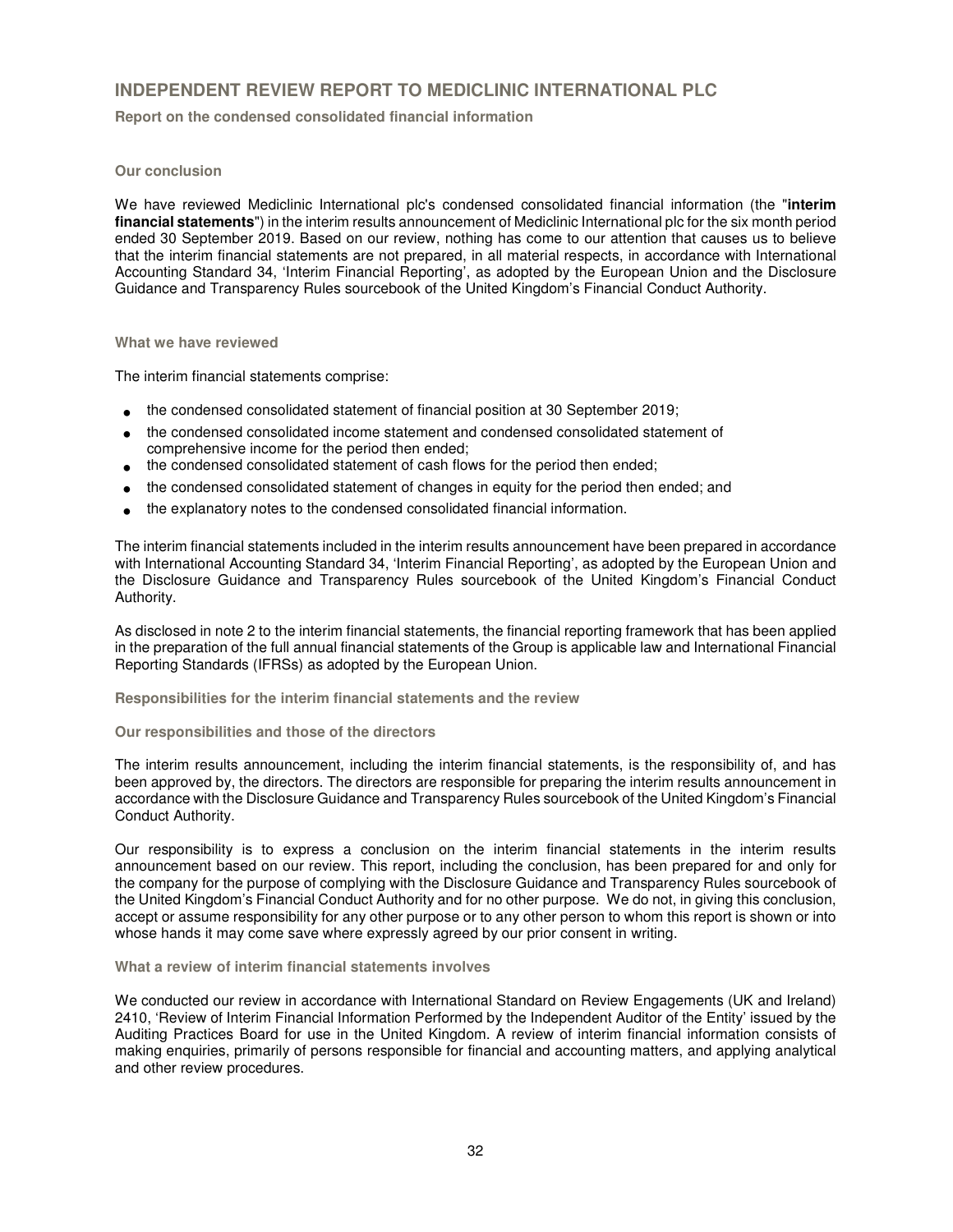A review is substantially less in scope than an audit conducted in accordance with International Standards on Auditing (UK) and, consequently, does not enable us to obtain assurance that we would become aware of all significant matters that might be identified in an audit. Accordingly, we do not express an audit opinion.

We have read the other information contained in the interim results announcement and considered whether it contains any apparent misstatements or material inconsistencies with the information in the interim financial statements.

PricewaterhouseCoopers LLP Chartered Accountants London 13 November 2019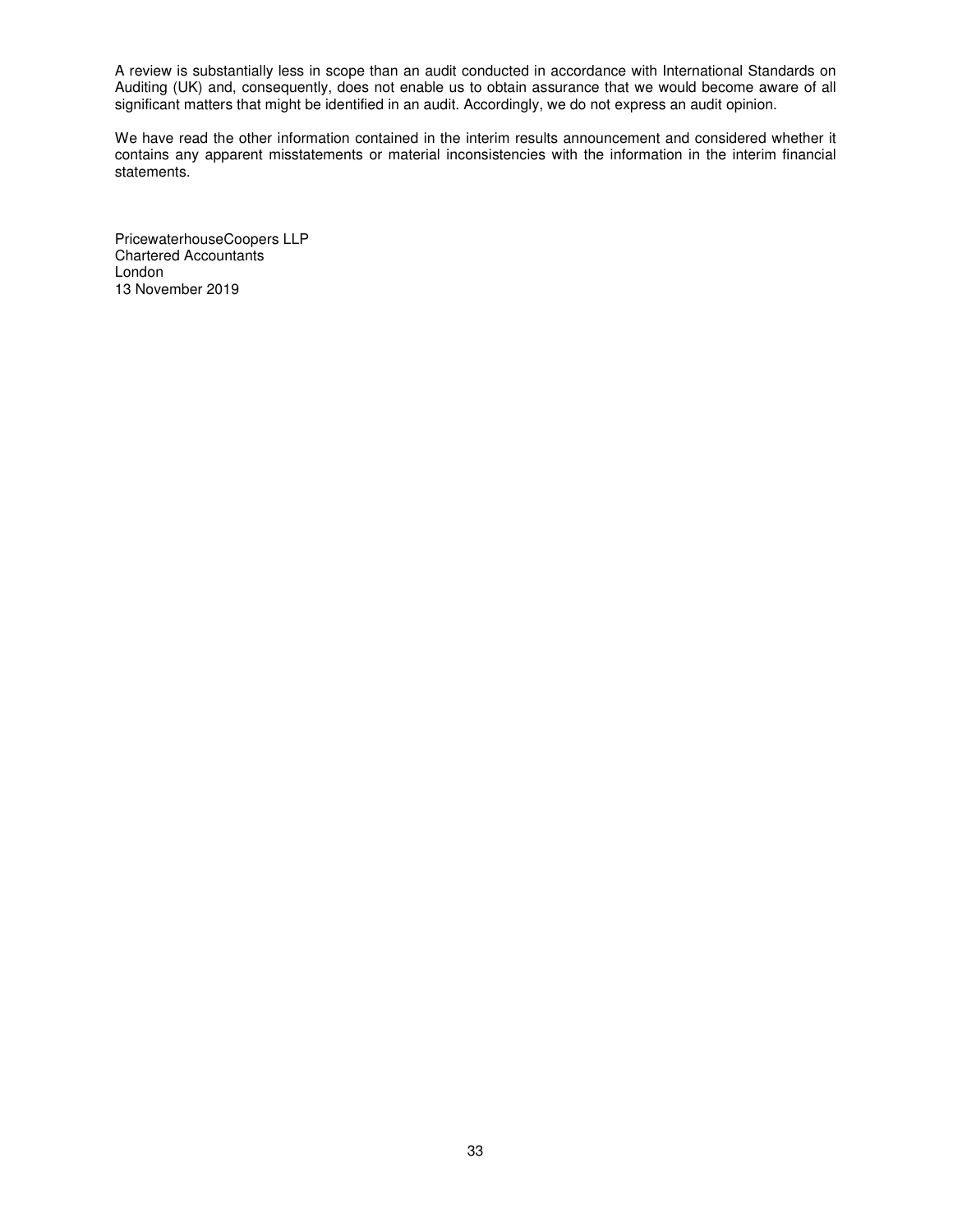# **CONDENSED CONSOLIDATED STATEMENT OF FINANCIAL POSITION**  at 30 September 2019

 $\mathbf{r}$ 

|                                               | <b>Notes</b> | 30 Sep 2019<br>(Unaudited)<br>£'m | 31 Mar 2019*<br>(Audited)<br>£'m |
|-----------------------------------------------|--------------|-----------------------------------|----------------------------------|
| <b>ASSETS</b>                                 |              |                                   |                                  |
| <b>Non-current assets</b>                     |              | 6 2 7 2                           | 5 3 3 6                          |
| Property, equipment and vehicles              | 4            | 4 3 8 6                           | 3524                             |
| Intangible assets                             | 5            | 1652                              | 1586                             |
| Equity-accounted investments                  | 6            | 193                               | 193                              |
| Other investments and loans                   |              | 10                                | 10                               |
| Deferred income tax assets                    |              | 31                                | 23                               |
| <b>Current assets</b>                         |              | 1075                              | 1 0 9 1                          |
| Inventories                                   |              | 93                                | 88                               |
| Trade and other receivables                   |              | 729                               | 732                              |
| Other investments and loans                   |              | 1                                 | 1                                |
| Current income tax assets                     |              | 5                                 | 1                                |
| Cash and cash equivalents                     |              | 231                               | 265                              |
| Assets classified as held-for-sale            | 14           | 16                                |                                  |
| <b>Total assets</b>                           |              | 7347                              | 6427                             |
| <b>EQUITY</b>                                 |              |                                   |                                  |
| <b>Capital and reserves</b>                   |              |                                   |                                  |
| Share capital                                 |              | 74                                | 74                               |
| Share premium reserve                         |              | 690                               | 690                              |
| Retained earnings                             |              | 4778                              | 4769                             |
| Other reserves                                |              | (2 211)                           | (2382)                           |
| Attributable to equity holders of the Company |              | 3 3 3 1                           | 3 1 5 1                          |
| Non-controlling interests                     |              | 118                               | 115                              |
| <b>Total equity</b>                           |              | 3449                              | 3 2 6 6                          |
| <b>LIABILITIES</b>                            |              |                                   |                                  |
| <b>Non-current liabilities</b>                |              | 3312                              | 2577                             |
| Borrowings                                    | 7            | 1925                              | 1895                             |
| Lease liabilities                             | 8            | 661                               |                                  |
| Deferred income tax liabilities               |              | 411                               | 424                              |
| Retirement benefit obligations                | 9            | 182                               | 138                              |
| Provisions                                    |              | 33                                | 29                               |
| Derivative financial instruments              |              | 99                                | 91                               |
| Cash-settled share-based payment liabilities  |              | 1                                 |                                  |
| <b>Current liabilities</b>                    |              | 586                               | 584                              |
| Trade and other payables                      |              | 428                               | 462                              |
| Borrowings                                    | 7            | 81                                | 87                               |
| Lease liabilities                             | 8            | 45                                |                                  |
| Provisions                                    |              | 14                                | 15                               |
| Retirement benefit obligations                | 9            | 13                                | 11                               |
| Derivative financial instruments              |              | 1                                 |                                  |
| Current income tax liabilities                |              | 1                                 | 8                                |
| Liabilities classified as held-for-sale       | 14           | 3                                 | 1                                |
| <b>Total liabilities</b>                      |              | 3898                              | 3 1 6 1                          |
| <b>Total equity and liabilities</b>           |              | 7347                              | 6427                             |

\* Refer to note 2 for explanation of purchase price allocation adjustment.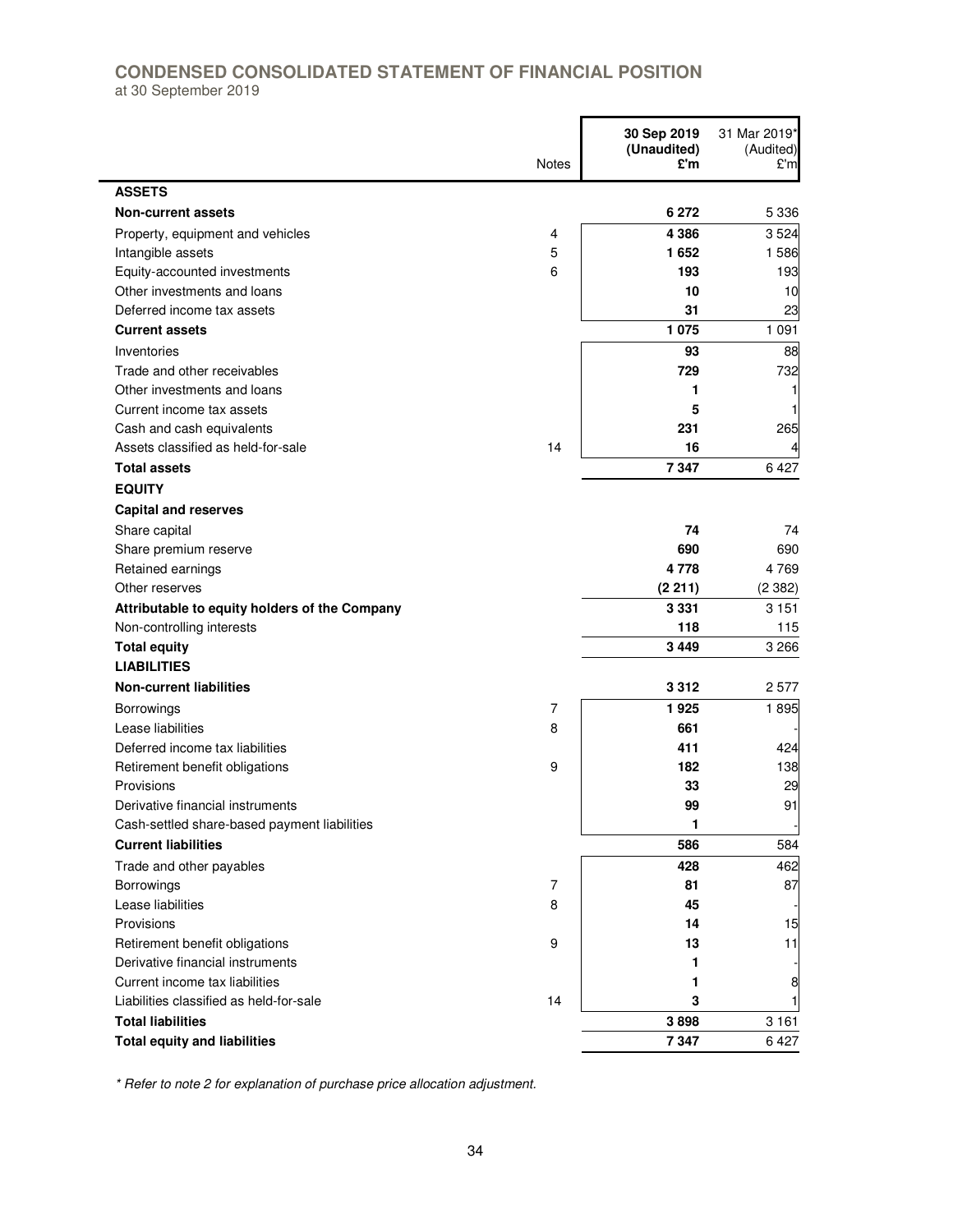# **CONDENSED CONSOLIDATED INCOME STATEMENT**

for the six months ended 30 September 2019

|                                                                                               | <b>Notes</b> | 30 Sep 2019<br>(Unaudited)<br>£'m | (Re-presented)*<br>30 Sep 2018<br>(Unaudited)<br>£'m |
|-----------------------------------------------------------------------------------------------|--------------|-----------------------------------|------------------------------------------------------|
| Revenue                                                                                       |              | 1515                              | 1 3 9 0                                              |
| Cost of sales                                                                                 |              | (975)                             | (875)                                                |
| Administration and other operating expenses                                                   |              | (391)                             | (476)                                                |
| Reversal of impairment / (impairment) of properties                                           | 4            | 5                                 | (43)                                                 |
| Impairment of intangible assets                                                               | 5            |                                   | (55)                                                 |
| Other administration and operating expenses                                                   |              | (396)                             | (378)                                                |
| Other gains and losses **                                                                     |              |                                   |                                                      |
| <b>Operating profit</b>                                                                       |              | 149                               | 39                                                   |
| Finance income                                                                                |              | 5                                 | $\overline{4}$                                       |
| Finance cost                                                                                  | 10           | (45)                              | (31)                                                 |
| Share of net profit of equity accounted investments                                           |              | $\mathbf{2}$                      | $\overline{c}$                                       |
| Impairment of equity accounted investment                                                     |              |                                   | (164)                                                |
| Profit/(loss) before tax                                                                      |              | 111                               | (150)                                                |
| Income tax credit / (expense)                                                                 | 11           | 11                                | (8)                                                  |
| Profit/(loss) for the period                                                                  |              | 122                               | (158)                                                |
| Attributable to:                                                                              |              |                                   |                                                      |
| Equity holders of the Company                                                                 |              | 109                               | (168)                                                |
| Non-controlling interests                                                                     |              | 13                                | 10                                                   |
|                                                                                               |              | 122                               | (158)                                                |
| Profit/(loss) per ordinary share attributable to the equity holders<br>of the Company - pence |              |                                   |                                                      |
| <b>Basic</b>                                                                                  | 12           | 14.8                              | (22.8)                                               |
| Diluted                                                                                       | 12           | 14.8                              | (22.8)                                               |

\* Refer to note 2

\*\* Less than £0.5 million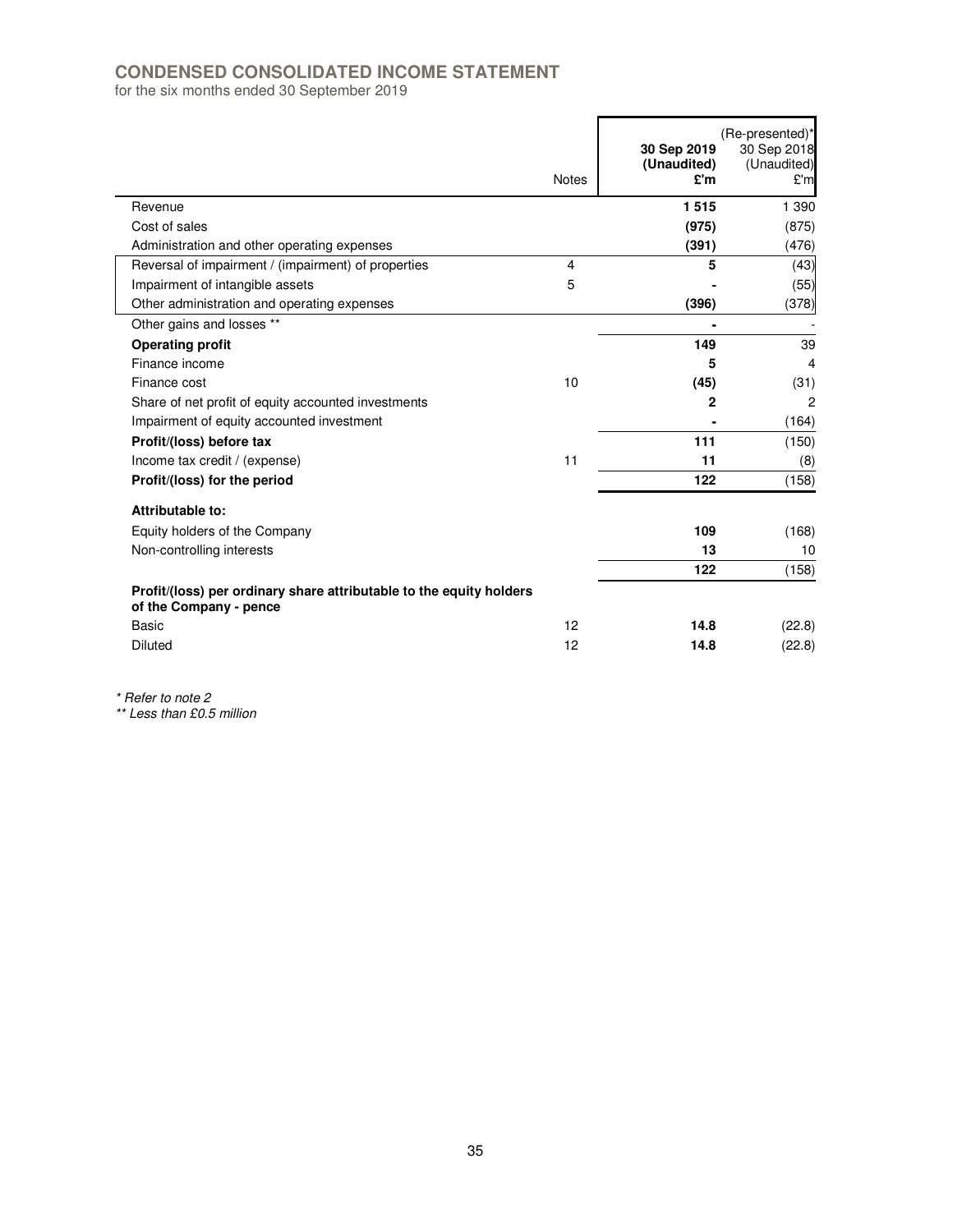# **CONDENSED CONSOLIDATED STATEMENT OF COMPREHENSIVE INCOME**

for the six months ended 30 September 2019

|                                                            | 30 Sep 2019<br>(Unaudited)<br>£'m | (Re-presented)*<br>30 Sep 2018<br>(Unaudited)<br>£'m |
|------------------------------------------------------------|-----------------------------------|------------------------------------------------------|
| Profit/(loss) for the period                               | 122                               | (158)                                                |
| Other comprehensive income/(loss)                          |                                   |                                                      |
| Items that may be reclassified to the income statement     | 174                               | 171                                                  |
| Currency translation differences                           | 176                               | 169                                                  |
| Fair value adjustment - cash flow hedges                   | (2)                               | $\overline{\mathbf{c}}$                              |
| Items that may not be reclassified to the income statement | (25)                              | 20                                                   |
| Remeasurements of retirement benefit obligations           | (25)                              | 20                                                   |
| Other comprehensive income, net of tax                     | 149                               | 191                                                  |
| Total comprehensive income for the period                  | 271                               | 33                                                   |
| Attributable to:                                           |                                   |                                                      |
| Equity holders of the Company                              | 255                               | 32                                                   |
| Non-controlling interests                                  | 16                                |                                                      |
|                                                            | 271                               | 33                                                   |

\* Refer to note 2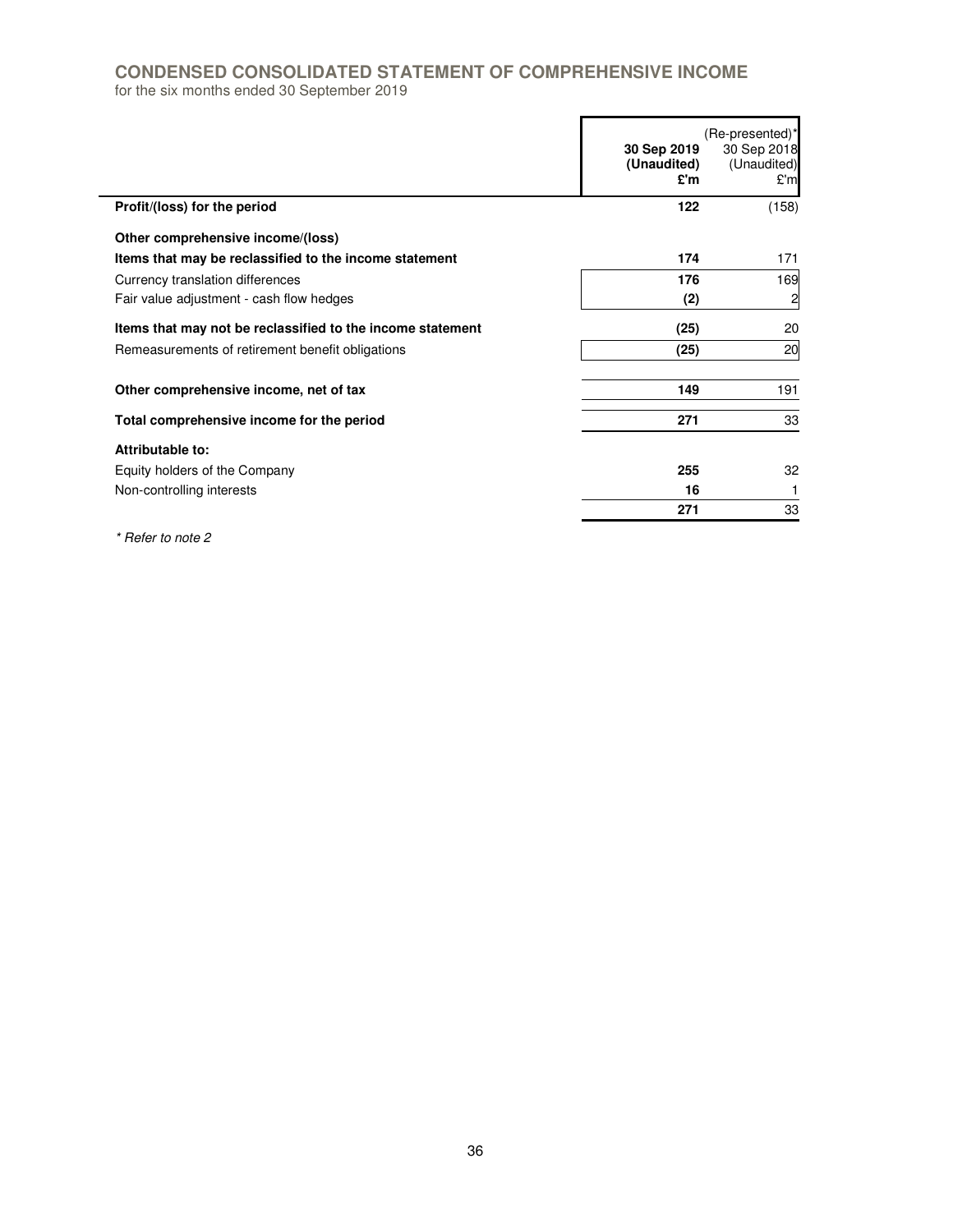# **CONDENSED CONSOLIDATED STATEMENT OF CHANGES IN EQUITY**

for the six months ended 30 September 2019

|                                                     | capital<br>£'m           | Capital<br>Share redemption<br>reserve<br>£'m | <b>Share</b><br>reserve<br>£'m | <b>Reverse</b><br>premium acquisition<br>reserve<br>£'m | Treasurv<br>shares<br>£'m | Share-<br>based<br>reserve<br>£'m | Foreign<br>currency<br>payment translation<br>reserve<br>£'m | Hedging<br>reserve<br>£'m | Retained<br>earnings<br>£'m | <b>Attributable</b><br>to equity<br>holders of<br>Company<br>£'m | Non-<br>the controlling<br>interests<br>£'ml | <b>Total</b><br>equity<br>£'m |
|-----------------------------------------------------|--------------------------|-----------------------------------------------|--------------------------------|---------------------------------------------------------|---------------------------|-----------------------------------|--------------------------------------------------------------|---------------------------|-----------------------------|------------------------------------------------------------------|----------------------------------------------|-------------------------------|
| Balance at 1 April 2019<br>(audited)                | 74                       | 6                                             | 690                            | (3014)                                                  |                           |                                   | 628                                                          | (2)                       | 4769                        | 3 1 5 1                                                          | 115                                          | 3 2 6 6                       |
| <b>IFRS 16 transition</b><br>adjustment             | $\overline{\phantom{a}}$ |                                               |                                |                                                         |                           |                                   |                                                              |                           | (37)                        | (37)                                                             |                                              | (37)                          |
| Restated at 1 April 2019<br>(unaudited)             | 74                       | 6                                             | 690                            | (3014)                                                  |                           |                                   | 628                                                          | (2)                       | 4732                        | 3 1 1 4                                                          | 115                                          | 3 2 2 9                       |
| (Loss)/profit for the period                        |                          |                                               |                                |                                                         |                           |                                   |                                                              |                           | 109                         | 109                                                              | 13                                           | 122                           |
| Other comprehensive<br>income/(loss) for the period |                          |                                               |                                |                                                         |                           |                                   | 173                                                          | (2)                       | (25)                        | 146                                                              |                                              | 149                           |
| Total comprehensive<br>income/(loss) for the period |                          |                                               |                                |                                                         |                           |                                   | 173                                                          | (2)                       | 84                          | 255                                                              | 16                                           | 271                           |
| Non-controlling<br>shareholders acquired            |                          |                                               |                                |                                                         |                           |                                   |                                                              |                           | (3)                         | (3)                                                              |                                              | (1)                           |
| Dividends paid                                      |                          |                                               |                                |                                                         |                           |                                   |                                                              |                           | (35)                        | (35)                                                             | (15)                                         | (50)                          |
| <b>Balance at 30 September</b><br>2019 (unaudited)  | 74                       | 6                                             | 690                            | (3014)                                                  |                           |                                   | 801                                                          | (4)                       | 4778                        | 3 3 3 1                                                          | <b>118</b>                                   | 3 4 4 9                       |
|                                                     |                          |                                               |                                |                                                         |                           |                                   |                                                              |                           |                             |                                                                  |                                              |                               |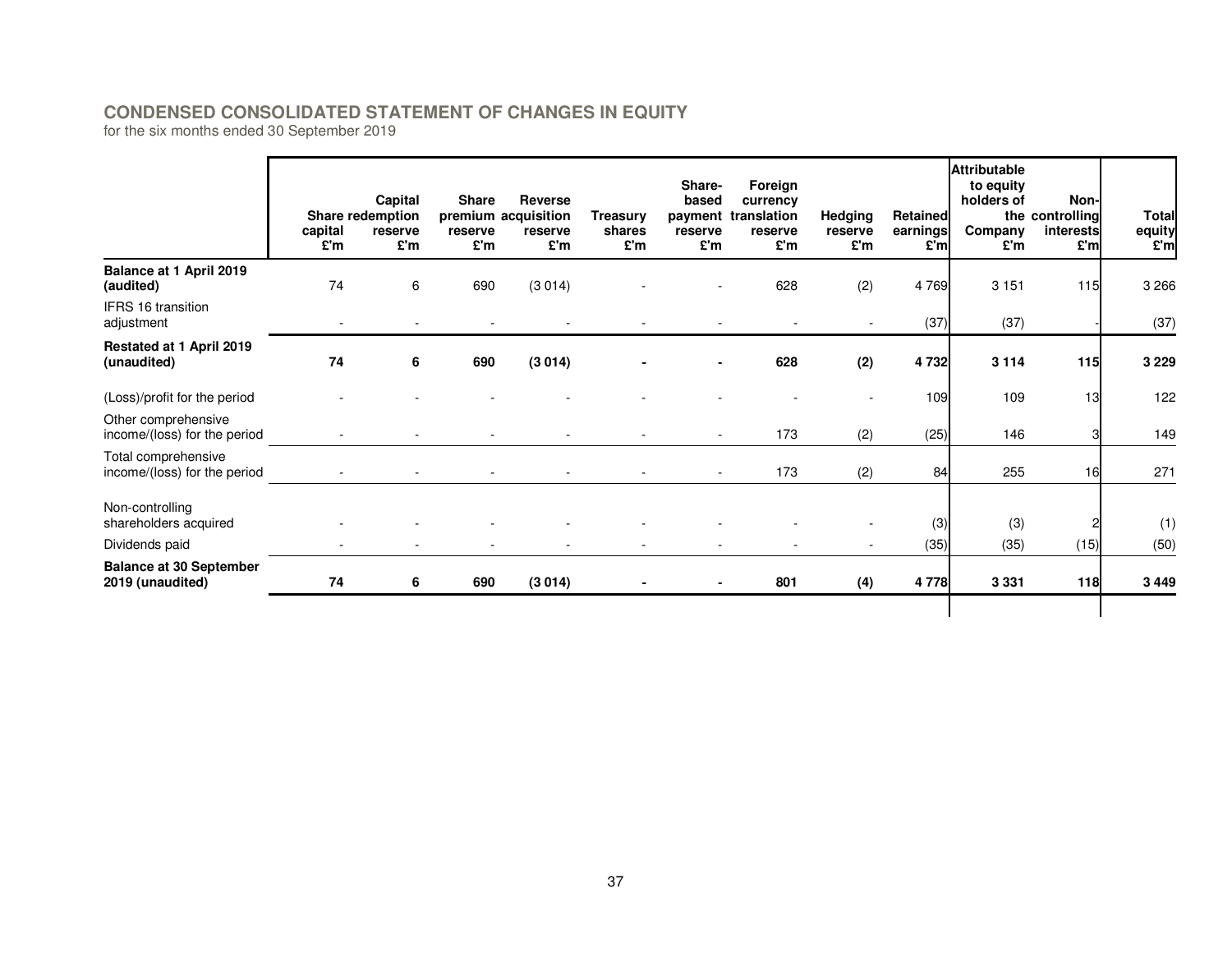# **CONDENSED CONSOLIDATED STATEMENT OF CHANGES IN EQUITY**

for the six months ended 30 September 2018

|                                                     | capital<br>£'m           | Capital<br>Share redemption<br>reserve<br>£'m | <b>Share</b><br>reserve<br>£'m | <b>Reverse</b><br>premium acquisition<br>reserve<br>£'m | <b>Treasury</b><br>shares<br>£'m | Share-<br>based<br>reserve<br>£'m | Foreign<br>currency<br>payment translation<br>reserve<br>£'m | Hedging<br>reserve<br>£'m | Retained<br>earnings<br>£'ml | <b>Attributable</b><br>to equity<br>holders of<br>Company<br>£'m | Non-<br>the controlling<br>interests<br>£'ml | <b>Total</b><br>equity<br>£'m |
|-----------------------------------------------------|--------------------------|-----------------------------------------------|--------------------------------|---------------------------------------------------------|----------------------------------|-----------------------------------|--------------------------------------------------------------|---------------------------|------------------------------|------------------------------------------------------------------|----------------------------------------------|-------------------------------|
| Balance at 1 April 2018<br>(audited)                | 74                       | 6                                             | 690                            | (3014)                                                  | (1)                              |                                   | 468                                                          | 5                         | 5 0 5 7                      | 3 2 8 6                                                          | 87                                           | 3373                          |
| <b>IFRS 9 transition</b><br>adjustment              | $\overline{\phantom{a}}$ |                                               |                                |                                                         |                                  |                                   |                                                              | ۰                         | (2)                          | (2)                                                              |                                              | (2)                           |
| Restated at 1 April 2018<br>(unaudited)             | 74                       | 6                                             | 690                            | (3014)                                                  | (1)                              | 1                                 | 468                                                          | 5                         | 5055                         | 3 2 8 4                                                          | 87                                           | 3 3 7 1                       |
| (Loss)/profit for the period                        |                          |                                               |                                |                                                         |                                  |                                   |                                                              |                           | (168)                        | (168)                                                            | 10                                           | (158)                         |
| Other comprehensive<br>(loss)/income for the period |                          |                                               |                                |                                                         |                                  |                                   | 178                                                          | $\overline{2}$            | 20                           | 200                                                              | (9)                                          | 191                           |
| Total comprehensive<br>(loss)/income for the period |                          |                                               |                                |                                                         |                                  |                                   | 178                                                          | $\overline{2}$            | (148)                        | 32                                                               |                                              | 33                            |
| Transfer to other reserves                          |                          |                                               |                                |                                                         |                                  |                                   | 7                                                            | (7)                       |                              |                                                                  |                                              | $\blacksquare$                |
| Non-controlling<br>shareholders acquired            |                          |                                               |                                |                                                         |                                  |                                   |                                                              |                           |                              |                                                                  |                                              | 2                             |
| Settlement of Forfeitable<br>Share Plan             |                          |                                               |                                |                                                         |                                  | (1)                               |                                                              |                           |                              |                                                                  |                                              |                               |
| Dividends paid                                      |                          |                                               |                                |                                                         | $\blacksquare$                   |                                   |                                                              |                           | (35)                         | (35)                                                             | (7)                                          | (42)                          |
| <b>Balance at 30 September</b><br>2018 (unaudited)  | 74                       | 6                                             | 690                            | (3014)                                                  |                                  |                                   | 653                                                          |                           | 4872                         | 3 2 8 1                                                          | 83                                           | 3 3 6 4                       |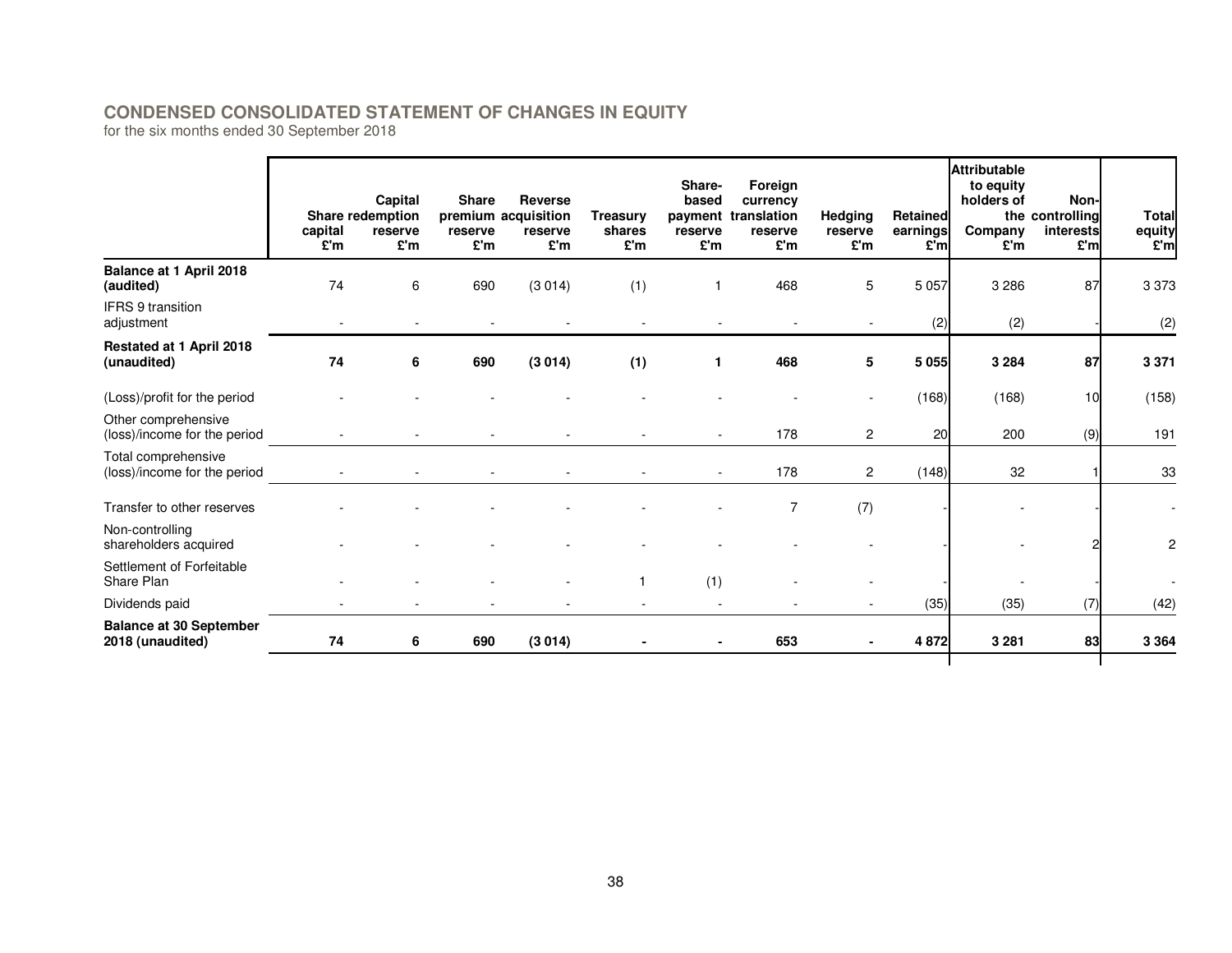# **CONDENSED CONSOLIDATED STATEMENT OF CASH FLOWS**

for the six months ended 30 September 2019

|                                                              |              | 30 Sep 2019<br>(Unaudited)<br>£'m | 30 Sep 2018<br>(Unaudited)<br>£'m |
|--------------------------------------------------------------|--------------|-----------------------------------|-----------------------------------|
|                                                              | <b>Notes</b> | Inflow/(outflow)                  | Inflow/(outflow)                  |
| <b>CASH FLOW FROM OPERATING ACTIVITIES</b>                   |              |                                   |                                   |
| Cash generated from operations                               |              | 248                               | 146                               |
| Interest received                                            |              | 5                                 | 4                                 |
| Interest paid                                                |              | (38)                              | (39)                              |
| Tax paid                                                     |              | (35)                              | (30)                              |
| Net cash generated from operating activities                 |              | 180                               | 81                                |
| <b>CASH FLOW FROM INVESTMENT ACTIVITIES</b>                  |              | (73)                              | (131)                             |
| Investment to maintain operations                            |              | (34)                              | (47)                              |
| Investment to expand operations                              |              | (42)                              | (72)                              |
| Acquisition of subsidiaries                                  | 13           |                                   | (13)                              |
| Dividends received from equity-accounted investment          |              | 3                                 | 3                                 |
| Acquisition of other investments and loans                   |              |                                   | (2)                               |
| Net cash generated / (utilised) before financing activities  |              | 107                               | (50)                              |
| <b>CASH FLOW FROM FINANCING ACTIVITIES</b>                   |              | (148)                             | 36                                |
| Distributions to non-controlling interests                   |              | (15)                              | (7)                               |
| Distributions to shareholders                                | 17           | (35)                              | (35)                              |
| Transaction with non-controlling interest                    |              | (1)                               |                                   |
| Proceeds from borrowings                                     |              |                                   | 110                               |
| Repayment of borrowings                                      |              | (72)                              | (31)                              |
| Refinancing transaction costs                                |              | (1)                               | (3)                               |
| Repayment of lease liabilities                               |              | (24)                              |                                   |
| Net decrease in cash and cash equivalents                    |              | (41)                              | (14)                              |
| Opening balance of cash and cash equivalents                 |              | 265                               | 261                               |
| Exchange rate fluctuations on foreign cash                   |              | 9                                 | (5)                               |
| Closing balance of cash and cash equivalents                 |              | 233                               | 242                               |
| Cash and cash equivalents                                    |              | 231                               | 242                               |
| Cash and cash equivalents classified as assets held for sale |              | $\mathbf 2$                       |                                   |
|                                                              |              | 233                               | 242                               |

 $\blacksquare$ 

í.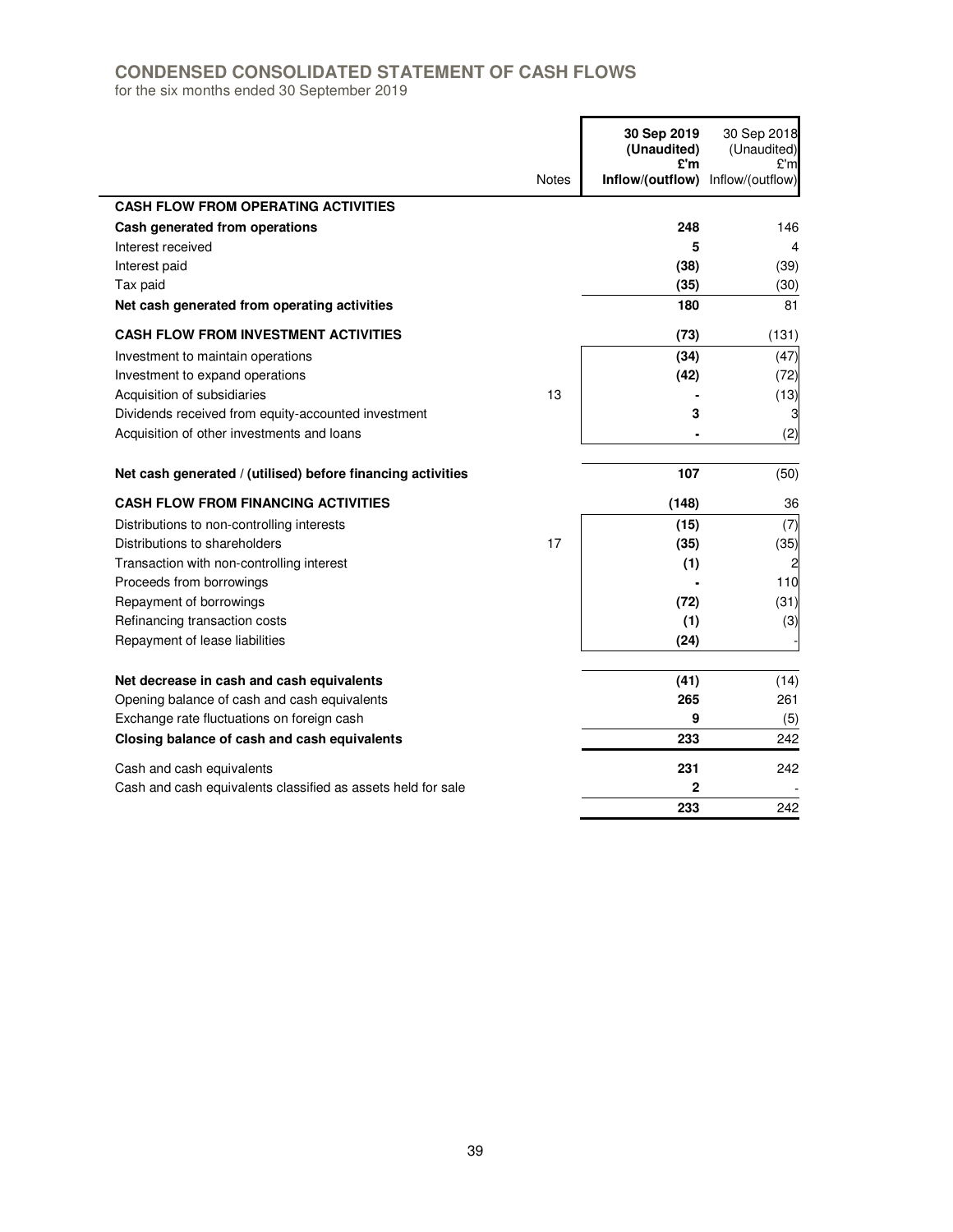### **1. GENERAL INFORMATION**

Mediclinic is an international private hospital group with operations in Switzerland, Southern Africa (South Africa and Namibia) and the United Arab Emirates. Its core purpose is to enhance the quality of life. Mediclinic also holds a 29.9% interest in Spire Healthcare Group plc, a LSE-listed and UK-based private hospital group.

The Company is a public limited company, with a primary listing on the LSE and secondary listings on the JSE and the NSX and incorporated and domiciled in the UK (registered number: 08338604). The address of its registered office is 6th Floor, 65 Gresham Street, London, EC2V 7NQ, United Kingdom.

The condensed consolidated financial information for the six months ended 30 September 2019 was approved by the Board on 13 November 2019.

#### **2.** BASIS OF PREPARATION

The condensed consolidated interim financial information is prepared in accordance with International Financial Reporting Standards ('IFRS') as adopted by the European Union ('EU'), the Companies Act 2006 and Article 4 of the EU IAS Regulations.

The results announcement has been prepared applying consistent accounting policies to those applied by the Group in the 31 March 2019 financial year, except for the estimation of income tax in accordance with IAS 34 at 30 September 2019 and subject to the adoption of IFRS 16 at 1 April 2019. The Group has prepared the condensed consolidated interim financial information on a going concern basis. The condensed consolidated financial statements has been prepared in accordance with the Disclosure Guidance and Transparency Rules of the Financial Conduct Authority and with IAS 34 Interim Financial Reporting, as adopted by the EU. They do not include all the information required for full annual financial statements and should be read in conjunction with information contained in the Group's Annual Report and Financial Statements for the year ended 31 March 2019. The condensed consolidated interim financial information has been reviewed, not audited.

This results announcement does not constitute statutory accounts of the Group within the meaning of sections 434(3) and 435(3) of the Companies Act 2006. Statutory accounts for the year ended 31 March 2019 were approved by the Board of Directors on 22 May 2019 and delivered to the Registrar of Companies. The report of the auditors on those accounts was unqualified, did not draw attention to any matters by way of emphasis and did not contain statements under sections 498(2) or (3) of the Companies Act 2006.

The Group has adopted IFRS 16 from 1 April 2019. Refer to note 15 for a description of the changes in accounting policies.

The preparation of interim financial statements requires management to make judgements, estimates and assumptions that affect the application of accounting policies and the reported amounts of assets and liabilities, income and expense. Actual results might differ from these estimates. In preparing these condensed interim financial statements, the significant judgements made by management in applying the group's accounting policies and the key sources of estimation uncertainty were the same as those that applied to the consolidated financial statements for the year ended 31 March 2019, with the exception of the following new critical judgement in determining lease terms under IFRS 16:

In determining the lease term, management considers all facts and circumstances that create an economic incentive to exercise an extension option. Extension options are only included in the lease term if the lease is reasonably certain to be extended. Potential future cash outflows have not been included in the lease liability for certain lease contracts, because it is not reasonably certain that the leases will be extended. The assessment is reviewed if a significant event or a significant change in circumstances occurs which affects this assessment and that is within the control of the lessee.

#### **Functional and presentation currency**

The condensed consolidated financial statements are presented in pounds sterling, rounded to the nearest million. The functional currency of the majority of the Group's entities, and the currencies of the primary economic environments in which they operate, is the Swiss franc, South African rand and United Arab Emirates dirham. The United Arab Emirates dirham is pegged against the United States dollar at a rate of 3.6725 per US dollar.

#### **Income statement reclassification**

The income statement for the period ended 30 September 2018 has been re-presented to reclassify certain costs of the Southern African segment that were previously shown as a reduction of revenue. The impact of the reclassification was an increase in revenue and cost of sales of £3m. The reclassification had no impact on reported cash, profits or net assets.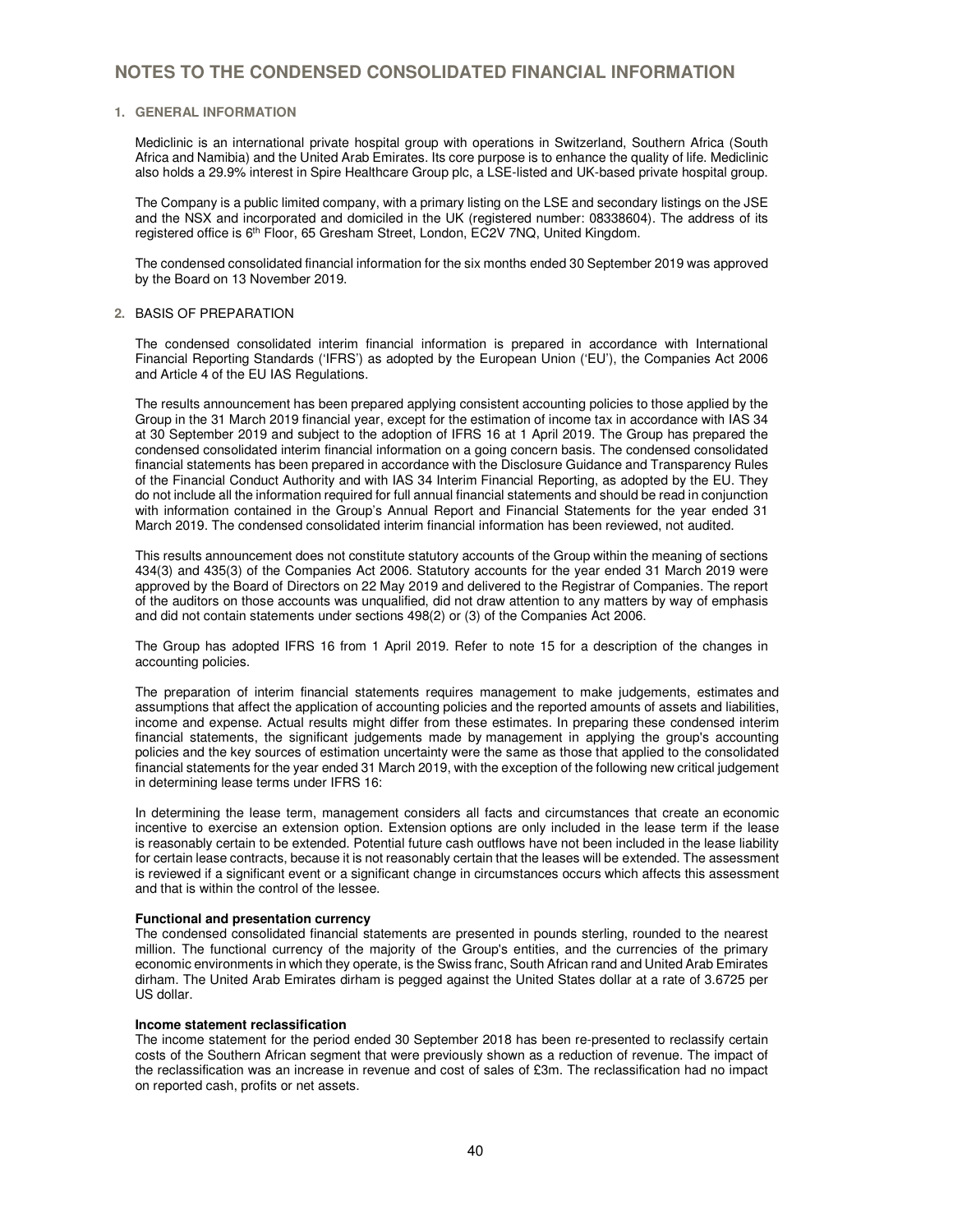#### **Finalisation of purchase price allocation (PPA)**

In accordance with IFRS 3, the statement of financial position at 31 March 2019 has been adjusted as a result of the finalisation of Intercare Hospital Group's PPA.

|                                 | Previously<br>31 Mar 2019<br>£'m | Adjustment<br>£'m | Restated<br>31 Mar 2019<br>£'ml |
|---------------------------------|----------------------------------|-------------------|---------------------------------|
| Trade and other payables        | 464                              | (2)               | 462                             |
| Intangible assets               | 1587                             | (1)               | 1586                            |
| Deferred income tax liabilities | 423                              |                   | 424                             |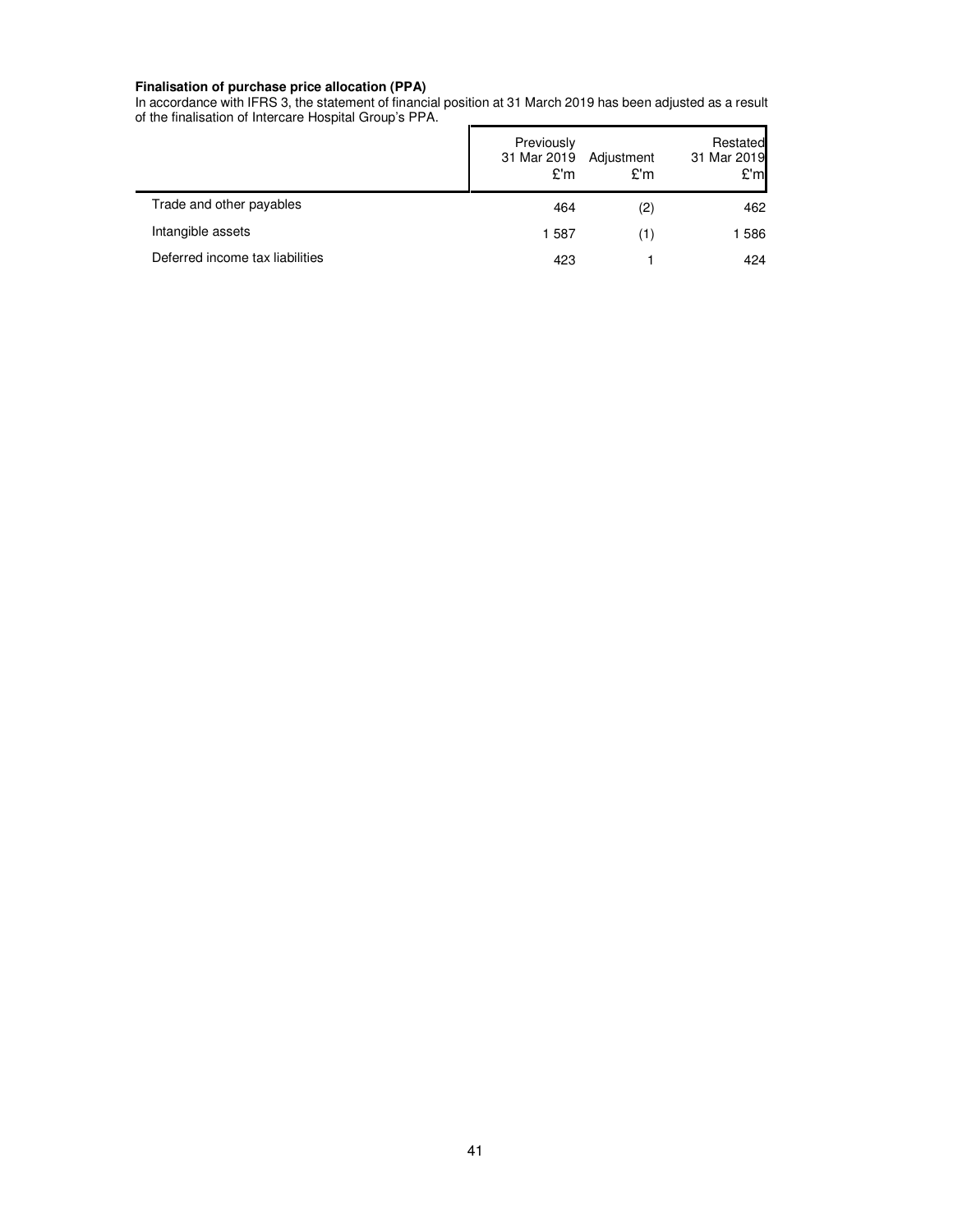## **3. SEGMENTAL REPORT**

The reportable segments are identified as follows: Switzerland, Southern Africa, Middle East and additional segments are shown for the United Kingdom and Corporate.

|                                                            |              |                           | <b>Reportable operating segments</b> | <b>Other</b>              |                                 |                  |
|------------------------------------------------------------|--------------|---------------------------|--------------------------------------|---------------------------|---------------------------------|------------------|
| Period ended 30 September 2019                             | Total<br>£'m | <b>Switzerland</b><br>£'m | <b>Southern</b><br>£'m               | Africa Middle East<br>£'m | <b>United</b><br>Kingdom<br>£'m | Corporate<br>£'m |
| Revenue                                                    | 1515         | 696                       | 469                                  | 350                       | $\overline{a}$                  |                  |
| <b>EBITDA</b>                                              | 252          | 113                       | 97                                   | 44                        |                                 | (2)              |
| EBITDA before management fee                               | 252          | 116                       | 100                                  | 46                        |                                 | (10)             |
| Management fees included in EBITDA                         |              | (3)                       | (3)                                  | (2)                       |                                 | 8                |
| Depreciation and amortisation                              | (108)        | (62)                      | (19)                                 | (27)                      |                                 |                  |
| Reversal of impairment of properties                       | 5            | 5                         |                                      |                           |                                 |                  |
| Operating profit/(loss)                                    | 149          | 56                        | 78                                   | 17                        |                                 | (2)              |
| Income from associate                                      | 2            |                           |                                      |                           | 2                               |                  |
| Finance income                                             |              |                           | 4                                    |                           |                                 | 1                |
| Finance cost (excluding intersegment<br>loan interest)     | (45)         | (15)                      | (20)                                 | (10)                      |                                 |                  |
| Total finance cost                                         | (45)         | (24)                      | (20)                                 | (10)                      |                                 | 9                |
| Elimination of intersegment loan interest                  |              | 9                         |                                      |                           |                                 | (9)              |
| Taxation                                                   | 11           | 30                        | (19)                                 |                           |                                 |                  |
| <b>Segment result</b>                                      | 122          | 71                        | 43                                   | 7                         | $\overline{2}$                  | (1)              |
| At 30 September 2019                                       |              |                           |                                      |                           |                                 |                  |
| Investments in associates                                  | 189          | $\overline{2}$            | 3                                    | 4                         | 180                             |                  |
| Investments in joint ventures                              |              |                           | 4                                    |                           |                                 |                  |
| Capital expenditure                                        | 79           | 20                        | 33                                   | 26                        |                                 |                  |
| Total segment assets                                       | 7347         | 4 0 3 9                   | 766                                  | 2 3 0 0                   | 180                             | 62               |
| Total segment liabilities (excluding<br>intersegment loan) | 3898         | 2649                      | 642                                  | 688                       |                                 | (81)             |
| Total liabilities from reportable segment                  | 4 801        | 3552                      | 642                                  | 688                       |                                 | (81)             |
| Elimination of intersegment loan                           | (903)        | (903)                     |                                      |                           |                                 |                  |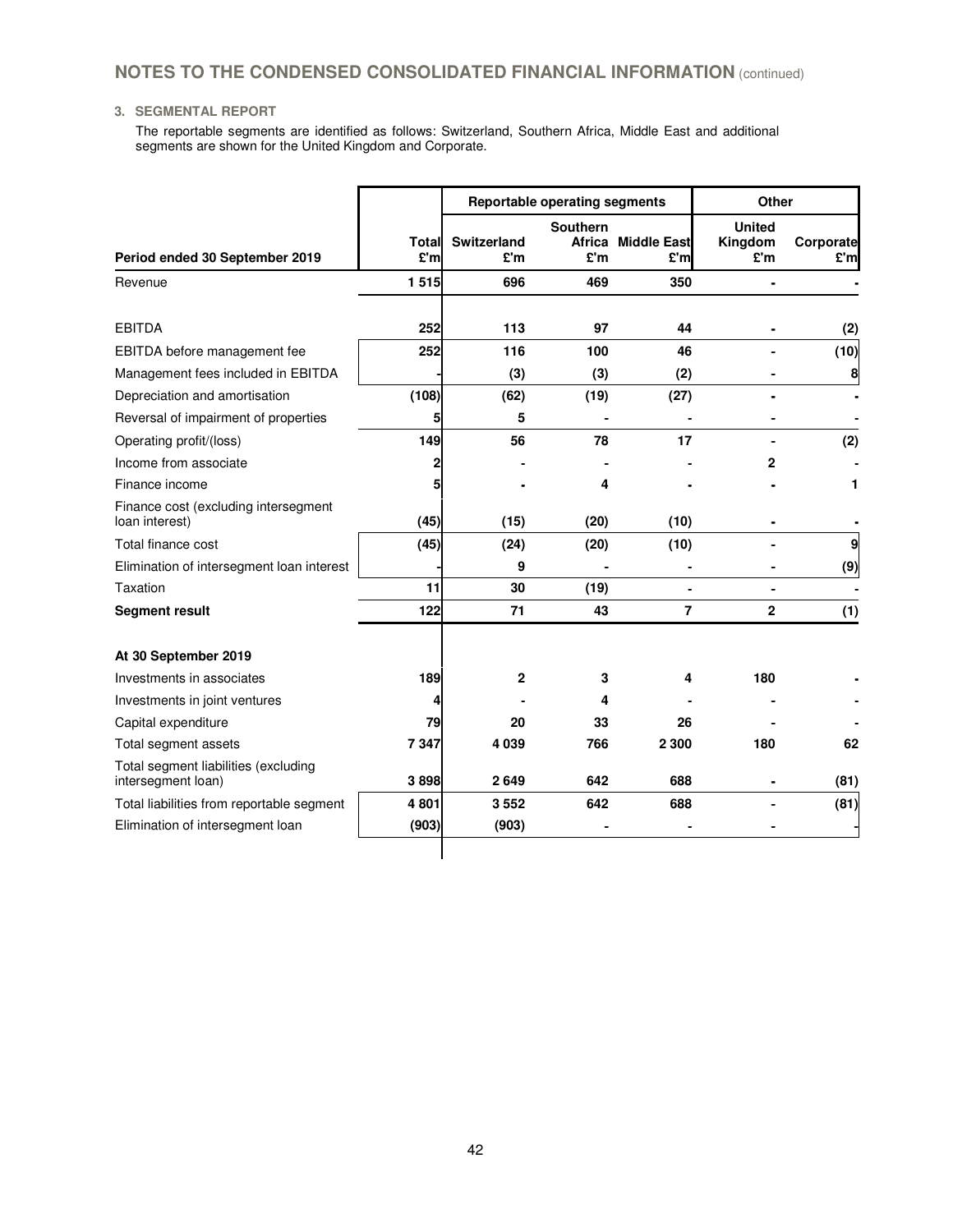# **3. SEGMENTAL REPORT** (continued)

|                                                            |              | <b>Reportable operating segments</b> |                                   |                           | Other                           |                  |
|------------------------------------------------------------|--------------|--------------------------------------|-----------------------------------|---------------------------|---------------------------------|------------------|
| Period ended 30 September 2018                             | Total<br>£'m | Switzerland<br>£'m                   | <b>Southern</b><br>Africa*<br>£'m | <b>Middle East</b><br>£'m | <b>United</b><br>Kingdom<br>£'m | Corporate<br>£'m |
| Revenue                                                    | 1 390        | 631                                  | 452                               | 307                       |                                 |                  |
|                                                            |              |                                      |                                   |                           |                                 |                  |
| <b>EBITDA</b>                                              | 213          | 90                                   | 95                                | 29                        | $\blacksquare$                  | (1)              |
| EBITDA before management fee                               | 213          | 93                                   | 98                                | 30                        |                                 | (8)              |
| Management fees included in EBITDA                         |              | (3)                                  | (3)                               | (1)                       |                                 | 7                |
| Other gains and losses                                     |              |                                      | 1                                 |                           |                                 | (1)              |
| Depreciation and amortisation                              | (76)         | (46)                                 | (15)                              | (15)                      |                                 |                  |
| Impairment of properties                                   | (43)         | (43)                                 |                                   |                           |                                 |                  |
| Impairment of intangible assets                            | (55)         | (55)                                 | ۰                                 |                           |                                 |                  |
| Operating profit/(loss)                                    | 39           | (54)                                 | 81                                | 14                        |                                 | (2)              |
| Income from associate                                      | 2            |                                      |                                   |                           | 2                               |                  |
| Impairment of associate                                    | (164)        |                                      |                                   |                           | (164)                           |                  |
| Finance income                                             |              |                                      | 4                                 |                           |                                 |                  |
| Finance cost (excluding intersegment<br>loan interest)     | (31)         | (11)                                 | (18)                              | (2)                       |                                 |                  |
| Total finance cost                                         | (31)         | (19)                                 | (18)                              | (2)                       |                                 | 8                |
| Elimination of intersegment loan interest                  |              | 8                                    |                                   |                           |                                 | (8)              |
| Taxation                                                   | (8)          | 12                                   | (20)                              | $\overline{\phantom{a}}$  |                                 |                  |
| <b>Segment result</b>                                      | (158)        | (53)                                 | 47                                | 12                        | (162)                           | (2)              |
| At 31 March 2019                                           |              |                                      |                                   |                           |                                 |                  |
| Investments in associates                                  | 189          | 2                                    | 3                                 | 4                         | 180                             |                  |
| Investments in joint ventures                              | 4            |                                      | 4                                 |                           |                                 |                  |
| Capital expenditure                                        | 232          | 72                                   | 65                                | 94                        |                                 | 1                |
| Total segment assets                                       | 6427         | 3532                                 | 708                               | 1965                      | 182                             | 40               |
| Total segment liabilities (excluding<br>intersegment loan) | 3 1 6 1      | 2 1 8 2                              | 592                               | 385                       |                                 | $\overline{c}$   |
| Total liabilities from reportable segment                  | 4 0 5 9      | 3 0 8 0                              | 592                               | 385                       |                                 | $\overline{c}$   |
| Elimination of intersegment loan                           | (898)        | (898)                                |                                   |                           |                                 |                  |
|                                                            |              |                                      |                                   |                           |                                 |                  |

\* Refer to note 2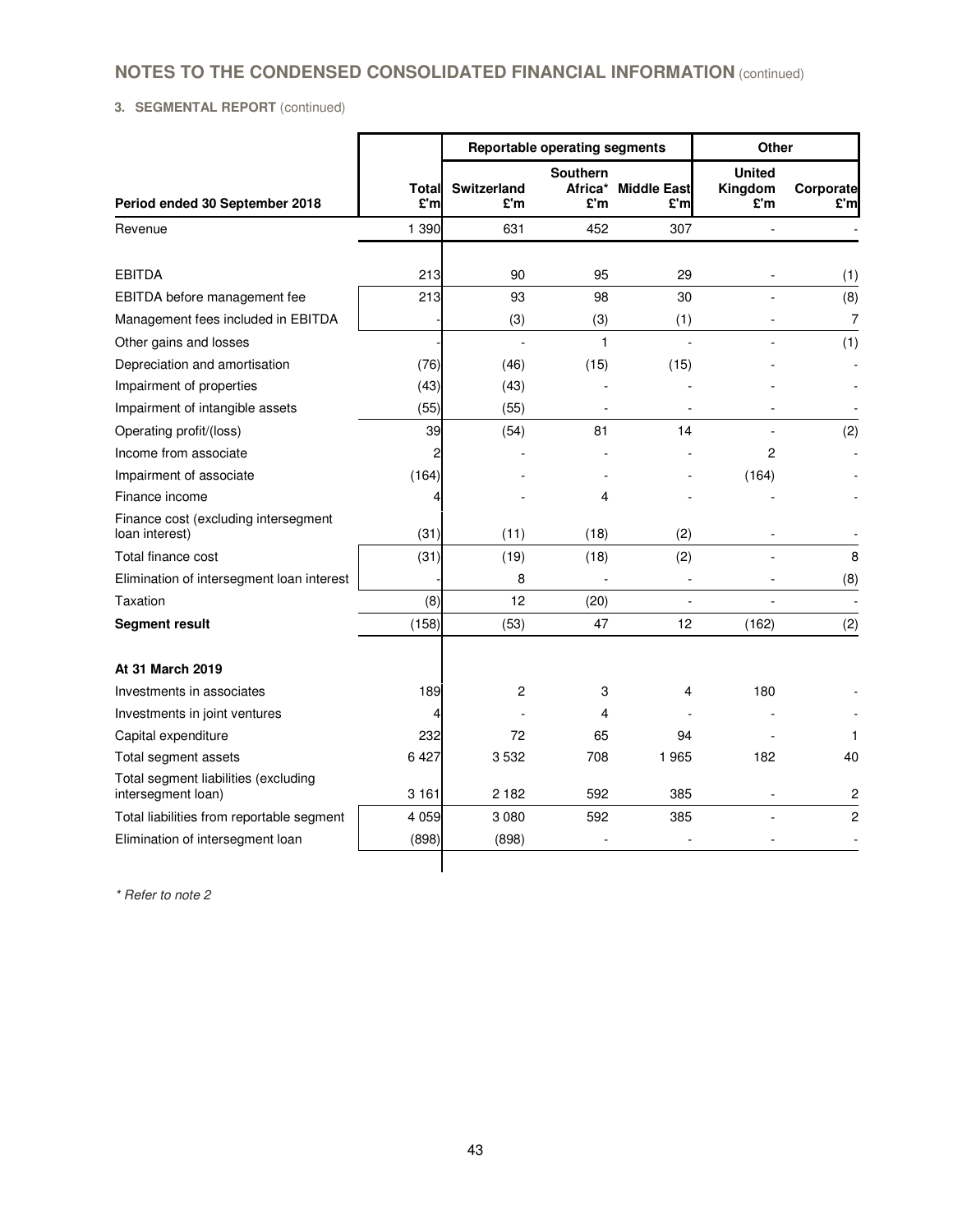### **4. PROPERTY, EQUIPMENT AND VEHICLES**

|                                  | £'m     | 30 Sep 2019 31 Mar 2019<br>E'm |
|----------------------------------|---------|--------------------------------|
| Land - cost                      | 941     | 889                            |
| <b>Buildings</b>                 | 2 3 1 1 | 2 2 0 0                        |
| Capital expenditure in progress  | 111     | 81                             |
| Right-of-use assets (see note 8) | 681     |                                |
| Equipment                        | 296     | 311                            |
| Furniture and vehicles           | 46      | 43                             |
|                                  | 4 3 8 6 | 3524                           |

### **Cash generating unit (CGU) impairment indicators**

Property, equipment and vehicles are considered for impairment if impairment indicators are identified at an individual CGU level. A CGU is the smallest identifiable group of assets that generates cash inflows that are largely independent of the cash inflows from other assets or groups of assets. The Group defines CGUs as combined interdependent hospitals and/or clinics or as individual hospitals depending on the geographical location or the degree of integration. The impairment assessment is performed at CGU level and any impairment charge that arises would be allocated to the CGU's goodwill first, followed by other assets (such as property, equipment and vehicles and other intangible assets).

#### **Impairment assessment**

At 30 September 2019, the Group performed a review of impairment indicators of all the CGUs and concluded that no impairment was required. At 30 September 2018 and 31 March 2019, Swiss property, equipment and vehicles were impaired by £43m and £143m respectively.

#### **Reversal of impairment**

During the period, Klinik Belair was classified as a disposal group held for sale and a reversal of previously recognised impairment charges in respect of properties of £5m was recognised given that the expected disposal proceeds exceeded the carrying value after impairment charges booked in the prior period. Refer to note 14.

#### **Swiss CGUs**

After accounting for impairments in the prior period, some CGUs within Hirslanden have limited head room and remain sensitive to reasonably possible changes in key assumptions in the fair value less cost to sell calculations. As a result, any increase in the discount rate or decreases in the short-term cash flow projections or long-term growth rates could give rise to further material impairment charges in future periods.

Any impairment determined at a CGU level under IAS 36 will include an assessment of the recoverable amount of Hirslanden's owned properties, which are subject to a third party valuation at least annually. This valuation applies a consistent methodology across key assumptions to determine the rental charges based on appropriate and market-related metrics, which is discounted using a market-related discount rate to determine the value of the properties. Therefore, there is a risk that this valuation could materially change in future periods.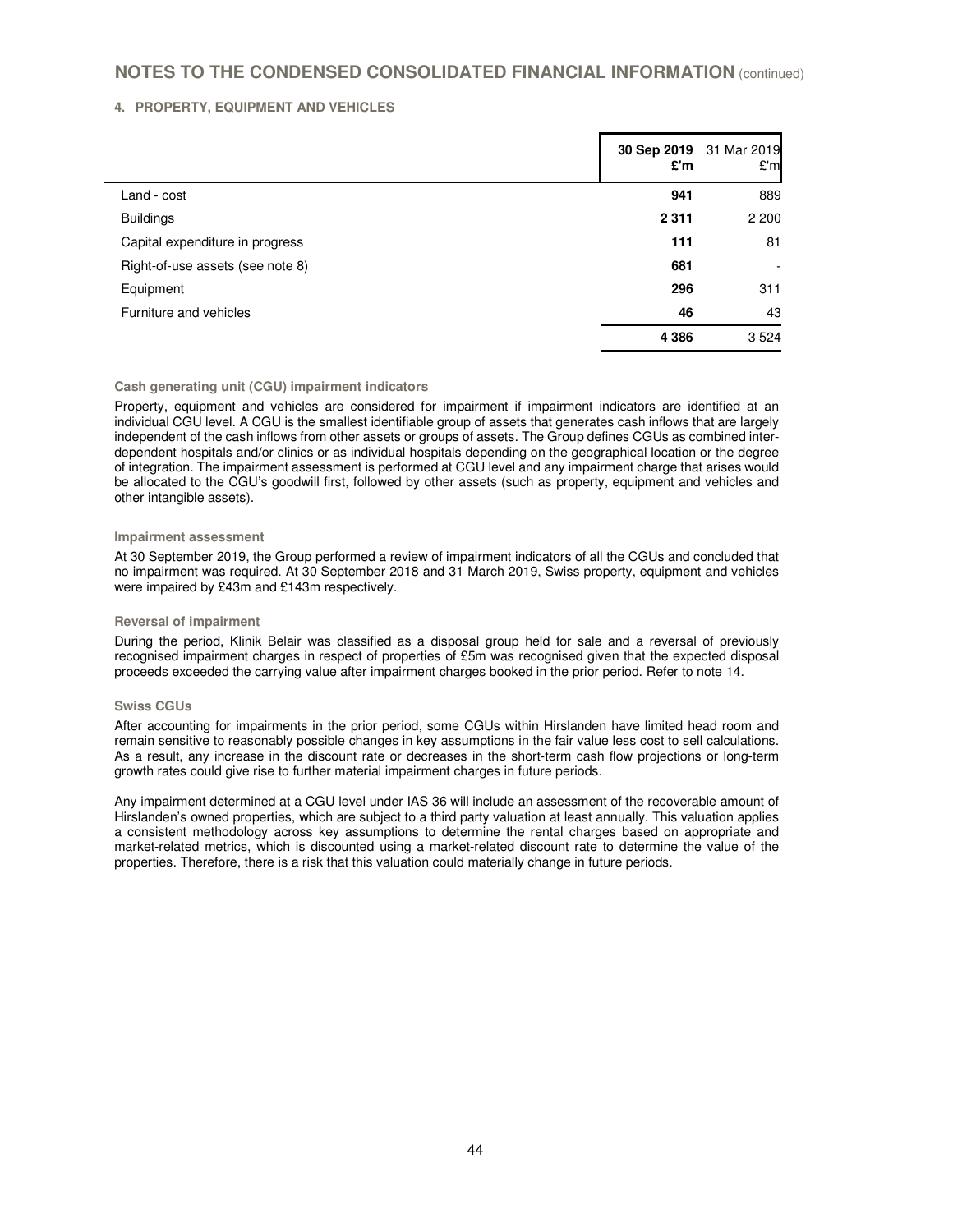## **5. INTANGIBLE ASSETS**

 $\blacksquare$ 

|                             | 30 Sep 2019 31 Mar 2019<br>£'m | E'm  |
|-----------------------------|--------------------------------|------|
| Goodwill                    | 1538                           | 1450 |
| Trade names                 | 45                             | 53   |
| Computer software           | 69                             | 60   |
| Favourable lease contracts* | $\blacksquare$                 | 23   |
|                             | 1652                           | 1586 |

\* Relates to favourable lease contracts on buildings. The leases are characterised by fixed annual rent with no annual rent escalations for majority of the contract. This was reclassified on 1 April 2019 on adoption of IFRS16 to right of use assets within property, equipment and vehicles.

**Impairment testing of goodwill and trade names** 

Although no impairment indicators were identified at 30 September 2019 in respect of the Middle East goodwill, the balance remains sensitive to any increase in the discount rate or decreases in the short-term cash flow projections or long-term growth rate which could give rise to material impairment charges in future periods due to the reduced headroom to the current carrying value.

At 30 September 2018, the Hirslanden and Linde trade names were fully impaired by £55m.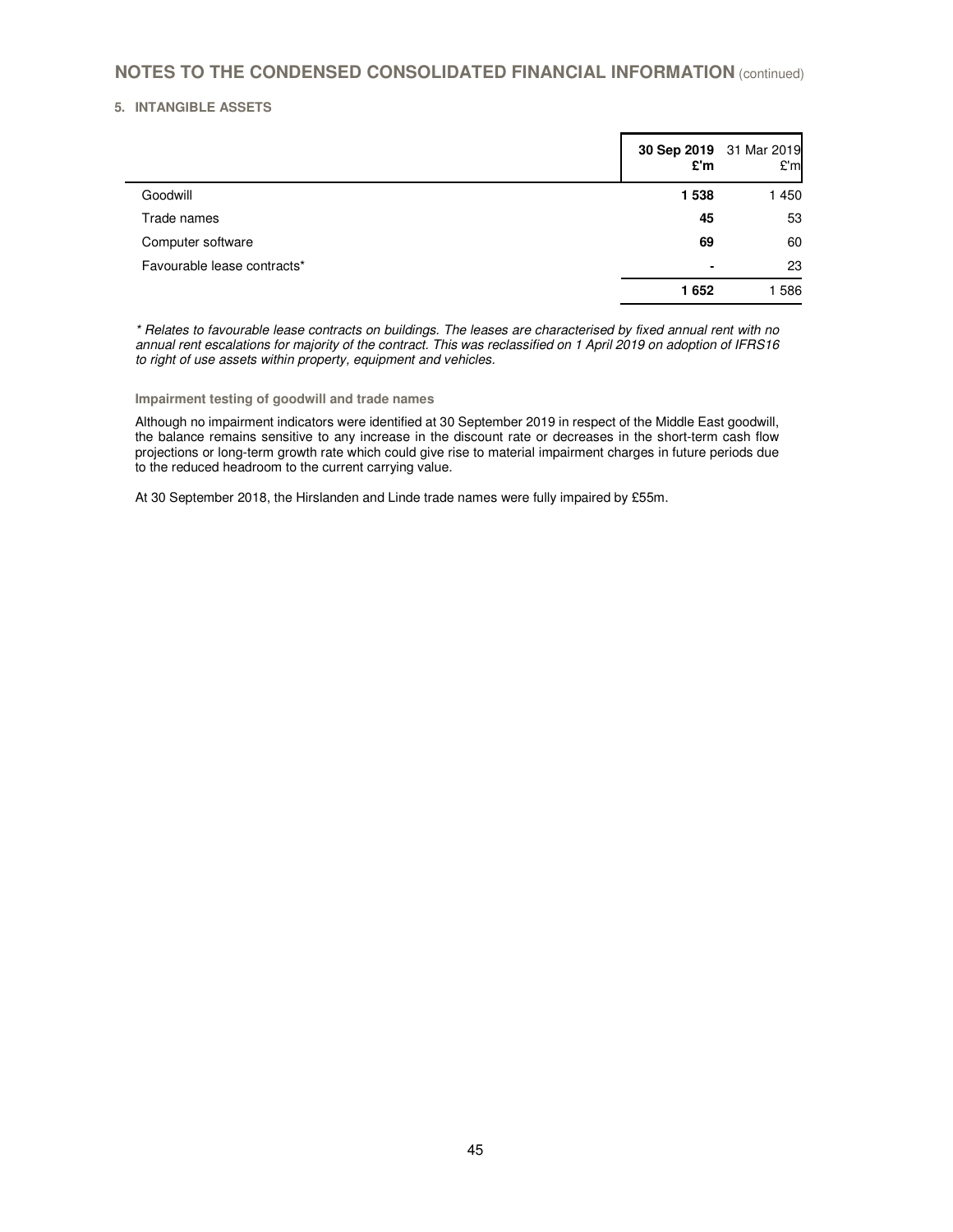## **6. EQUITY ACCOUNTED INVESTMENTS**

|                             | £'m | 30 Sep 2019 31 Mar 2019<br>E'm |
|-----------------------------|-----|--------------------------------|
| Investment in associates    | 189 | 189                            |
| Investment in joint venture | Δ   | $\overline{4}$                 |
|                             | 193 | 193                            |

|                                                                         | 30 Sep 2019<br>£'m | 31 Mar 2019<br>£'m |
|-------------------------------------------------------------------------|--------------------|--------------------|
| Listed investment                                                       | 180                | 180                |
| Unlisted investments                                                    | 9                  | 9                  |
|                                                                         | 189                | 189                |
| Reconciliation of carrying value at the beginning and end of the period |                    |                    |
| Opening balance                                                         | 189                | 352                |
| <b>IFRS 9 transition adjustment</b>                                     |                    | (2)                |
| IFRS 16 transition adjustment *                                         |                    |                    |
| Additional investment in unlisted associate                             |                    | 4                  |
| Share of net profit of associated companies                             | 2                  | 3                  |
| Impairment of listed associate                                          |                    | (164)              |
| Dividends received from associated companies                            | (3)                | (4)                |
| Exchange rate differences                                               |                    |                    |
|                                                                         | 189                | 189                |

\* As a result of prior period impairment charges, no adjustment was required to the carrying value of the investment in Spire on adoption of IFRS 16. The transition adjustment resulted in a decrease of the Group's share of Spire's net assets on adoption of IFRS 16 by £22m together with a consequential transitional adjustment to reduce the group's impairment provision in Spire by the same amount. Accordingly, the Group's carrying amount of its investment in associates was not impacted on the transition to IFRS 16.

Set out below are details of the associate which is material to the Group:

|                                    | Country of incorporation and<br>place of business | % ownership |
|------------------------------------|---------------------------------------------------|-------------|
| Spire Healthcare Group plc (Spire) | <b>United Kingdom</b>                             | 29.9%       |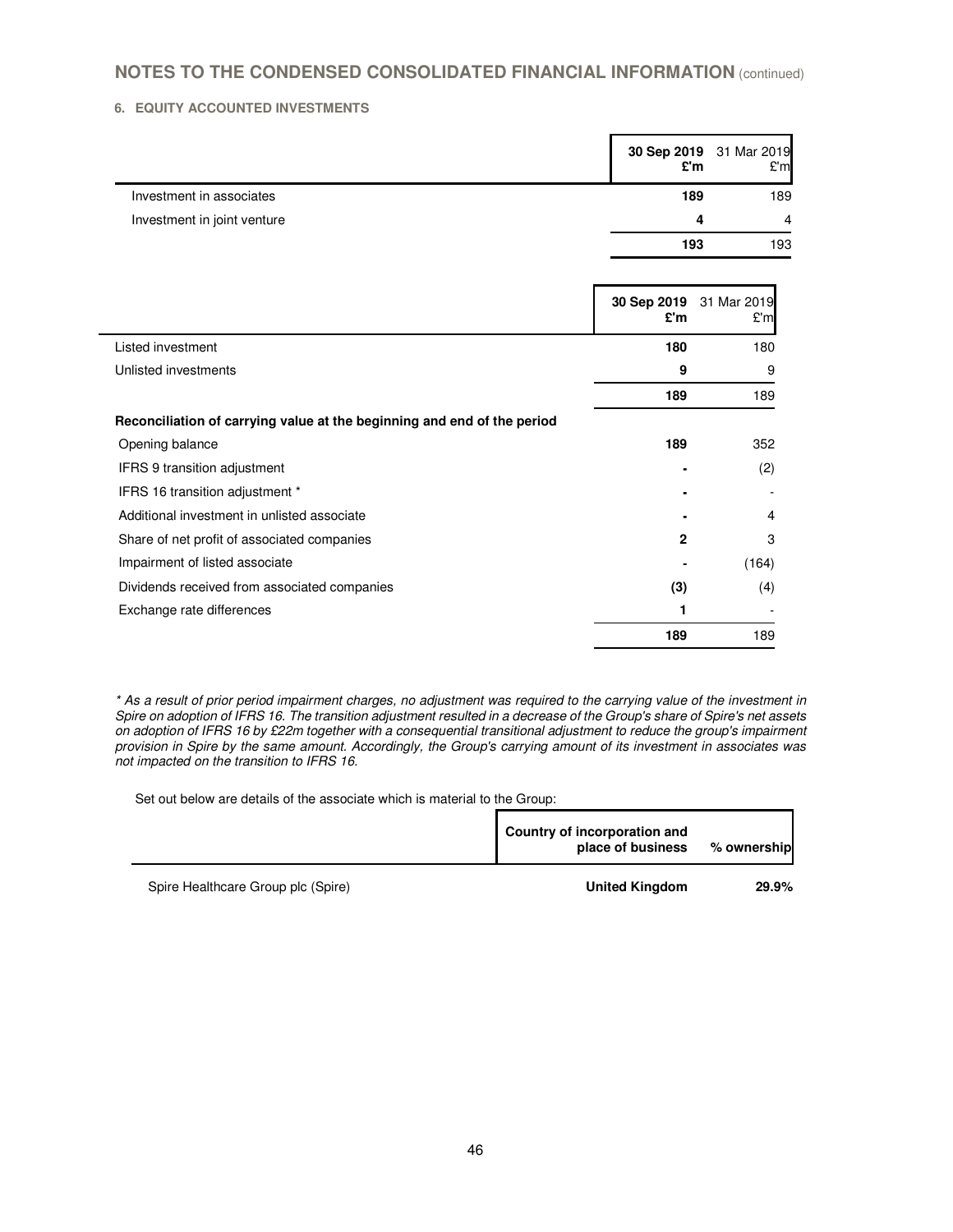Spire is listed on the London Stock Exchange. It does not publish quarterly financial information and has a December year-end. The investment in associate was equity accounted for the 6 months to 30 June 2019 (31 March 2019: 12 months to 31 December 2018).

At 30 September 2019, the market value of the investment in Spire was £134m, which was below the carrying value. Consequently, the Group performed an impairment test by updating the inputs applied in the value in use calculation performed at 31 March 2019. The impairment test was prepared based on the Group's expectations of Spire's future trading performance and considered external sources of information, including recent investor analyst valuations and target prices published since the half year results announcement by Spire in September 2019.

Expectations of cash flows in the short- and medium-term were broadly in line with those at 31 March 2019. There was no material change in inputs related to the discount rate or the long-term growth rate from 31 March 2019. The carrying value of the investment of £180m remains sensitive to any reasonable changes in key assumptions which could result in material impairment charges in future periods.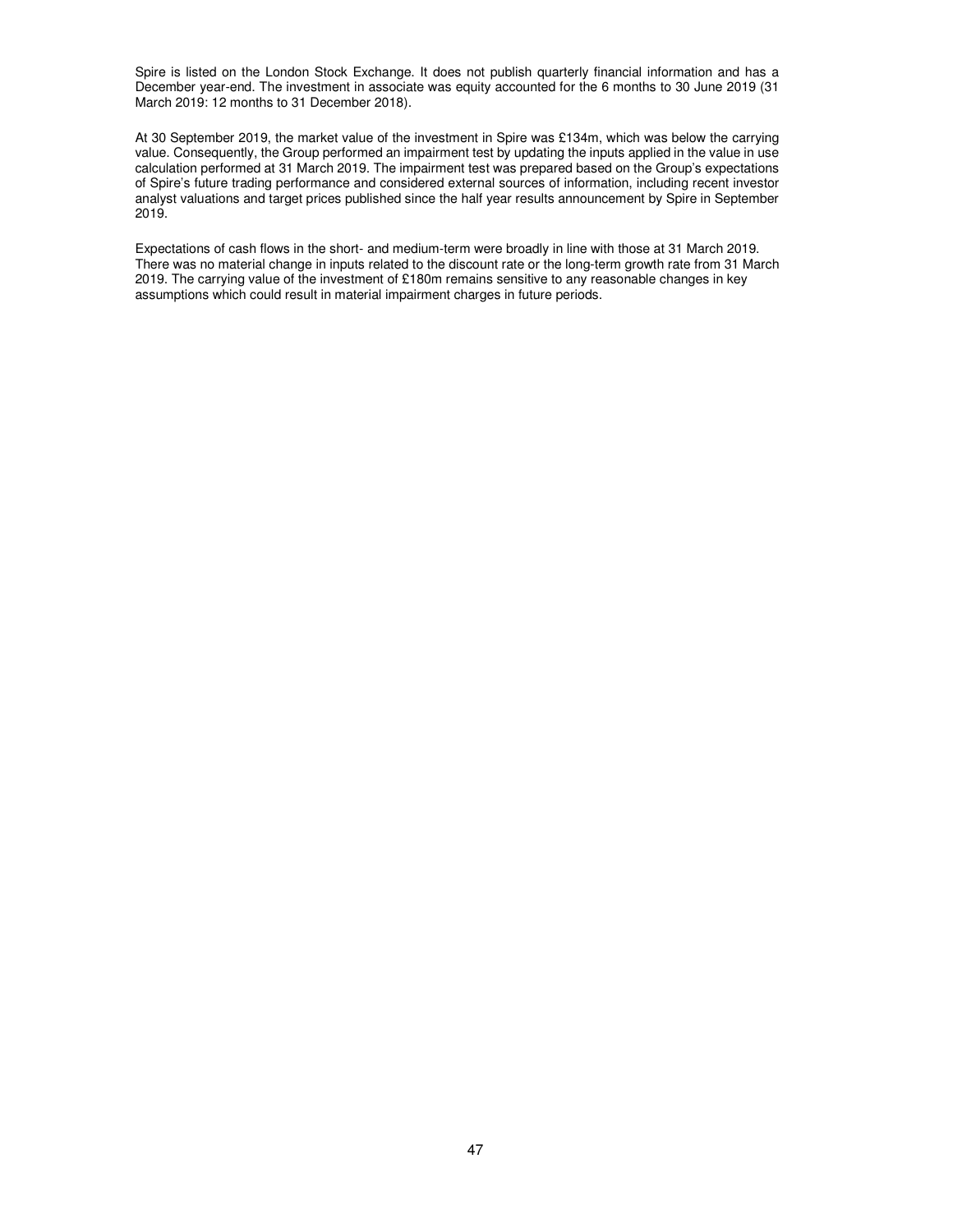## **7. BORROWINGS**

|                         | £'m  | 30 Sep 2019 31 Mar 2019<br>£'m |
|-------------------------|------|--------------------------------|
| Bank loans              | 1713 | 1 703                          |
| Preference shares       | 98   | 96                             |
| Listed bonds            | 192  | 181                            |
| Other liabilities       | 3    | $\overline{2}$                 |
|                         | 2006 | 1982                           |
| Non-current borrowings  | 1925 | 1895                           |
| Current borrowings      | 81   | 87                             |
| <b>Total borrowings</b> | 2006 | 1982                           |
|                         |      |                                |

|                               |                                                                                                                                                                                                                                         |                    | 30 Sep 2019 30 Sep 2019 |                    | 31 Mar 2019 31 Mar 2019 |
|-------------------------------|-----------------------------------------------------------------------------------------------------------------------------------------------------------------------------------------------------------------------------------------|--------------------|-------------------------|--------------------|-------------------------|
|                               |                                                                                                                                                                                                                                         | £'m<br>Non-current | £'m<br><b>Current</b>   | E'm<br>Non-current | E'm<br>Current          |
|                               | <b>Swiss operations</b><br>(denominated in Swiss franc)                                                                                                                                                                                 |                    |                         |                    |                         |
| Secured<br>bank loan<br>one   | These loans bear interest at variable rates<br>linked to the 3M LIBOR plus 1.25%. The<br>remaining balances are repayable by 30<br>September 2025.                                                                                      | 1 0 8 3            | 66                      | 1 0 6 6            | 77                      |
| Secured<br>bank loan<br>two   | These loans were acquired as part of the<br>Linde acquisition and bear interest at a<br>fixed rate of 1.12%. CHF0.5m is repayable<br>on 30 June and 31 December every year.<br>The remaining balances are repayable<br>during May 2023. | 16                 | 1                       | 14                 | 1.                      |
| Secured<br>bank loan<br>three | This fixed interest mortgage loan was<br>acquired as part of the Linde acquisition<br>and bears interest at 0.9% compounded<br>quarterly. The loan is repayable by<br>December 2023.                                                    | 8                  |                         | 8                  |                         |
| Secured<br>bank loan<br>four  | These loans did bear interest at rates linked<br>to the 3M LIBOR plus 1.4%.                                                                                                                                                             |                    |                         | 12                 |                         |
|                               | Listed bonds The listed bonds consist of CHF145m<br>1.625% and CHF90m 2% Swiss franc<br>bonds. The bonds are repayable on 25<br>February 2021 and 25 February 2025<br>respectively.                                                     | 192                |                         | 181                |                         |
|                               | Secured long These liabilities bear interest at variable<br>term finance rates ranging between 1% and 12% and<br>are repayable in equal monthly payments in<br>periods ranging from 1-7 years.                                          | $\mathbf{2}$       | 1                       | 1                  | 1                       |
|                               | <b>Balance carried forward</b>                                                                                                                                                                                                          | 1 301              | 68                      | 1 2 8 2            | 79                      |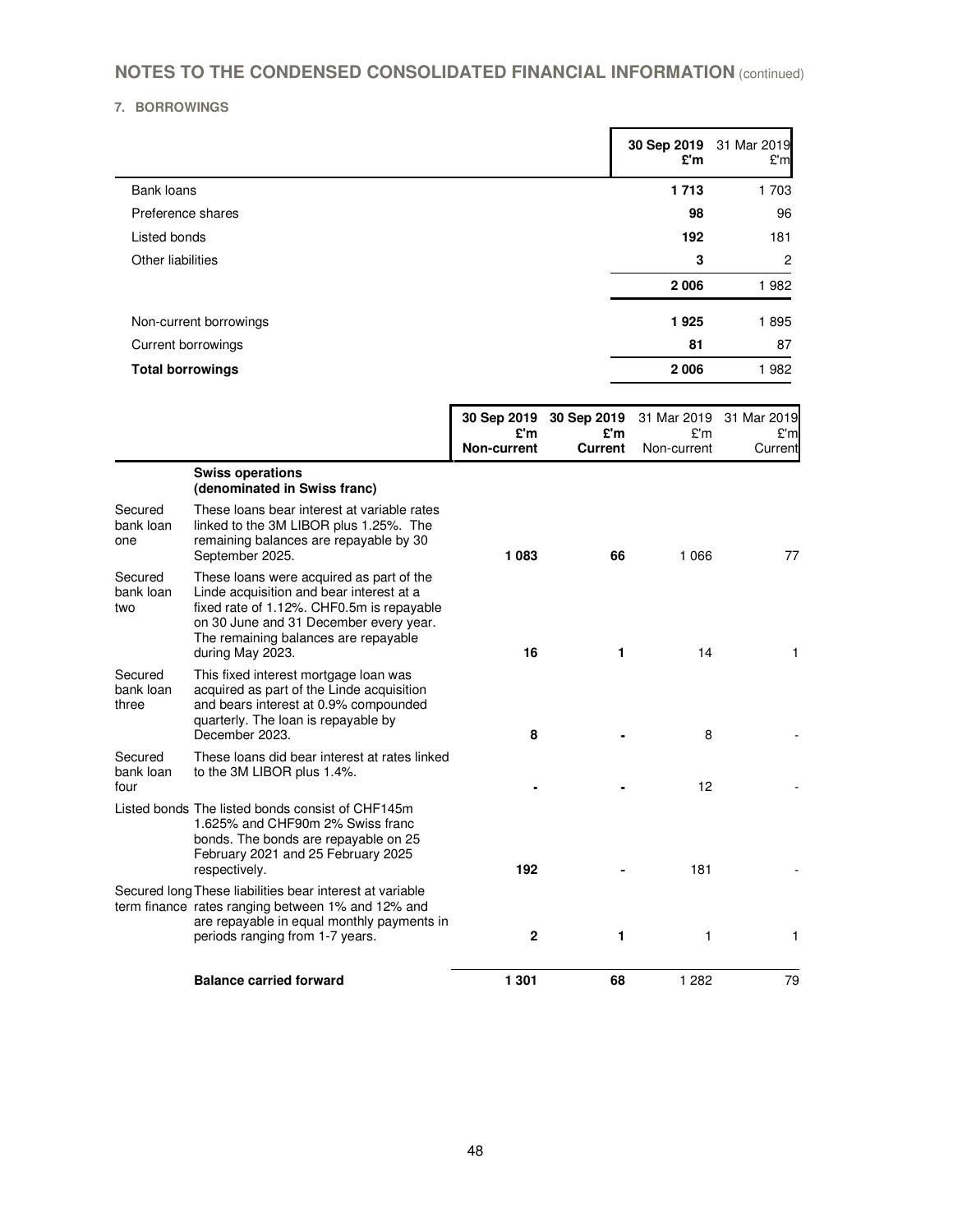# **7. BORROWINGS** (continued)

|                              |                                                                                                                                                            | 30 Sep 2019<br>£'m<br>Non-current | 30 Sep 2019<br>£'m<br><b>Current</b> | 31 Mar 2019<br>£'m<br>Non-current | 31 Mar 2019<br>E'm<br>Current |
|------------------------------|------------------------------------------------------------------------------------------------------------------------------------------------------------|-----------------------------------|--------------------------------------|-----------------------------------|-------------------------------|
|                              | <b>Balance carried forward</b>                                                                                                                             | 1 301                             | 68                                   | 1 2 8 2                           | 79                            |
|                              | <b>Southern African operations</b><br>(denominated in South African rand)                                                                                  |                                   |                                      |                                   |                               |
| Secured<br>bank loan<br>one  | The loan bears interest at the 3M JIBAR<br>variable rate plus a margin of 1.49%<br>compounded quarterly and is repayable on<br>26 September 2022.          | 138                               | 1                                    | 136                               | 1                             |
| Secured<br>bank loan<br>two  | The loan bears interest at the 3M JIBAR<br>variable rate plus a margin of 1.59%<br>compounded quarterly and is repayable on<br>26 September 2023.          | 192                               | 1                                    | 189                               | 1                             |
| Secured<br>bank loan<br>five | These loans bear interest at variable rates<br>linked to the prime overdraft rate and are<br>repayable in periods ranging between one<br>and twelve years. | 3                                 | $\mathbf{2}$                         | 6                                 | 1                             |
| Preference<br>shares         | Dividends are payable monthly at a rate of<br>72% of 3M JIBAR plus a margin of 1.65%.<br>The outstanding balance will be redeemed<br>on 26 September 2022. | 97                                | 1                                    | 95                                | 1                             |
|                              | <b>Middle East operations</b><br>(denominated in UAE dirham)                                                                                               |                                   |                                      |                                   |                               |
| Secured<br>bank loan<br>one  | The loan bears interest at variable rates<br>linked to the 3M LIBOR and a margin of<br>1.85% with five-year amortising terms,                              |                                   |                                      |                                   |                               |
|                              | expiring in August 2023.                                                                                                                                   | 194                               | 8                                    | 187                               | 4                             |
|                              |                                                                                                                                                            | 1925                              | 81                                   | 1895                              | 87                            |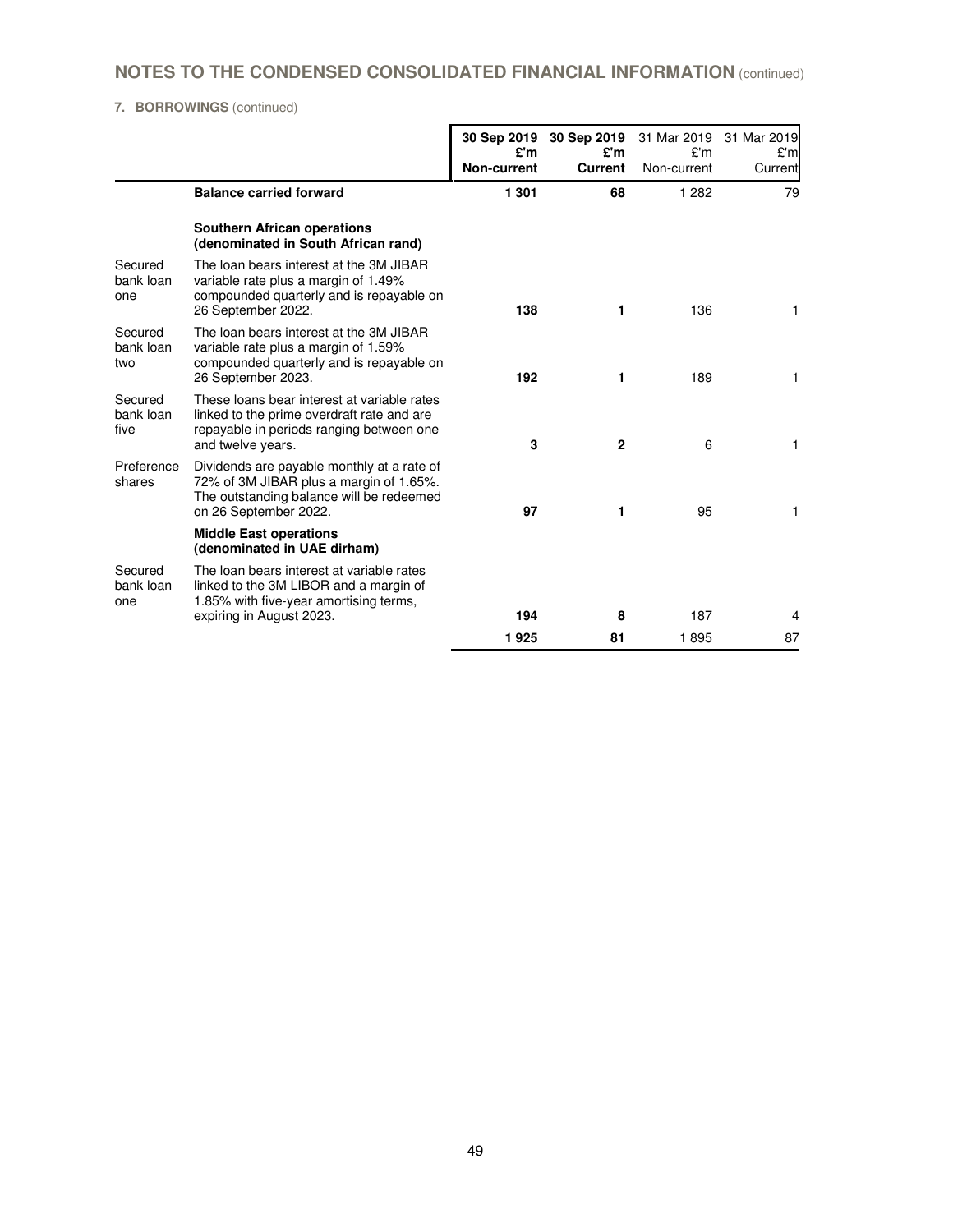## **8. LEASES**

This note provides information for leases where the Group is the lessee. Refer to note 15 for a detailed explanation of the impact of the adoption of IFRS 16 Leases on the Group's financial statements.

Amounts recognised in the statement of financial position

The statement of financial position shows the following amounts relating to leases:

|                                          | 30 Sep 2019<br>£'ml |
|------------------------------------------|---------------------|
| Right-of-use assets                      |                     |
| <b>Buildings</b>                         | 680                 |
| Equipment                                | 1                   |
|                                          | 681                 |
| Right-of-use assets by operating segment |                     |
| Switzerland                              | 402                 |
| Southern Africa                          | 36                  |
| Middle East                              | 243                 |
|                                          | 681                 |

|                                 | 30 Sep 2019<br>£'m |
|---------------------------------|--------------------|
| <b>Lease liabilities</b>        |                    |
| Switzerland                     | 405                |
| Southern Africa                 | 46                 |
| <b>Middle East</b>              | 255                |
|                                 | 706                |
| - Non-current lease liabilities | 661                |
| - Current lease liabilities     | 45                 |
|                                 | 706                |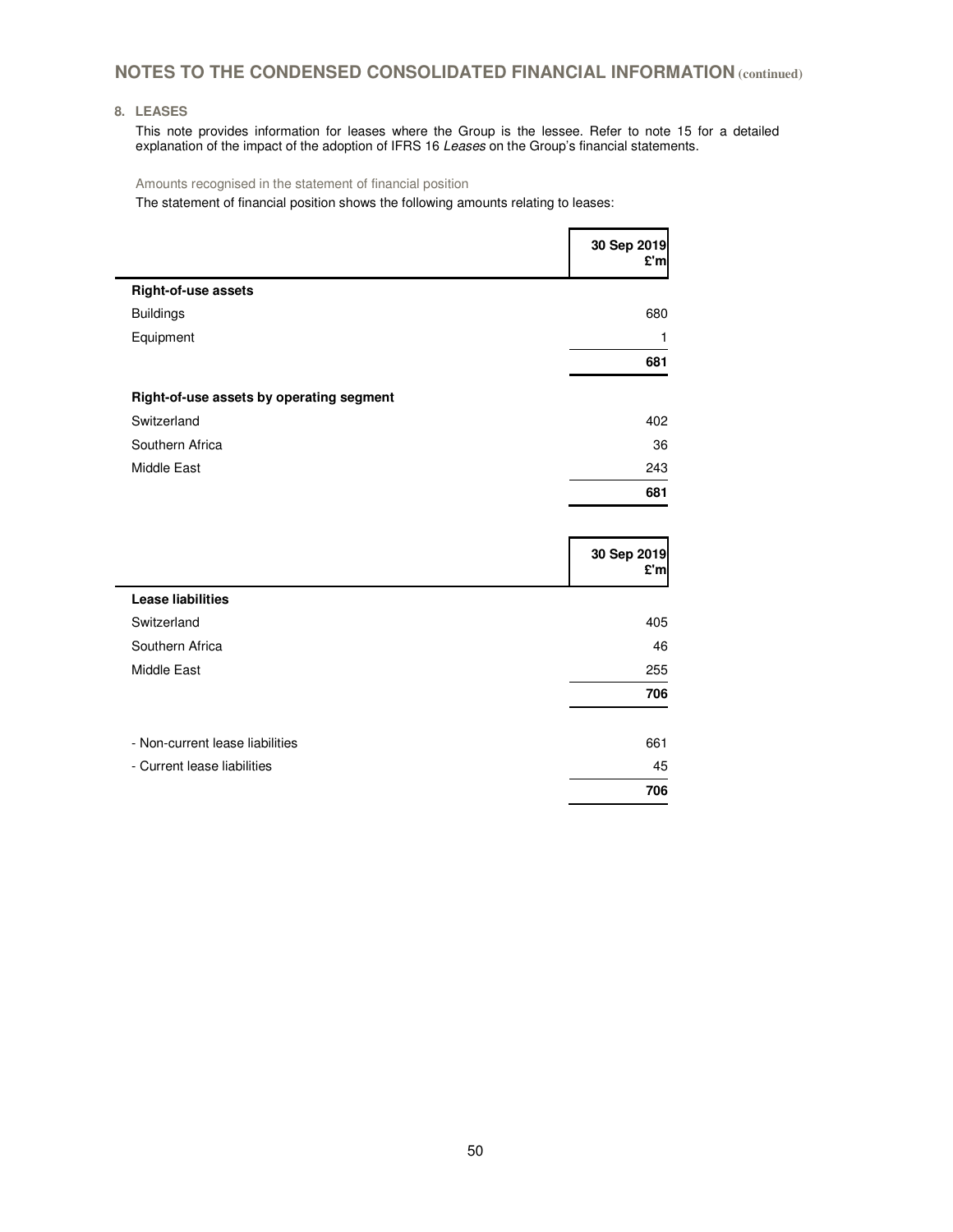## **8. LEASES** (continued)

Amounts recognised in the income statement

The income statement shows the following amounts relating to leases:

|                                                                               | 30 Sep 2019 |
|-------------------------------------------------------------------------------|-------------|
| Depreciation charge of right-of-use assets                                    |             |
| <b>Buildings</b>                                                              | 23          |
|                                                                               | 23          |
| Interest expense on lease liabilities (refer to note 10)                      | 11          |
| Expense relating to short-term leases and leases of low-value assets          | 4           |
| Expense relating to variable lease payments not included in lease liabilities |             |

The total cash outflow for leases was £31m.

### **9. RETIREMENT BENEFIT OBLIGATIONS**

The assumptions underlying the valuation of the Swiss pension benefit obligation were reassessed during the period and the discount rate was adjusted to -0.05% (FY19: 0.45%) due to the reduction in Swiss benchmark rates. Consequently, the net Swiss pension benefit obligation increased from £52m at 31 March 2019 to £88m at 30 September 2019.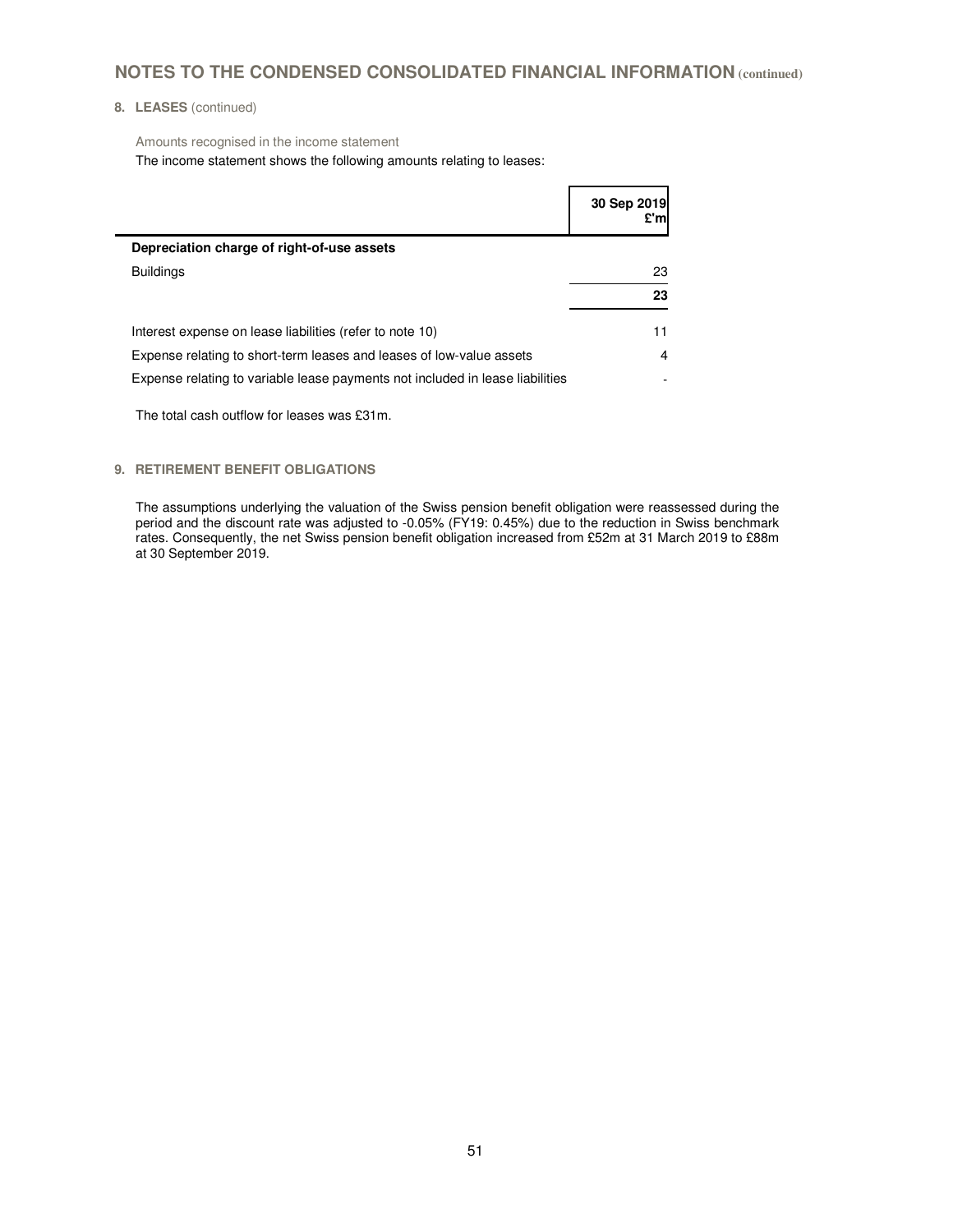### **10. FINANCE COSTS**

|                                                     | 30 Sep 2019 30 Sep 2018<br>£'m | E'm |
|-----------------------------------------------------|--------------------------------|-----|
| Interest expenses                                   | 31                             | 24  |
| Interest on lease liabilities                       | 11                             |     |
| Amortisation of capitalised financing costs         |                                | 4   |
| Preference share dividend                           | 3                              | 7   |
| Less: amounts included in cost of qualifying assets | (1)                            | (4) |
|                                                     | 45                             | 31  |

## **11. INCOME TAX EXPENSE**

|                             | £'m  | 30 Sep 2019 30 Sep 2018<br>£'m |
|-----------------------------|------|--------------------------------|
| Current tax                 |      |                                |
| Current year                | 23   | 24                             |
| Previous year               |      | $\overline{\phantom{a}}$       |
| Deferred tax                | (34) | (16)                           |
| Taxation (credit) / expense | (11) | 8                              |
| Composition                 |      |                                |
| UK tax                      |      |                                |
| Foreign tax                 | (11) | 8                              |
|                             | (11) | 8                              |

The tax charge for the period has been calculated using an estimate of the effective annual rate of tax for the full year by operating division. This rate has been applied to the pre-tax profits for the six months ended 30 September 2019, with adjustments made for non-recurring items in the period. The effective tax rate on the profit before tax was (10%) (1H19: (6%)).

The following significant item affecting the effective tax rate for the current period was identified:

Corporate tax reforms in Switzerland led to the reduction in deferred tax liabilities amounting to £35m and a corresponding reduction to the tax charge.

The following significant items affecting the effective tax rate for the prior period were identified:

- Impairment of the listed associate of £164m was not deductible for tax purposes. The tax effect amounted to £31m (decrease of 21% in effective tax rate); and

- The impairment of the properties (£43m) and the impairment of trade names (£55m) in Switzerland led to the release of deferred tax liabilities of £7m and £11m respectively. The impact on the effective tax rate was minimal.

If the abovementioned significant items were excluded from the effective tax rate calculation, the adjusted effective tax rate would be 21.7% (1H19: 23.4%).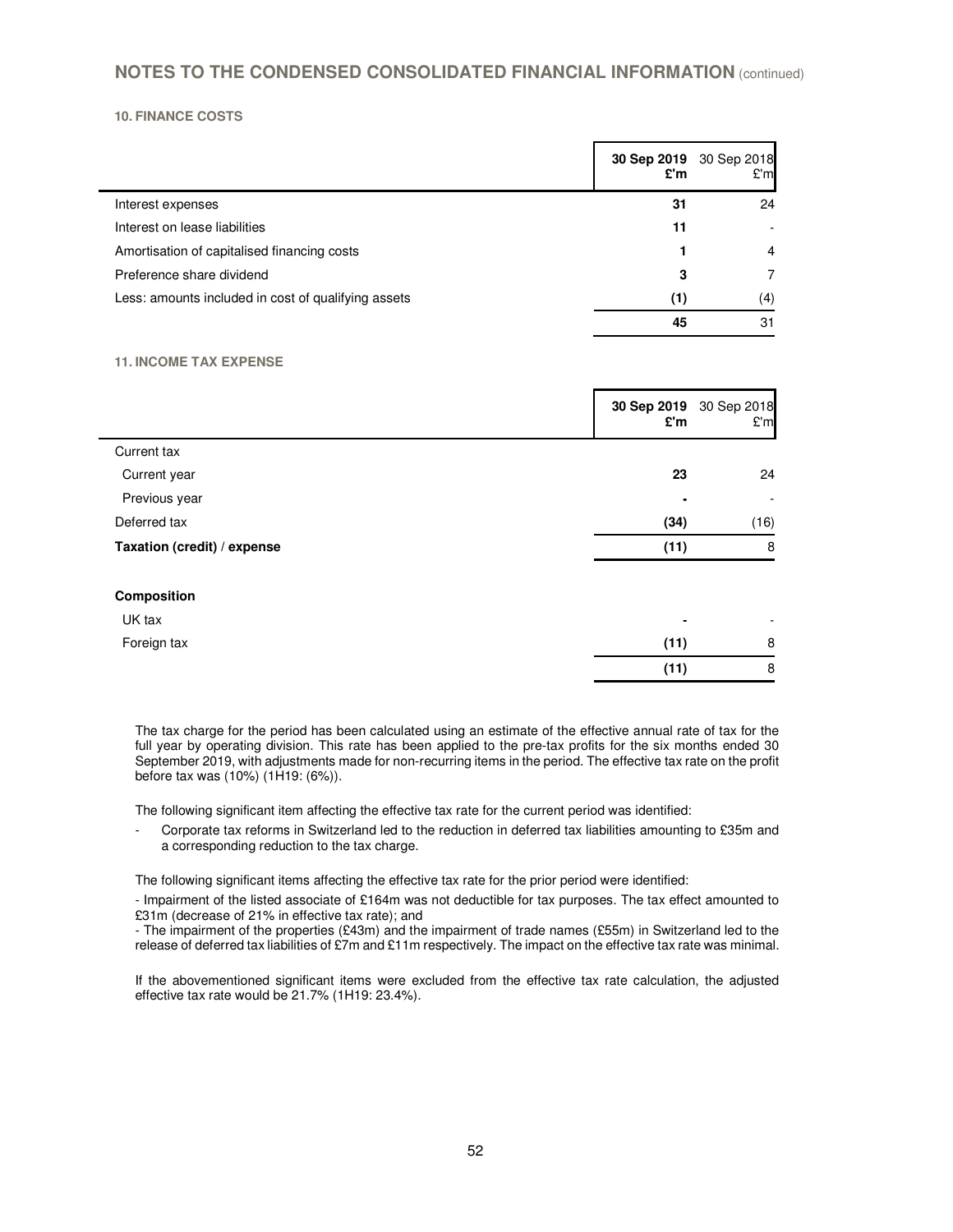## **12. EARNINGS PER ORDINARY SHARE**

|                                                                                         | £'m         | 30 Sep 2019 30 Sep 2018<br>£'m |
|-----------------------------------------------------------------------------------------|-------------|--------------------------------|
| Profit/(loss) per ordinary share (pence)                                                |             |                                |
| Basic (pence)                                                                           | 14.8        | (22.8)                         |
| Diluted (pence)                                                                         | 14.8        | (22.8)                         |
| <b>Earnings reconciliation</b>                                                          |             |                                |
| Profit/(loss) attributable to equity holders of the Company                             | 109         | (168)                          |
| Adjusted for:                                                                           |             |                                |
| No adjustments                                                                          |             |                                |
| Profit/(loss) for basic and diluted earnings per share                                  | 109         | (168)                          |
| Number of shares reconciliation                                                         |             |                                |
| Weighted average number of ordinary shares in issue for basic earnings per<br>share     |             |                                |
| Number of ordinary shares in issue at the beginning of the year                         | 737 243 810 | 737 243 810                    |
| Weighted average number of treasury shares                                              | (32330)     | (66664)                        |
| <b>Mpilo Trusts</b>                                                                     | (32330)     | (32330)                        |
| Forfeitable Share Plan                                                                  |             | (34334)                        |
|                                                                                         | 737 211 480 | 737 177 146                    |
| Weighted average number of ordinary shares in issue for diluted earnings<br>per share   |             |                                |
| Weighted average number of ordinary shares in issue                                     | 737 211 480 | 737 177 146                    |
| Weighted average number of treasury shares held not yet released from treasury<br>stock | 32 330      | 66 664                         |
| <b>Mpilo Trusts</b>                                                                     | 32 330      | 32 330                         |
| Forfeitable Share Plan                                                                  |             | 34 334                         |
|                                                                                         | 737 243 810 | 737 243 810                    |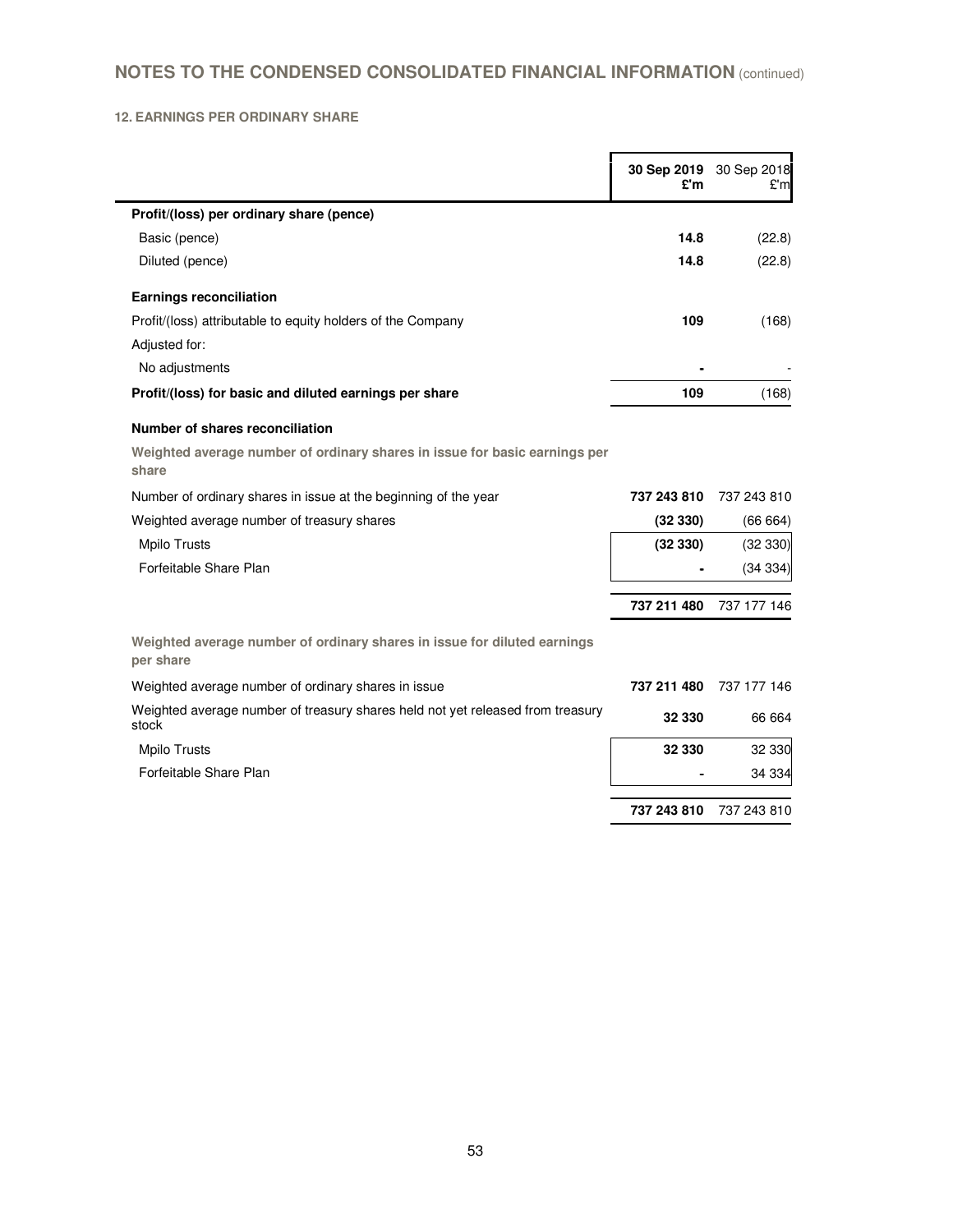### **12. EARNINGS PER ORDINARY SHARE (continued)**

#### **Headline earnings per ordinary share**

The Group is required to calculate headline earnings per share (HEPS) in accordance with the JSE Ltd (JSE) Listings Requirements, determined by reference to the South African Institute of Chartered Accountants' circular 04/2018 (Revised) Headline Earnings. The table below sets out a reconciliation of basic EPS and HEPS in accordance with that circular. Disclosure of HEPS is not a requirement of IFRS, but it is a commonly used measure of earnings in South Africa. The table below reconciles the profit for the financial year attributable to equity holders of the parent to headline earnings and summarises the calculation of basic HEPS:

|                                                                           | 30 Sep 2019<br>£'m | 30 Sep 2018<br>£'ml |
|---------------------------------------------------------------------------|--------------------|---------------------|
| Headline earnings per share                                               |                    |                     |
| Profit/(loss) for basic and diluted earnings per share                    | 109                | (168)               |
| Adjustments                                                               |                    |                     |
| Impairment of equity accounted investment                                 |                    | 164                 |
| (Reversal of impairment) / impairment of properties and intangible assets | (4)                | 80                  |
| (Profit) / loss on disposal of subsidiaries                               |                    | (1)                 |
| Associate's impairment of property, plant and equipment                   |                    | 4                   |
| <b>Headline earnings</b>                                                  | 105                | 79                  |
| HEPS (pence)                                                              | 14.2               | 10.7                |
| Diluted HEPS (pence)                                                      | 14.2               | 10.7                |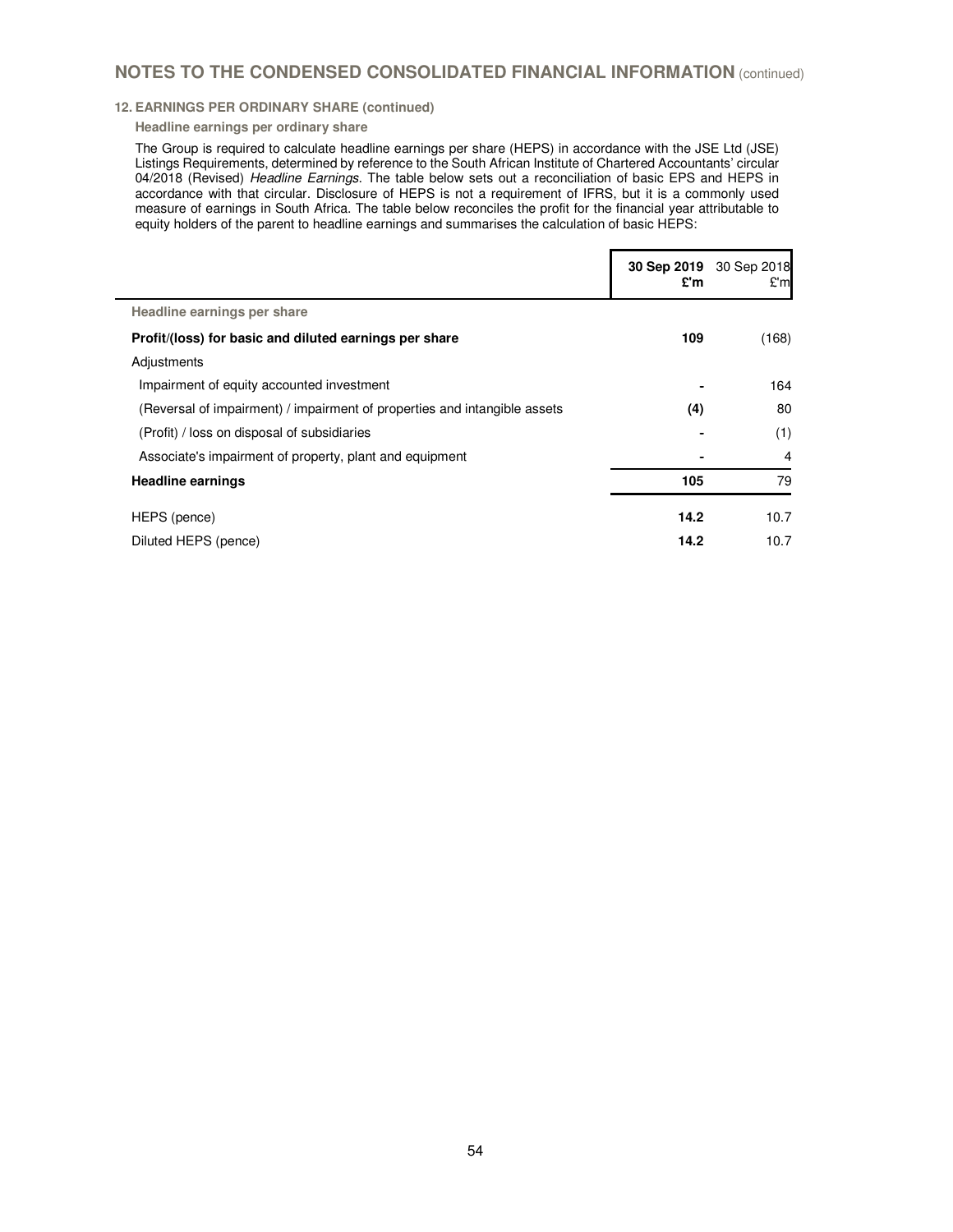## **13. BUSINESS COMBINATIONS**

 $\blacksquare$ 

The following business combinations occurred during the period:

|                                        |                          | 30 Sep 2019 30 Sep 2018<br>E'm £'m |
|----------------------------------------|--------------------------|------------------------------------|
| Cash flow on acquisition:              |                          |                                    |
| City Centre Clinics Deira and Me'aisem | $\overline{\phantom{0}}$ | (7)                                |
| <b>Welkom Medical Centre</b>           | $\overline{\phantom{0}}$ | (6)                                |
|                                        |                          | (13)                               |

## **14. DISPOSAL GROUPS HELD FOR SALE**

During the 2020 financial year, management decided to sell Klinik Belair Hospital within the Switzerland segment. In the prior year, management decided to sell Al Musafah Speciality Clinics within the Mediclinic Middle East segment.

|                                                  | 30 Sep 2019 31 Mar 2019<br>£'m | £'m |
|--------------------------------------------------|--------------------------------|-----|
| Analysis of assets and liabilities held-for-sale |                                |     |
| <b>Assets</b>                                    |                                |     |
| Property, equipment and vehicles                 | 9                              | 1   |
| Inventories                                      |                                |     |
| Trade and other receivables                      | 4                              | 3   |
| Cash and cash equivalents                        | 2                              |     |
| <b>Total assets</b>                              | 16                             | 4   |
| Liabilities                                      |                                |     |
| Retirement benefit obligations                   |                                | 1   |
| Deferred income tax liabilities                  |                                |     |
| Trade and other payables                         |                                |     |
| <b>Total liabilities</b>                         | 3                              |     |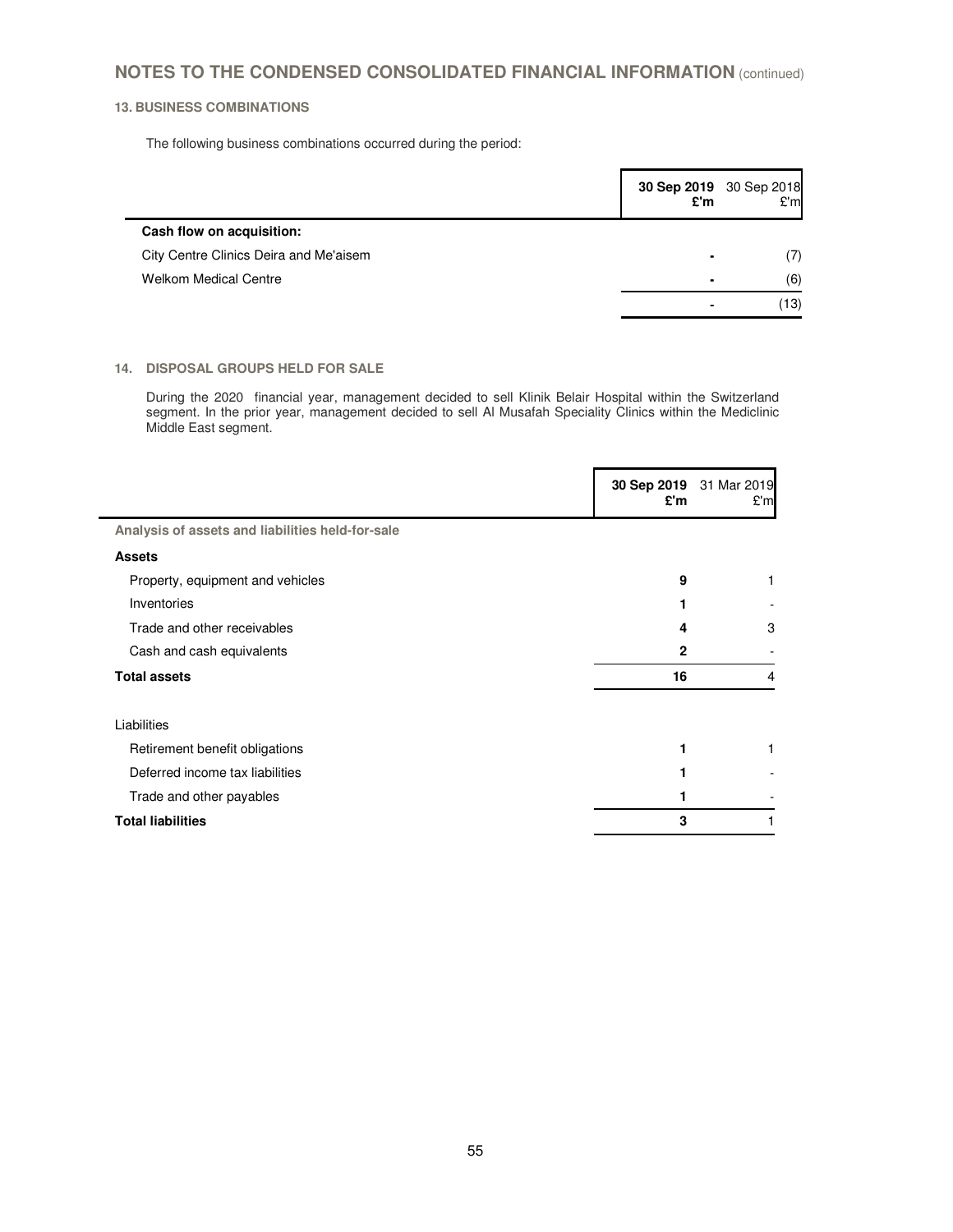### **15 CHANGES IN ACCOUNTING POLICIES**

The Group adopted IFRS 16 retrospectively from 1 April 2019, but has not restated comparatives for the 2019 reporting period as permitted under the specific transition provisions in the standard. The reclassifications and adjustments arising from the new leasing rules are therefore recognised in the opening statement of financial position on 1 April 2019.

On adoption of IFRS 16, the Group recognised lease liabilities in relation to leases which had previously been classified as operating leases under the principles of IAS 17 Leases. These liabilities were measured at the present value of the remaining lease payments, discounted using the lessee's incremental borrowing rate at 1 April 2019. The weighted average incremental borrowing rates applied to the lease liabilities on 1 April 2019 were as follows for each division:

- Switzerland: 0.8% to 2.0%
- Southern Africa: 8.7% to 9.8%
- Middle East: 4.2% to 4.5%

A number of transition options are available to lessees under IFRS 16. The Group applied the modified retrospective approach where two options are available on a lease-by-lease basis:

- The lease liability is measured at the present value of the remaining lease payments over the period of the lease at the incremental borrowing rate measured at 1 April 2019. The right-of-use asset is measured retrospectively as if IFRS 16 had always been applied with an adjustment to retained earnings.
- The lease liability is measured at the present value of the remaining lease payments over the period of the lease at the incremental borrowing rate measured at 1 April 2019. The right-of-use asset is measured at an amount equal to the lease liability with no adjustment to retained earnings.

As allowed under IFRS 16, the two options above were applied on a lease-by-lease basis. For the larger leases of the Group, the right-of-use assets were measured retrospectively with an adjustment to retained earnings. For other leases, a more simplistic approach was taken where the right-of-use assets were determined to be equal to their respective lease liabilities.

In applying IFRS 16 for the first time, the Group has used the following practical expedients as permitted by the standard:

- Applying a single discount rate to a portfolio of leases with reasonably similar characteristics;
- Accounting for operating leases with a remaining lease term of less than 12 months at 1 April 2019 as shortterm leases;
- Excluding initial direct costs for the measurement of the right-of-use asset at the date of initial application; and
- Using hindsight in determining the lease term where the contract contains options to extend or terminate the lease.

The Group has also elected not to reassess whether a contract is, or contains, a lease at the date of initial application. Instead, for contracts entered into before the transition date, the Group relied on its assessment made applying IAS 17 and Interpretation 4 Determining whether an Arrangement contains a Lease.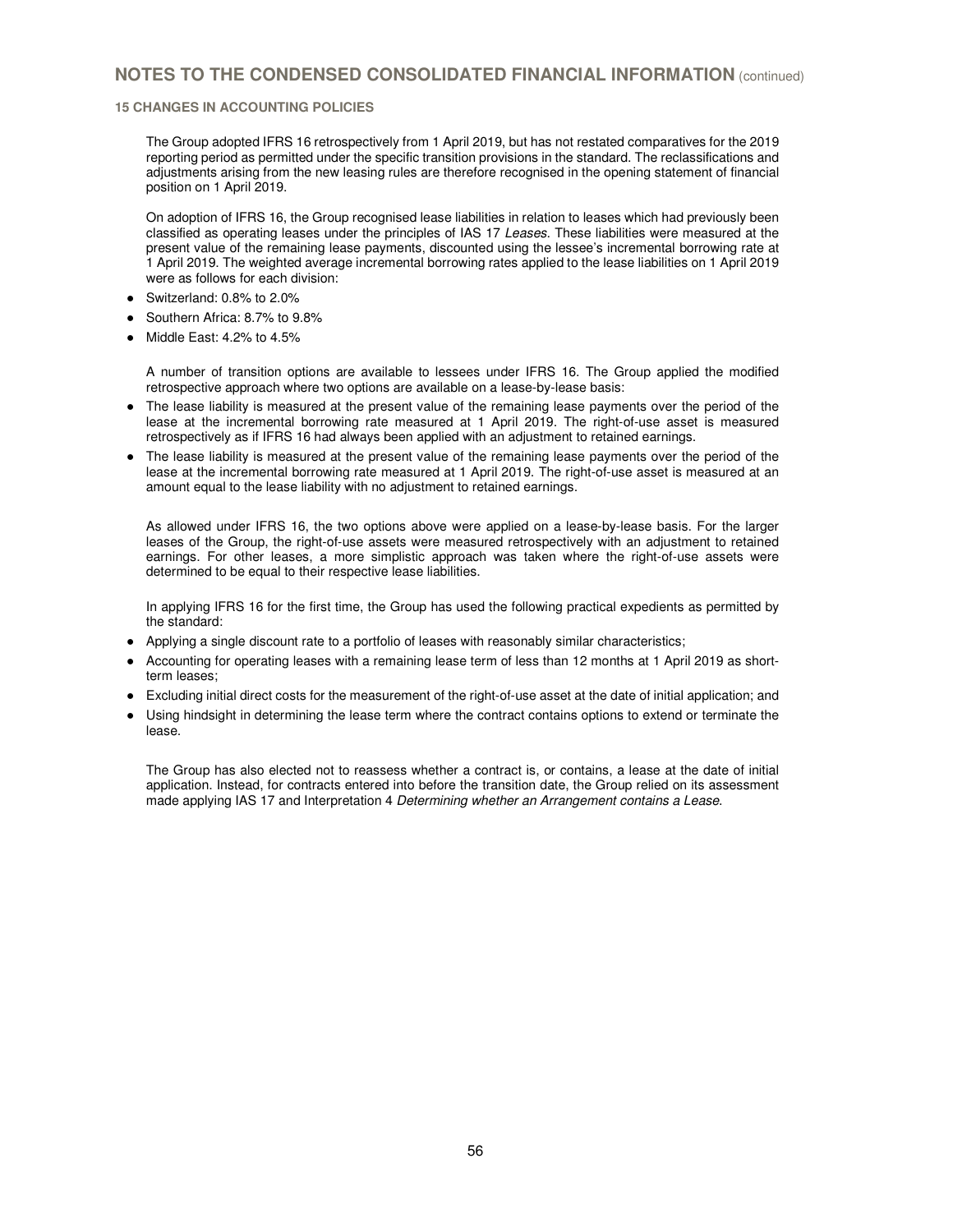## **15. CHANGES IN ACCOUNTING POLICIES** (continued)

## **Measurement of lease liabilities**

|                                                                                       | 1 Apr 2019<br>£'m |
|---------------------------------------------------------------------------------------|-------------------|
| Operating lease commitments disclosed at 31 March 2019                                | 754               |
| Operating lease commitment for contracts commencing after date of initial application | (45)              |
|                                                                                       | 709               |
| Discounted using the lessee's incremental borrowing rate on 1 April 2019              | 515               |
| Short-term and low value leases not recognised as a liability                         | (7)               |
| Adjustments as a result of different treatment of extension and termination options   | 154               |
| Lease liability for contracts commencing on 1 April 2019                              | 3                 |
| Lease liability recognised as at 1 April 2019                                         | 665               |
| Non-current lease liabilities                                                         | 618               |
| <b>Current lease liabilities</b>                                                      | 47                |
|                                                                                       | 665               |
| Lease liability by segment:                                                           |                   |
| Switzerland                                                                           | 394               |
| Southern Africa                                                                       | 26                |
| Middle East                                                                           | 245               |
|                                                                                       | 665               |

## **Measurement of right-of-use assets**

 For certain identified leases, the associated right-of-use assets were measured on a retrospective basis as if the new rules had always been applied. Other right-of-use assets were measured at an amount equal to the lease liability.

## **Adjustments recognised in the statement of financial position on 1 April 2019**

|                                                              | 1 Apr 2019<br>£'ml |
|--------------------------------------------------------------|--------------------|
| Right-of-use assets (under property, equipment and vehicles) | 640                |
| Less: Favourable lease contract reclassification             | (23)               |
| Right-of-use assets (under property, equipment and vehicles) | 617                |
| Deferred tax assets                                          | 2                  |
| Prepayments (under trade and other receivables)              | (2)                |
| Other payables (under trade and other payables)              | 8                  |
| <b>Borrowings</b>                                            | З                  |
| Lease liabilities                                            | (665)              |
| Impact on retained earnings                                  | (37                |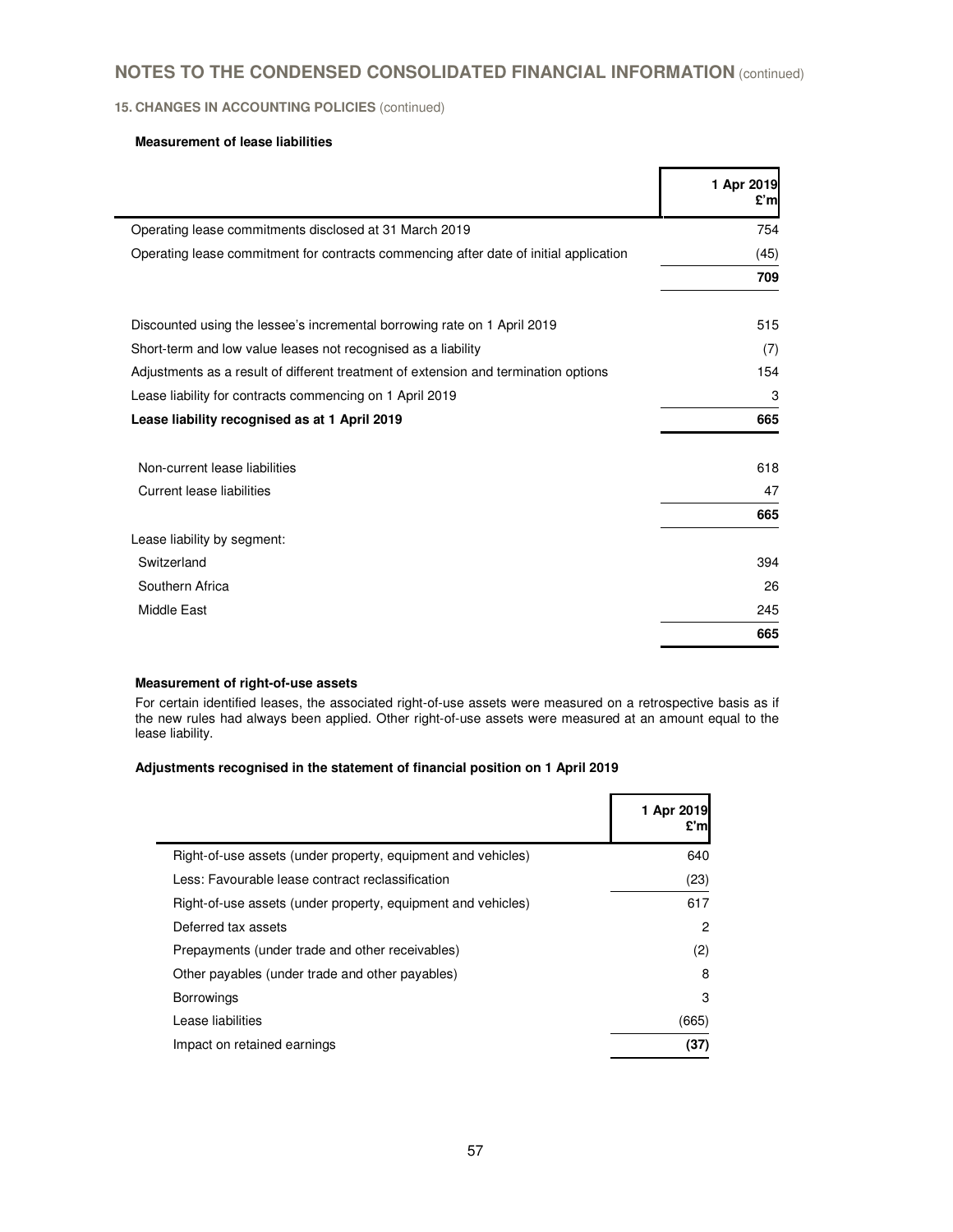## **16. COMMITMENTS**

|                            | 30 Sep 2019 31 Mar 2019<br>£'m | £'m |
|----------------------------|--------------------------------|-----|
| <b>Capital commitments</b> |                                |     |
| Switzerland                | 48                             | 31  |
| Southern Africa            | 219                            | 199 |
| Middle East                | 73                             | 35  |
|                            | 340                            | 265 |

These commitments will be financed from Group operating cash flows and borrowings.

### **17. DIVIDENDS**

|                                   | Date paid/payable | Dividend per<br>share (pence) | 30 Sept 2019 30 Sept 2018<br>£'m | E'm |
|-----------------------------------|-------------------|-------------------------------|----------------------------------|-----|
| <b>Dividends declared</b>         |                   |                               |                                  |     |
| Period ended 30 September<br>2019 |                   |                               |                                  |     |
| Interim dividend                  | 17 December 2019  | 3.20                          | 24                               |     |
| Period ended 30 September<br>2018 |                   |                               |                                  |     |
| Interim dividend                  | 18 December 2018  | 3.20                          |                                  | 24  |
| Dividends paid                    |                   |                               |                                  |     |
| Dividends paid during the period  |                   |                               | 35                               | 35  |

Under IFRS, dividends are only recognised in the financial statements when authorised by the Board of Directors (for interim dividends) or when authorised by the shareholders (for final dividends). The aggregate amount of the proposed dividend expected to be paid on 17 December 2019 from retained earnings has not been recognised as a liability at 30 September 2019.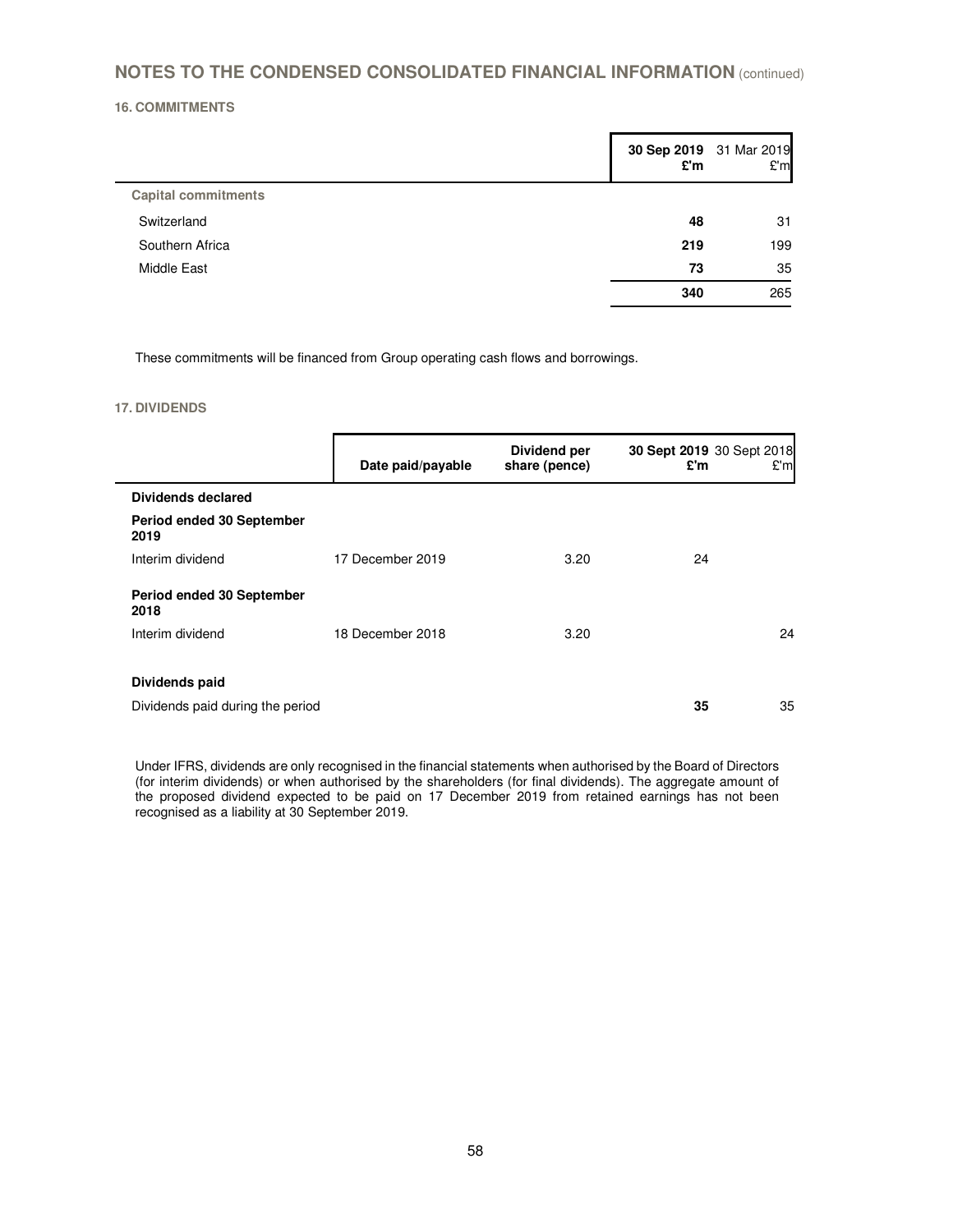### **18. FINANCIAL INSTRUMENTS**

Financial instruments that are measured at fair value in the statement of financial position are classified using a fair value hierarchy that reflects the significance of the inputs used in the valuation. The fair value hierarchy has the following levels:

- Level 1 Quoted prices (unadjusted) in active markets for identical assets and liabilities
- Level 2 Input (other than quoted prices included within Level 1) that is observable for the asset or liability, either directly (as prices) or indirectly (derived from prices)
- Level 3 Input for the asset or liability that is not based on observable market data (unobservable input).

Derivative financial instruments comprise interest rate swaps, put/call agreements and forward contracts. These financial instruments are measured at the present value of future cash flows estimated and discounted based on the applicable yield curves derived from quoted interest rates. Based on the degree to which the fair values are observable, the interest rate swaps are grouped as Level 2.

The fair value for equity instruments at fair value through profit or loss (part of other investments and loans) is based on appropriate valuation methodologies being discounted cash flow or actual net asset value of the investment. These assets are grouped as Level 2.

The Group has a put agreement (grouped as Level 3) to acquire the remaining 40% interest in the combined company of Clinique des Grangettes and Clinique La Colline. The options are exercisable from September 2022 and the consideration on exercise will be determined based on the profitability of Clinique des Grangettes and Clinique La Colline at that time. The exercise price is formula based.

The liability is adjusted at each period for changes in the estimated performance and increased through finance charges up to the redemption amount that is payable at the date at which the option first becomes exercisable. In the event that the option expires unexercised, the liability is derecognised with a corresponding adjustment to equity. The changes in the fair value of the liability will impact the income statement.

| Redemption liability (written put option)               | 30 Sep 2019 31 Mar 2019<br>£'m | E'm |
|---------------------------------------------------------|--------------------------------|-----|
| Opening balance                                         | 94                             |     |
| Derivative entered into as part of business combination |                                | 88  |
| Fair value adjustment                                   | $\blacksquare$                 |     |
| Exchange differences                                    | 6                              | 6   |
|                                                         | 100                            | 94  |

#### **19. RELATED PARTIES**

There are no significant changes to the related party transactions for the six months ended 30 September 2019 compared to those disclosed in the Group's annual financial statements for the year ended 31 March 2019.

#### **20. SHARE-BASED PAYMENTS**

During the six months ended 30 September 2019, the Group made further grants under its existing long-term incentive plan awards ("**LTIP**") as follows:

On 19 June 2019, the Group granted Ronnie van der Merwe and Jurgens Myburgh 373 437 and 206 456 phantom shares respectively. On the same date, 1 530 012 phantom shares were granted to other senior management. The vesting of these shares is subject to continued employment and is conditional upon achievement of performance targets, measured over a three-year period. The performance conditions for the year under review constitute a combination of: absolute total shareholder return ("TSR") (40% weighting) and adjusted earnings per share (60% weighting). For awards to vest, the Remuneration Committee must be satisfied that appropriate return on invested capital (ROIC) have been achieved in order to allow the full vesting of LTIP Awards

For the six months ended 30 September 2019, the total cost recognised in the income statement for the LTIP awards was £0.6m (1H19: £0.6m).

#### **21. EVENTS AFTER THE REPORTING DATE**

Klinik Belair in Schaffhausen was sold with effect from 1 October 2019 for a purchase consideration of £12m.

Except for the disposal of Klinik Belair, the Directors are not aware of any other matter or circumstance arising since the end of the financial period that would significantly affect the operations of the Group or the results of its operations.